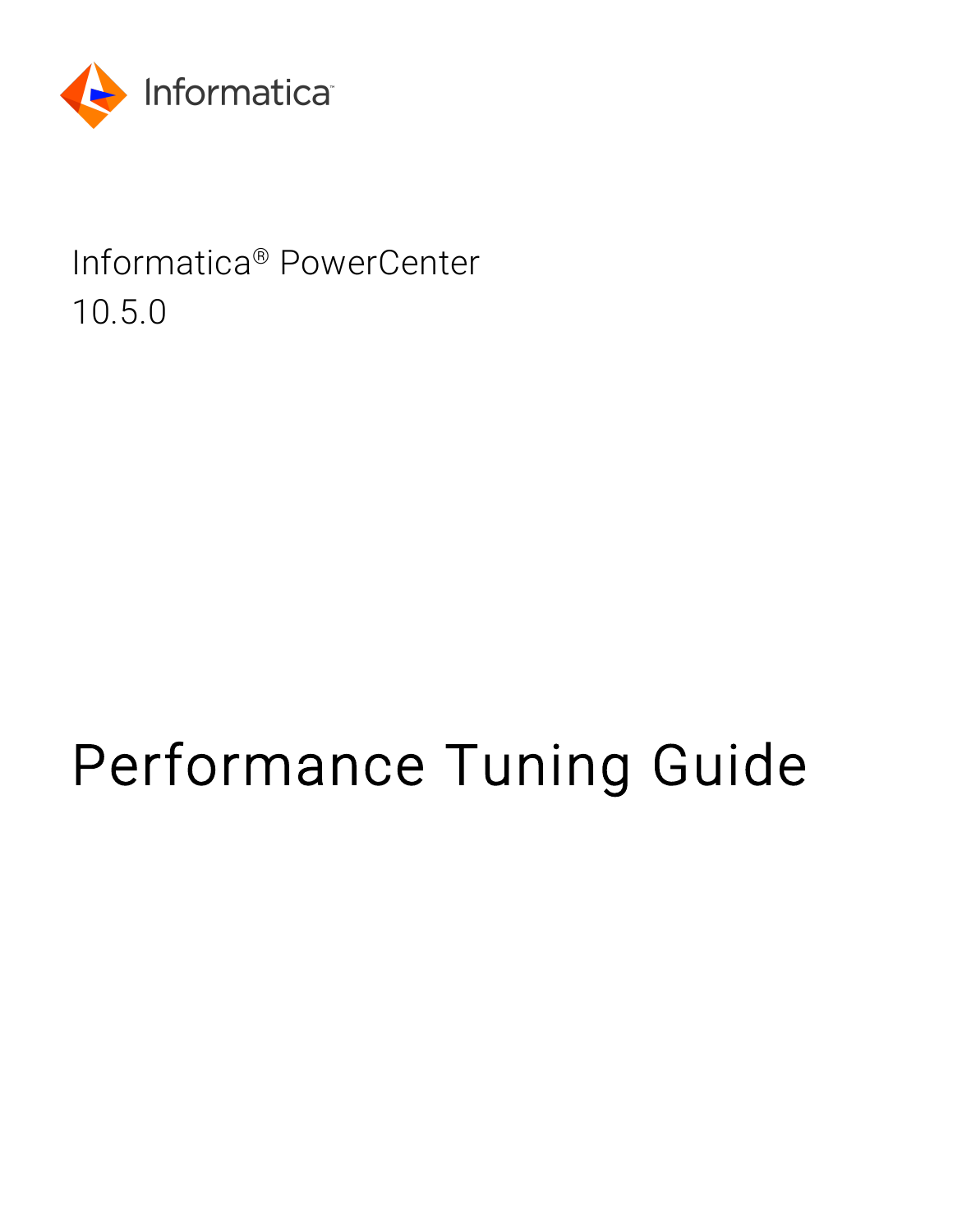Informatica PowerCenter Performance Tuning Guide 10.5.0 March 2021

© Copyright Informatica LLC 2000, 2021

This software and documentation are provided only under a separate license agreement containing restrictions on use and disclosure. No part of this document may be reproduced or transmitted in any form, by any means (electronic, photocopying, recording or otherwise) without prior consent of Informatica LLC.

Informatica, the Informatica logo, and PowerCenter are trademarks or registered trademarks of Informatica LLC in the United States and many jurisdictions throughout the world. A current list of Informatica trademarks is available on the web at https://www.informatica.com/trademarks.html. Other company and product names may be trade names or trademarks of their respective owners.

U.S. GOVERNMENT RIGHTS Programs, software, databases, and related documentation and technical data delivered to U.S. Government customers are "commercial computer software" or "commercial technical data" pursuant to the applicable Federal Acquisition Regulation and agency-specific supplemental regulations. As such, the use, duplication, disclosure, modification, and adaptation is subject to the restrictions and license terms set forth in the applicable Government contract, and, to the extent applicable by the terms of the Government contract, the additional rights set forth in FAR 52.227-19, Commercial Computer Software License.

Portions of this software and/or documentation are subject to copyright held by third parties, including without limitation: Copyright DataDirect Technologies. All rights<br>reserved. Copyright © Sun Microsystems. All rights reserved. Copyright © Aandacht c.v. All rights reserved. Copyright Genivia, Inc. All rights reserved. Copyright Isomorphic Software. All rights reserved. Copyright © Meta Integration Technology, Inc. All rights reserved. Copyright © Intalio. All rights reserved. Copyright © Oracle. All rights reserved. Copyright © Adobe Systems Incorporated. All rights reserved. Copyright © DataArt, Inc. All rights reserved. Copyright © ComponentSource. All rights reserved. Copyright © Microsoft Corporation. All rights reserved. Copyright © Rogue Wave Software, Inc. All rights reserved. Copyright © Teradata Corporation. All rights reserved. Copyright © Yahoo! Inc. All rights reserved. Copyright © Glyph & Cog, LLC. All rights reserved. Copyright © Thinkmap, Inc. All rights reserved. Copyright © Clearpace Software Limited. All rights reserved. Copyright © Information Builders, Inc. All rights reserved. Copyright © OSS Nokalva, Inc. All rights reserved. Copyright Edifecs, Inc. All rights reserved. Copyright Cleo Communications, Inc. All rights reserved. Copyright © International Organization for Standardization 1986. All rights reserved. Copyright © ej-technologies GmbH. All rights reserved. Copyright © Jaspersoft Corporation. All rights reserved. Copyright © International Business Machines Corporation. All rights reserved. Copyright © yWorks GmbH. All rights reserved. Copyright © Lucent Technologies. All rights reserved. Copyright © University of Toronto. All rights reserved. Copyright © Daniel Veillard. All rights reserved. Copyright © Unicode, Inc. Copyright IBM Corp. All rights reserved. Copyright © MicroQuill Software Publishing, Inc. All rights reserved. Copyright © PassMark Software Pty Ltd. All rights reserved. Copyright © LogiXML, Inc. All rights reserved. Copyright © 2003-2010 Lorenzi Davide, All rights reserved. Copyright © Red Hat, Inc. All rights reserved. Copyright © The Board of Trustees of the Leland Stanford Junior University. All rights reserved. Copyright © EMC Corporation. All rights reserved. Copyright © Flexera Software. All rights reserved. Copyright © Jinfonet Software. All rights reserved. Copyright © Apple Inc. All rights reserved. Copyright © Telerik Inc. All rights reserved. Copyright © BEA Systems. All rights reserved. Copyright © PDFlib GmbH. All rights reserved. Copyright © Orientation in Objects GmbH. All rights reserved. Copyright © Tanuki Software, Ltd. All rights reserved. Copyright © Ricebridge. All rights reserved. Copyright © Sencha, Inc. All rights reserved. Copyright © Scalable Systems, Inc. All rights reserved. Copyright © jQWidgets. All rights reserved. Copyright © Tableau Software, Inc. All rights reserved. Copyright© MaxMind, Inc. All Rights Reserved. Copyright © TMate Software s.r.o. All rights reserved. Copyright © MapR Technologies Inc. All rights reserved. Copyright © Amazon Corporate LLC. All rights reserved. Copyright © Highsoft. All rights reserved. Copyright © Python Software Foundation. All rights reserved. Copyright © BeOpen.com. All rights reserved. Copyright © CNRI. All rights reserved.

This product includes software developed by the Apache Software Foundation (http://www.apache.org/), and/or other software which is licensed under various versions of the Apache License (the "License"). You may obtain a copy of these Licenses at http://www.apache.org/licenses/. Unless required by applicable law or agreed to in writing, software distributed under these Licenses is distributed on an "AS IS" BASIS, WITHOUT WARRANTIES OR CONDITIONS OF ANY KIND, either express or implied. See the Licenses for the specific language governing permissions and limitations under the Licenses.

This product includes software which was developed by Mozilla (http://www.mozilla.org/), software copyright The JBoss Group, LLC, all rights reserved; software copyright © 1999-2006 by Bruno Lowagie and Paulo Soares and other software which is licensed under various versions of the GNU Lesser General Public License Agreement, which may be found at http:// www.gnu.org/licenses/lgpl.html. The materials are provided free of charge by Informatica, "as-is", without warranty of any kind, either express or implied, including but not limited to the implied warranties of merchantability and fitness for a particular purpose.

The product includes ACE(TM) and TAO(TM) software copyrighted by Douglas C. Schmidt and his research group at Washington University, University of California, Irvine, and Vanderbilt University, Copyright (<sup> $@$ </sup>) 1993-2006, all rights reserved.

This product includes software developed by the OpenSSL Project for use in the OpenSSL Toolkit (copyright The OpenSSL Project. All Rights Reserved) and redistribution of this software is subject to terms available at http://www.openssl.org and http://www.openssl.org/source/license.html.

This product includes Curl software which is Copyright 1996-2013, Daniel Stenberg, <daniel@haxx.se>. All Rights Reserved. Permissions and limitations regarding this software are subject to terms available at http://curl.haxx.se/docs/copyright.html. Permission to use, copy, modify, and distribute this software for any purpose with or without fee is hereby granted, provided that the above copyright notice and this permission notice appear in all copies.

The product includes software copyright 2001-2005 (©) MetaStuff, Ltd. All Rights Reserved. Permissions and limitations regarding this software are subject to terms available at http://www.dom4j.org/ license.html.

This product includes software copyright © 1996-2006 Per Bothner. All rights reserved. Your right to use such materials is set forth in the license which may be found at http:// www.gnu.org/software/ kawa/Software-License.html.

This product includes OSSP UUID software which is Copyright © 2002 Ralf S. Engelschall, Copyright © 2002 The OSSP Project Copyright © 2002 Cable & Wireless Deutschland. Permissions and limitations regarding this software are subject to terms available at http://www.opensource.org/licenses/mit-license.php.

This product includes software developed by Boost (http://www.boost.org/) or under the Boost software license. Permissions and limitations regarding this software are subject to terms available at http:/ /www.boost.org/LICENSE\_1\_0.txt.

This product includes software copyright © 1997-2007 University of Cambridge. Permissions and limitations regarding this software are subject to terms available at http:// www.pcre.org/license.txt.

This product includes software copyright © 2007 The Eclipse Foundation. All Rights Reserved. Permissions and limitations regarding this software are subject to terms available at http:// www.eclipse.org/org/documents/epl-v10.php and at http://www.eclipse.org/org/documents/edl-v10.php.

This product includes software licensed under the terms at http://www.tcl.tk/software/tcltk/license.html, http://www.bosrup.com/web/overlib/?License, http:// www.stlport.org/doc/ license.html, http://asm.ow2.org/license.html, http://www.cryptix.org/LICENSE.TXT, http://hsqldb.org/web/hsqlLicense.html, http:// httpunit.sourceforge.net/doc/ license.html, http://jung.sourceforge.net/license.txt , http://www.gzip.org/zlib/zlib\_license.html, http://www.openldap.org/software/ release/license.html, http://www.libssh2.org, http://slf4j.org/license.html, http://www.sente.ch/software/OpenSourceLicense.html, http://fusesource.com/downloads/ license-agreements/fuse-message-broker-v-5-3- license-agreement; http://antlr.org/license.html; http://aopalliance.sourceforge.net/; http://www.bouncycastle.org/ licence.html; http://www.jgraph.com/jgraphdownload.html; http://www.jcraft.com/jsch/LICENSE.txt; http://jotm.objectweb.org/bsd\_license.html; . http://www.w3.org/ Consortium/Legal/2002/copyright-software-20021231; http://www.slf4j.org/license.html; http://nanoxml.sourceforge.net/orig/copyright.html; http://www.json.org/ license.html; http://forge.ow2.org/projects/javaservice/, http://www.postgresql.org/about/licence.html, http://www.sqlite.org/copyright.html, http://www.tcl.tk/ software/tcltk/license.html, http://www.jaxen.org/faq.html, http://www.jdom.org/docs/faq.html, http://www.slf4j.org/license.html; http://www.iodbc.org/dataspace/ iodbc/wiki/iODBC/License; http://www.keplerproject.org/md5/license.html; http://www.toedter.com/en/jcalendar/license.html; http://www.edankert.com/bounce/ index.html; http://www.net-snmp.org/about/license.html; http://www.openmdx.org/#FAQ; http://www.php.net/license/3\_01.txt; http://srp.stanford.edu/license.txt; http://www.schneier.com/blowfish.html; http://www.jmock.org/license.html; http://xsom.java.net; http://benalman.com/about/license/; https://github.com/CreateJS/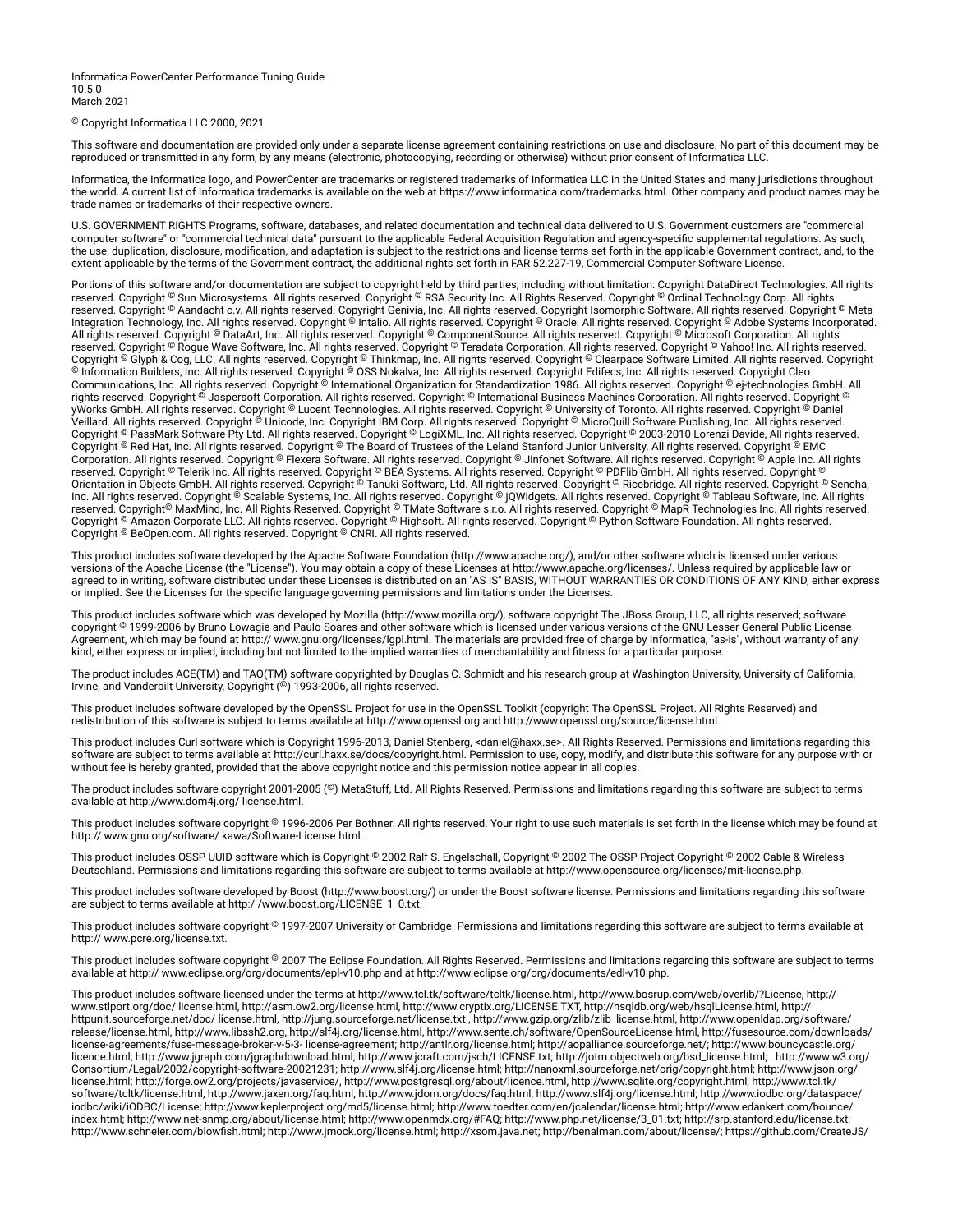EaselJS/blob/master/src/easeljs/display/Bitmap.js; http://www.h2database.com/html/license.html#summary; http://jsoncpp.sourceforge.net/LICENSE; http:// jdbc.postgresql.org/license.html; http://protobuf.googlecode.com/svn/trunk/src/google/protobuf/descriptor.proto; https://github.com/rantav/hector/blob/master/ LICENSE; http://web.mit.edu/Kerberos/krb5-current/doc/mitK5license.html; http://jibx.sourceforge.net/jibx-license.html; https://github.com/lyokato/libgeohash/blob/ master/LICENSE; https://github.com/hjiang/jsonxx/blob/master/LICENSE; https://code.google.com/p/lz4/; https://github.com/jedisct1/libsodium/blob/master/ LICENSE; http://one-jar.sourceforge.net/index.php?page=documents&file=license; https://github.com/EsotericSoftware/kryo/blob/master/license.txt; http://www.scalalang.org/license.html; https://github.com/tinkerpop/blueprints/blob/master/LICENSE.txt; http://gee.cs.oswego.edu/dl/classes/EDU/oswego/cs/dl/util/concurrent/ intro.html; https://aws.amazon.com/asl/; https://github.com/twbs/bootstrap/blob/master/LICENSE; https://sourceforge.net/p/xmlunit/code/HEAD/tree/trunk/ LICENSE.txt; https://github.com/documentcloud/underscore-contrib/blob/master/LICENSE, and https://github.com/apache/hbase/blob/master/LICENSE.txt.

This product includes software licensed under the Academic Free License (http://www.opensource.org/licenses/afl-.0.php), the Common Development and Distribution License (http://www.opensource.org/licenses/cddl1.php) the Common Public License (http://www.opensource.org/licenses/cpl1.0.php), the Sun Binary Code License Agreement Supplemental License Terms, the BSD License (http:// www.opensource.org/licenses/bsd-license.php), the new BSD License (http:// opensource.org/licenses/BSD-3-Clause), the MIT License (http://www.opensource.org/licenses/mit-license.php), the Artistic License (http://www.opensource.org/ licenses/artistic-license-1.0) and the Initial Developer's Public License Version 1.0 (http://www.firebirdsql.org/en/initial-developer-s-public-license-version-1-0/).

This product includes software copyright © 2003-2006 Joe Walnes, 2006-2007 XStream Committers. All rights reserved. Permissions and limitations regarding this software are subject to terms available at http://xstream.codehaus.org/license.html. This product includes software developed by the Indiana University Extreme! Lab. For further information please visit http://www.extreme.indiana.edu/.

This product includes software Copyright (c) 2013 Frank Balluffi and Markus Moeller. All rights reserved. Permissions and limitations regarding this software are subject to terms of the MIT license.

#### See patents at<https://www.informatica.com/legal/patents.html>.

DISCLAIMER: Informatica LLC provides this documentation "as is" without warranty of any kind, either express or implied, including, but not limited to, the implied warranties of noninfringement, merchantability, or use for a particular purpose. Informatica LLC does not warrant that this software or documentation is error free. The information provided in this software or documentation may include technical inaccuracies or typographical errors. The information in this software and documentation is subject to change at any time without notice.

#### **NOTICES**

This Informatica product (the "Software") includes certain drivers (the "DataDirect Drivers") from DataDirect Technologies, an operating company of Progress Software Corporation ("DataDirect") which are subject to the following terms and conditions:

- 1. THE DATADIRECT DRIVERS ARE PROVIDED "AS IS" WITHOUT WARRANTY OF ANY KIND, EITHER EXPRESSED OR IMPLIED, INCLUDING BUT NOT LIMITED TO, THE IMPLIED WARRANTIES OF MERCHANTABILITY, FITNESS FOR A PARTICULAR PURPOSE AND NON-INFRINGEMENT.
- 2. IN NO EVENT WILL DATADIRECT OR ITS THIRD PARTY SUPPLIERS BE LIABLE TO THE END-USER CUSTOMER FOR ANY DIRECT, INDIRECT, INCIDENTAL, SPECIAL, CONSEQUENTIAL OR OTHER DAMAGES ARISING OUT OF THE USE OF THE ODBC DRIVERS, WHETHER OR NOT INFORMED OF THE POSSIBILITIES OF DAMAGES IN ADVANCE. THESE LIMITATIONS APPLY TO ALL CAUSES OF ACTION, INCLUDING, WITHOUT LIMITATION, BREACH OF CONTRACT, BREACH OF WARRANTY, NEGLIGENCE, STRICT LIABILITY, MISREPRESENTATION AND OTHER TORTS.

The information in this documentation is subject to change without notice. If you find any problems in this documentation, report them to us at infa\_documentation@informatica.com.

Informatica products are warranted according to the terms and conditions of the agreements under which they are provided. INFORMATICA PROVIDES THE INFORMATION IN THIS DOCUMENT "AS IS" WITHOUT WARRANTY OF ANY KIND, EXPRESS OR IMPLIED, INCLUDING WITHOUT ANY WARRANTIES OF MERCHANTABILITY, FITNESS FOR A PARTICULAR PURPOSE AND ANY WARRANTY OR CONDITION OF NON-INFRINGEMENT.

Publication Date: 2021-03-29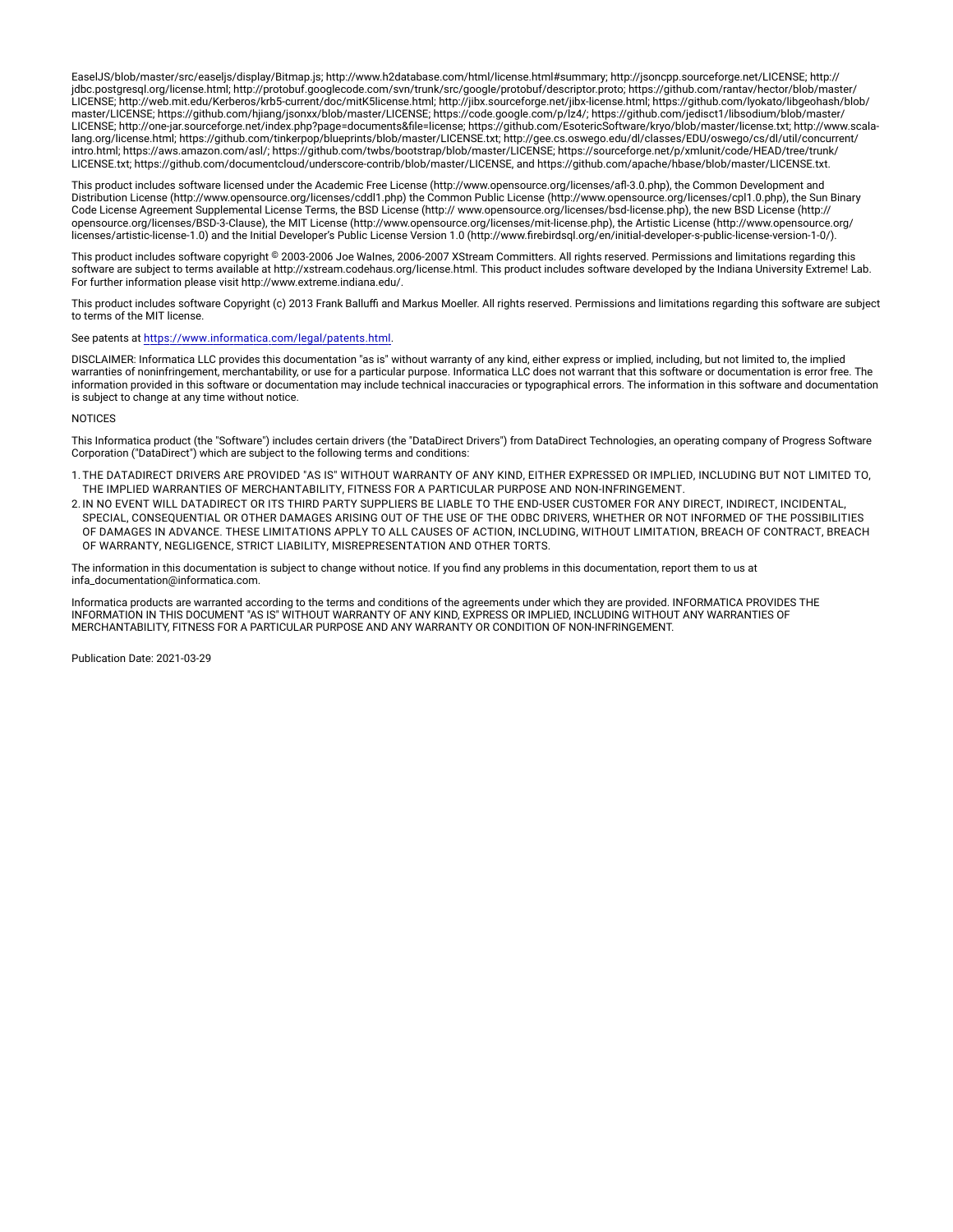# Table of Contents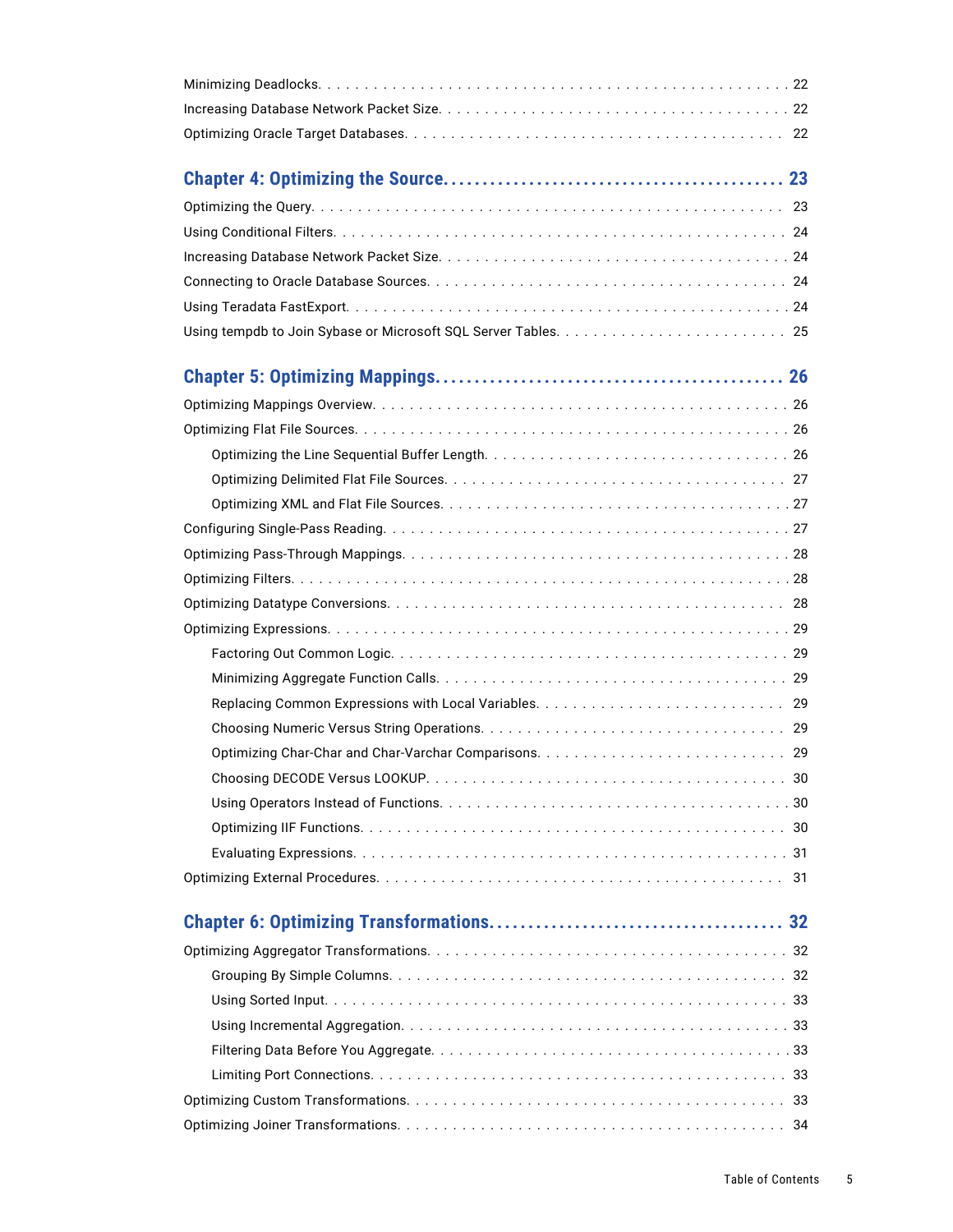| 41 |  |  |  |
|----|--|--|--|
|    |  |  |  |
| 42 |  |  |  |
|    |  |  |  |
|    |  |  |  |
|    |  |  |  |
|    |  |  |  |
|    |  |  |  |
|    |  |  |  |
|    |  |  |  |
|    |  |  |  |
|    |  |  |  |
|    |  |  |  |
|    |  |  |  |
|    |  |  |  |
|    |  |  |  |
|    |  |  |  |
|    |  |  |  |
|    |  |  |  |
|    |  |  |  |
|    |  |  |  |
|    |  |  |  |
|    |  |  |  |
|    |  |  |  |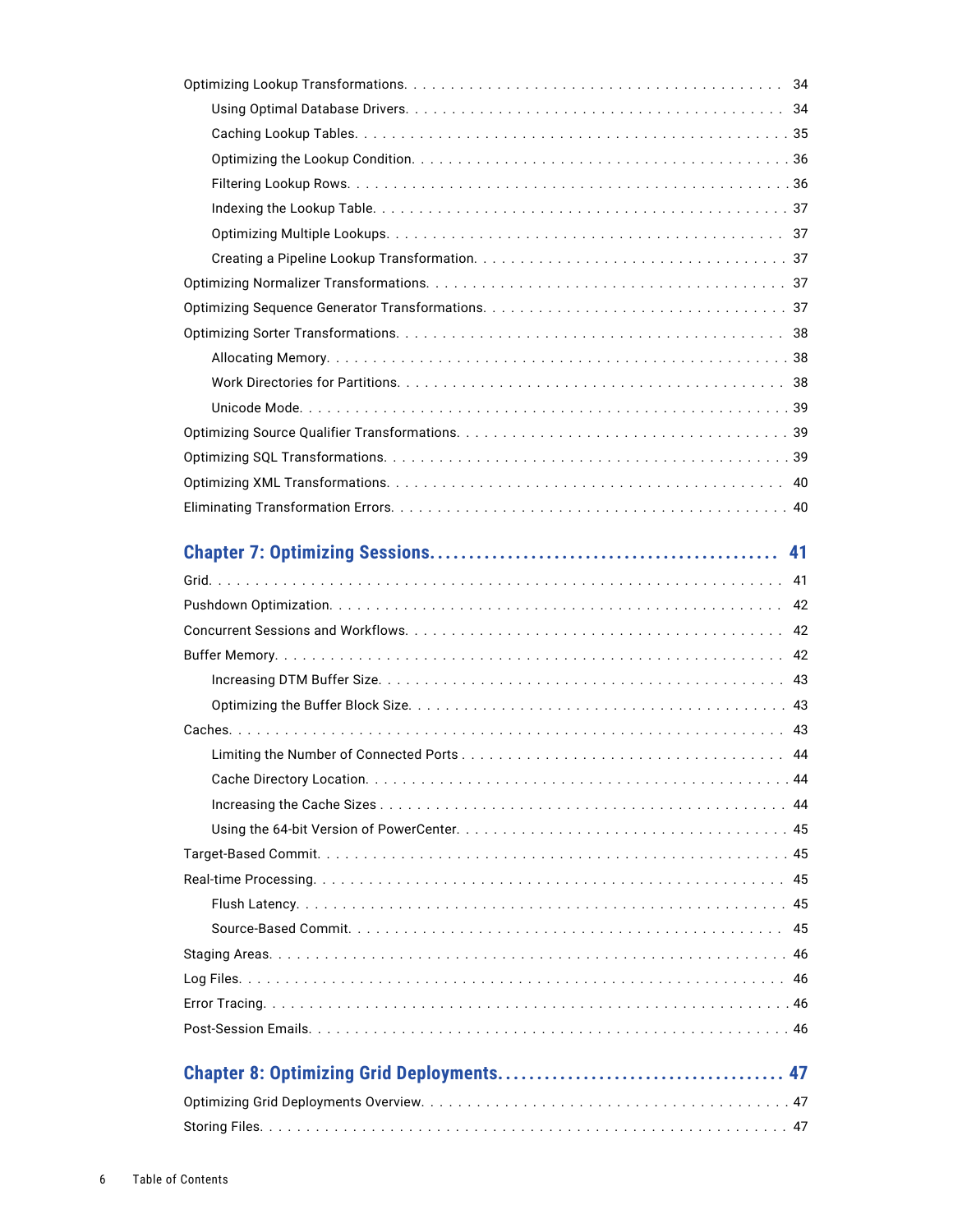| Chapter 9: Optimizing the PowerCenter Components 53 |
|-----------------------------------------------------|
|                                                     |
|                                                     |
|                                                     |
|                                                     |
|                                                     |
|                                                     |
|                                                     |
|                                                     |
|                                                     |
|                                                     |
|                                                     |
|                                                     |
|                                                     |
|                                                     |
|                                                     |
|                                                     |
|                                                     |
|                                                     |
|                                                     |
|                                                     |
|                                                     |
|                                                     |
|                                                     |
|                                                     |
|                                                     |
|                                                     |
|                                                     |
|                                                     |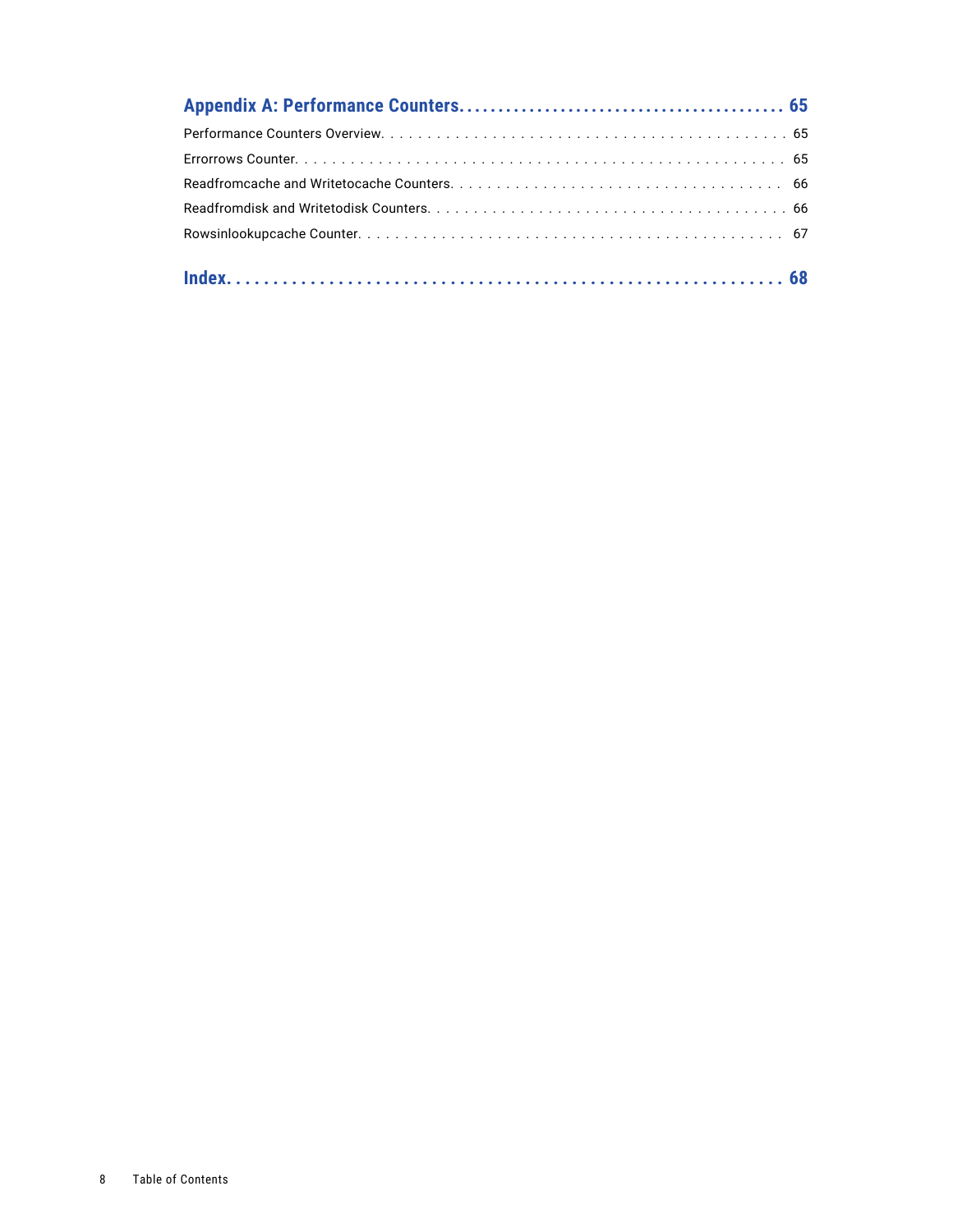# <span id="page-8-0"></span>Preface

Refer to the *PowerCenter® Performance Tuning Guide* to learn about run-time bottlenecks and how to tune for optimal performance.

# Informatica Resources

Informatica provides you with a range of product resources through the Informatica Network and other online portals. Use the resources to get the most from your Informatica products and solutions and to learn from other Informatica users and subject matter experts.

#### Informatica Network

The Informatica Network is the gateway to many resources, including the Informatica Knowledge Base and Informatica Global Customer Support. To enter the Informatica Network, visit [https://network.informatica.com.](https://network.informatica.com)

As an Informatica Network member, you have the following options:

- **•** Search the Knowledge Base for product resources.
- **•** View product availability information.
- **•** Create and review your support cases.
- **•** Find your local Informatica User Group Network and collaborate with your peers.

### Informatica Knowledge Base

Use the Informatica Knowledge Base to find product resources such as how-to articles, best practices, video tutorials, and answers to frequently asked questions.

To search the Knowledge Base, visit [https://search.informatica.com.](http://search.informatica.com) If you have questions, comments, or ideas about the Knowledge Base, contact the Informatica Knowledge Base team at [KB\\_Feedback@informatica.com.](mailto:KB_Feedback@informatica.com)

#### Informatica Documentation

Use the Informatica Documentation Portal to explore an extensive library of documentation for current and recent product releases. To explore the Documentation Portal, visit <https://docs.informatica.com>.

If you have questions, comments, or ideas about the product documentation, contact the Informatica Documentation team at [infa\\_documentation@informatica.com.](mailto:infa_documentation@informatica.com)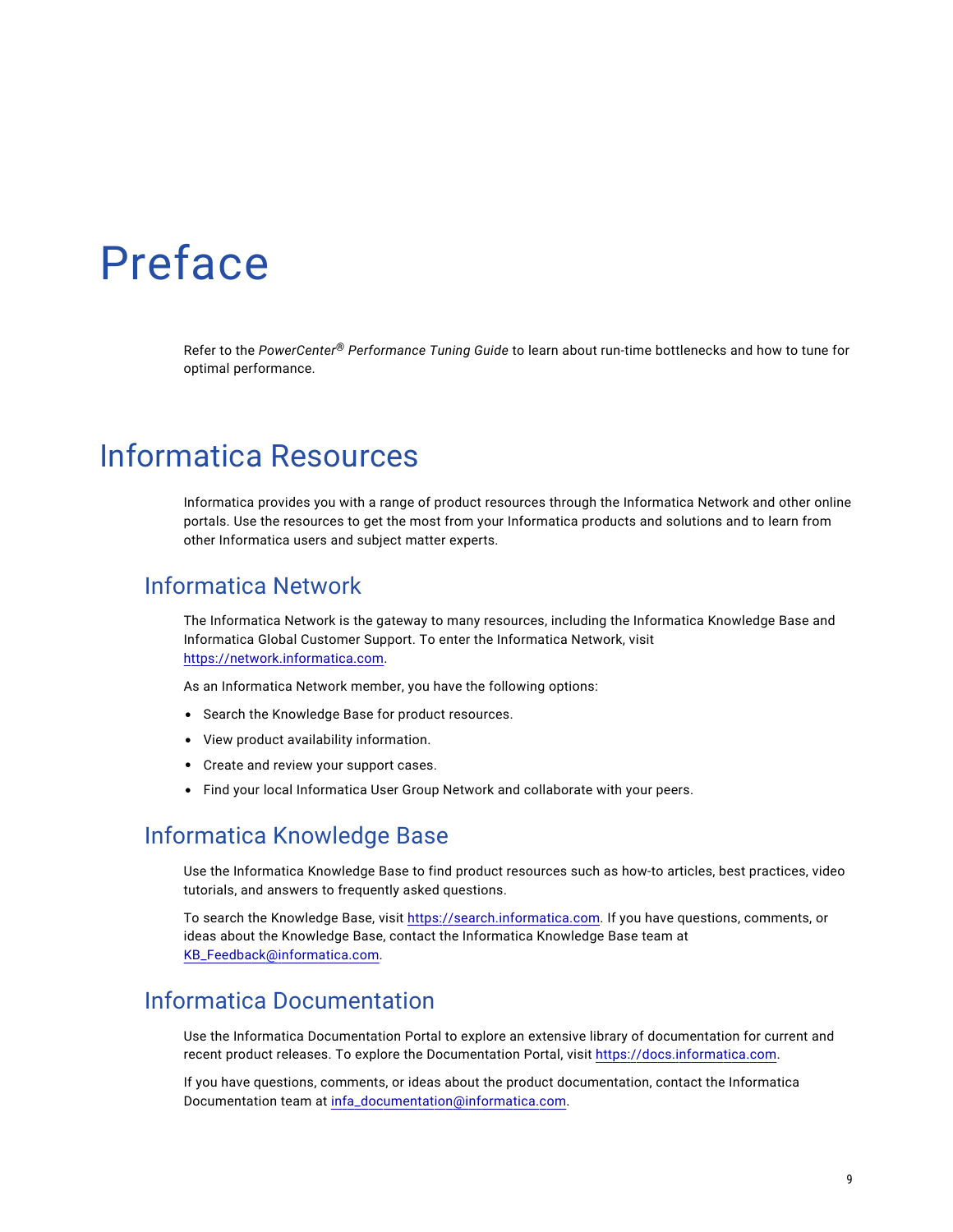### <span id="page-9-0"></span>Informatica Product Availability Matrices

Product Availability Matrices (PAMs) indicate the versions of the operating systems, databases, and types of data sources and targets that a product release supports. You can browse the Informatica PAMs at [https://network.informatica.com/community/informatica-network/product-availability-matrices.](https://network.informatica.com/community/informatica-network/product-availability-matrices)

### Informatica Velocity

Informatica Velocity is a collection of tips and best practices developed by Informatica Professional Services and based on real-world experiences from hundreds of data management projects. Informatica Velocity represents the collective knowledge of Informatica consultants who work with organizations around the world to plan, develop, deploy, and maintain successful data management solutions.

You can find Informatica Velocity resources at<http://velocity.informatica.com>. If you have questions, comments, or ideas about Informatica Velocity, contact Informatica Professional Services at [ips@informatica.com](mailto:ips@informatica.com).

#### Informatica Marketplace

The Informatica Marketplace is a forum where you can find solutions that extend and enhance your Informatica implementations. Leverage any of the hundreds of solutions from Informatica developers and partners on the Marketplace to improve your productivity and speed up time to implementation on your projects. You can find the Informatica Marketplace at [https://marketplace.informatica.com.](https://marketplace.informatica.com)

### Informatica Global Customer Support

You can contact a Global Support Center by telephone or through the Informatica Network.

To find your local Informatica Global Customer Support telephone number, visit the Informatica website at the following link:

<https://www.informatica.com/services-and-training/customer-success-services/contact-us.html>.

To find online support resources on the Informatica Network, visit [https://network.informatica.com](http://network.informatica.com) and select the eSupport option.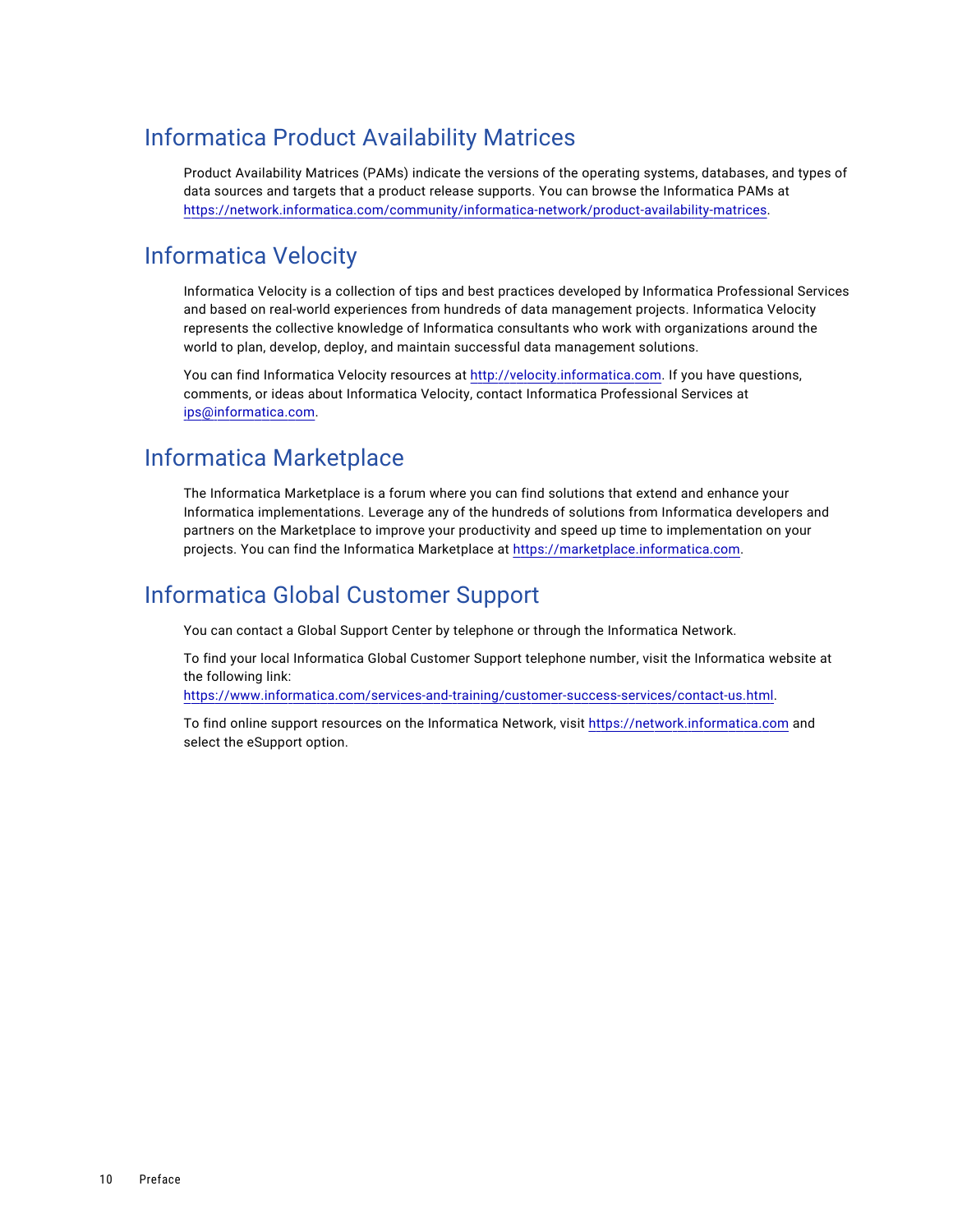# <span id="page-10-0"></span> $CHAPTER$  1

# Performance Tuning Overview

This chapter includes the following topic:

**•** Performance Tuning Overview, 11

## Performance Tuning Overview

The goal of performance tuning is to optimize session performance by eliminating performance bottlenecks. To tune session performance, first identify a performance bottleneck, eliminate it, and then identify the next performance bottleneck until you are satisfied with the session performance. You can use the test load option to run sessions when you tune session performance.

If you tune all the bottlenecks, you can further optimize session performance by increasing the number of pipeline partitions in the session. Adding partitions can improve performance by utilizing more of the system hardware while processing the session.

Because determining the best way to improve performance can be complex, change one variable at a time, and time the session both before and after the change. If session performance does not improve, you might want to return to the original configuration.

Complete the following tasks to improve session performance:

- 1. **Optimize the target.** Enables the Integration Service to write to the targets efficiently.
- 2. **Optimize the source.** Enables the Integration Service to read source data efficiently.
- 3. **Optimize the mapping.** Enables the Integration Service to transform and move data efficiently.
- 4. **Optimize the transformation.** Enables the Integration Service to process transformations in a mapping efficiently.
- 5. **Optimize the session.** Enables the Integration Service to run the session more quickly.
- 6. **Optimize the grid deployments.** Enables the Integration Service to run on a grid with optimal performance.
- 7. **Optimize the PowerCenter components.** Enables the Integration Service and Repository Service to function optimally.
- 8. **Optimize the system.** Enables PowerCenter service processes to run more quickly.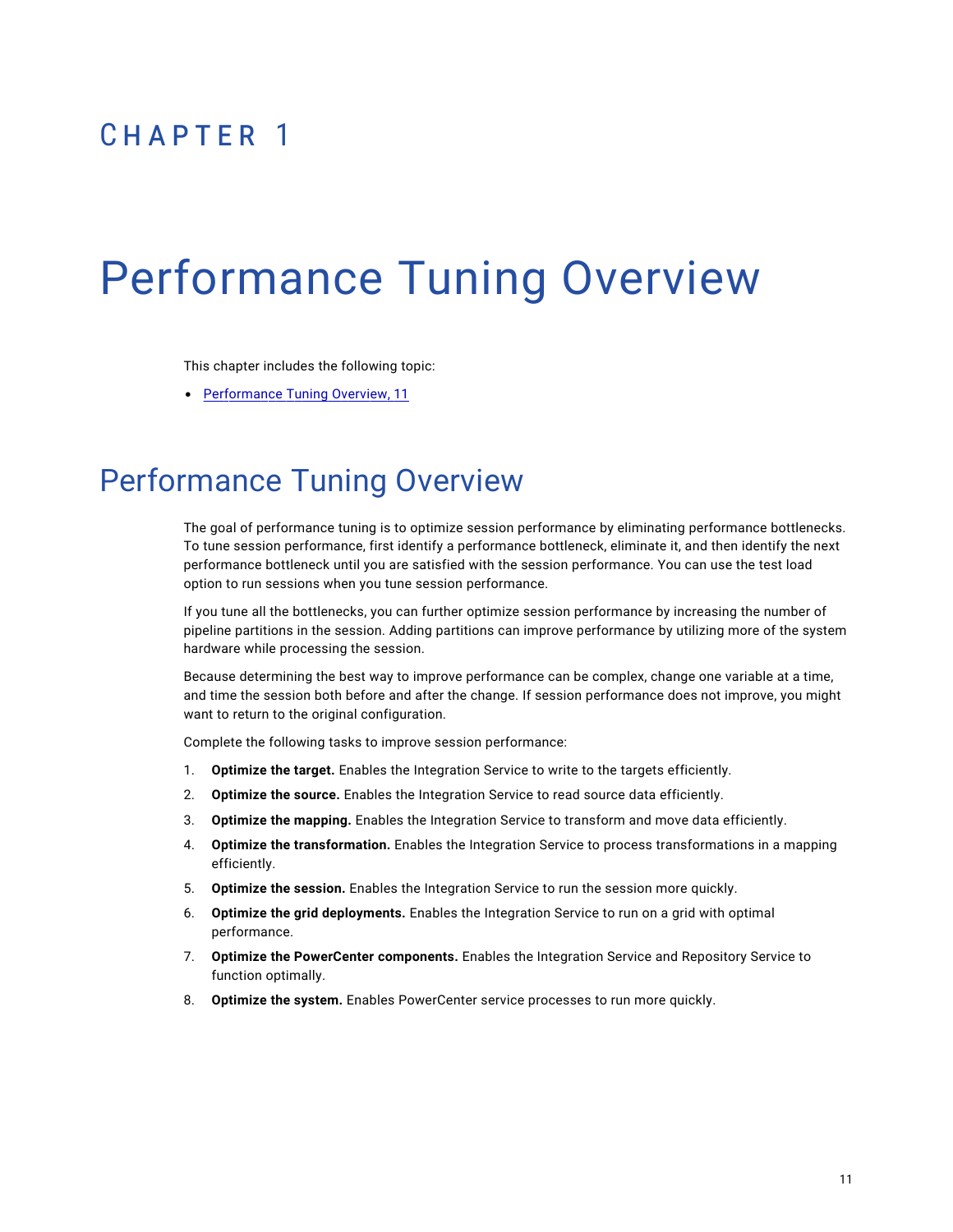# <span id="page-11-0"></span> $CHAPTER$  2

# Bottlenecks

This chapter includes the following topics:

- **•** Bottlenecks Overview, 12
- **•** Using Thread [Statistics,](#page-12-0) 13
- **•** Target [Bottlenecks,](#page-13-0) 14
- **•** Source [Bottlenecks,](#page-14-0) 15
- **•** Mapping [Bottlenecks,](#page-15-0) 16
- **•** Session [Bottlenecks,](#page-16-0) 17
- **•** System [Bottlenecks,](#page-16-0) 17

### Bottlenecks Overview

The first step in performance tuning is to identify performance bottlenecks. Performance bottlenecks can occur in the source and target databases, the mapping, the session, and the system. The strategy is to identify a performance bottleneck, eliminate it, and then identify the next performance bottleneck until you are satisfied with the performance.

Look for performance bottlenecks in the following order:

- 1. Target
- 2. Source
- 3. Mapping
- 4. Session
- 5. System

Use the following methods to identify performance bottlenecks:

- **• Run test sessions.** You can configure a test session to read from a flat file source or to write to a flat file target to identify source and target bottlenecks.
- **• Analyze performance details.** Analyze performance details, such as performance counters, to determine where session performance decreases.
- **• Analyze thread statistics.** Analyze thread statistics to determine the optimal number of partition points.
- **• Monitor system performance.** You can use system monitoring tools to view the percentage of CPU use, I/O waits, and paging to identify system bottlenecks. You can also use the Workflow Monitor to view system resource usage.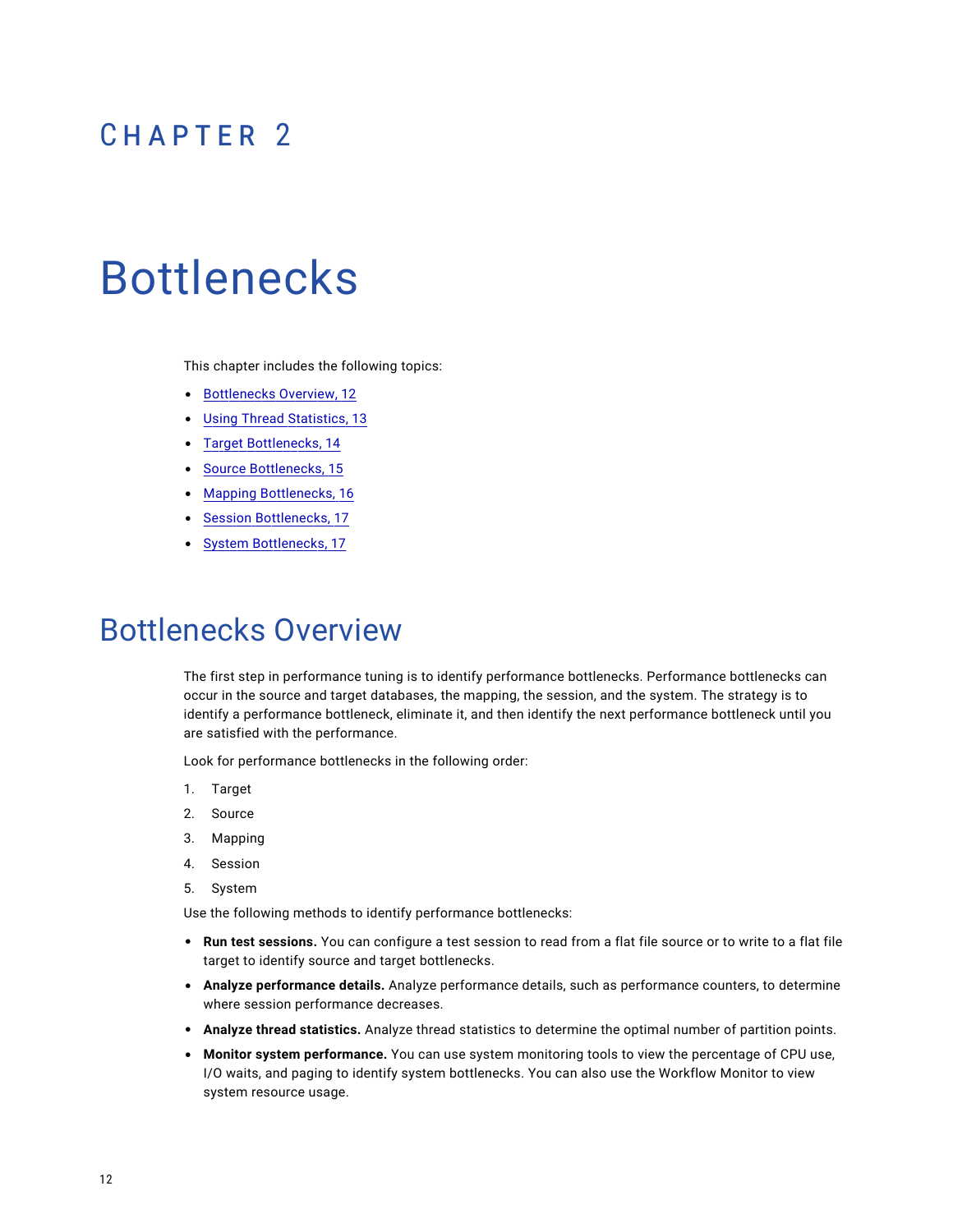# <span id="page-12-0"></span>Using Thread Statistics

You can use thread statistics in the session log to identify source, target, or transformation bottlenecks. By default, the Integration Service uses one reader thread, one transformation thread, and one writer thread to process a session. The thread with the highest busy percentage identifies the bottleneck in the session.

The session log provides the following thread statistics:

- **• Run time.** Amount of time the thread runs.
- **• Idle time.** Amount of time the thread is idle. It includes the time the thread waits for other thread processing within the application. Idle time includes the time the thread is blocked by the Integration Service, but not the time the thread is blocked by the operating system.
- **• Busy time.** Percentage of the run time the thread is by according to the following formula:

(run time - idle time) / run time X 100

You can ignore high busy percentages when the total run time is short, such as under 60 seconds. This does not necessarily indicate a bottleneck.

**• Thread work time.** The percentage of time the Integration Service takes to process each transformation in a thread. The session log shows the following information for the transformation thread work time:

```
Thread work time breakdown:
        <transformation name>: <number> percent
        <transformation name>: <number> percent
        <transformation name>: <number> percent
```
If a transformation takes a small amount of time, the session log does not include it. If a thread does not have accurate statistics, because the session ran for a short period of time, the session log reports that the statistics are not accurate.

#### Eliminating Bottlenecks Based on Thread Statistics

Complete the following tasks to eliminate bottlenecks based on thread statistics:

- **•** If the reader or writer thread is 100% busy, consider using string datatypes in the source or target ports. Non-string ports require more processing.
- **•** If a transformation thread is 100% busy, consider adding a partition point in the segment. When you add partition points to the mapping, the Integration Service increases the number of transformation threads it uses for the session. However, if the machine is already running at or near full capacity, do not add more threads.
- **•** If one transformation requires more processing time than the others, consider adding a pass-through partition point to the transformation.

#### Example

When you run a session, the session log lists run information and thread statistics similar to the following text:

```
***** RUN INFO FOR TGT LOAD ORDER GROUP [1], CONCURRENT SET [1] *****
Thread [READER 1 1 1] created for [the read stage] of partition point
[SQ_two_gig_file_32B_rows] has completed.
       Total Run Time = [505.871140] secs
        Total Idle Time = [457.038313] secs
        Busy Percentage = [9.653215]
Thread [TRANSF 1 1 1] created for [the transformation stage] of partition point
[SQ_two_gig_file_32B_rows] has completed.
        Total Run Time = [506.230461] secs
       Total Idle Time = [1.390318] secs
       Busy Percentage = [99.725359]
```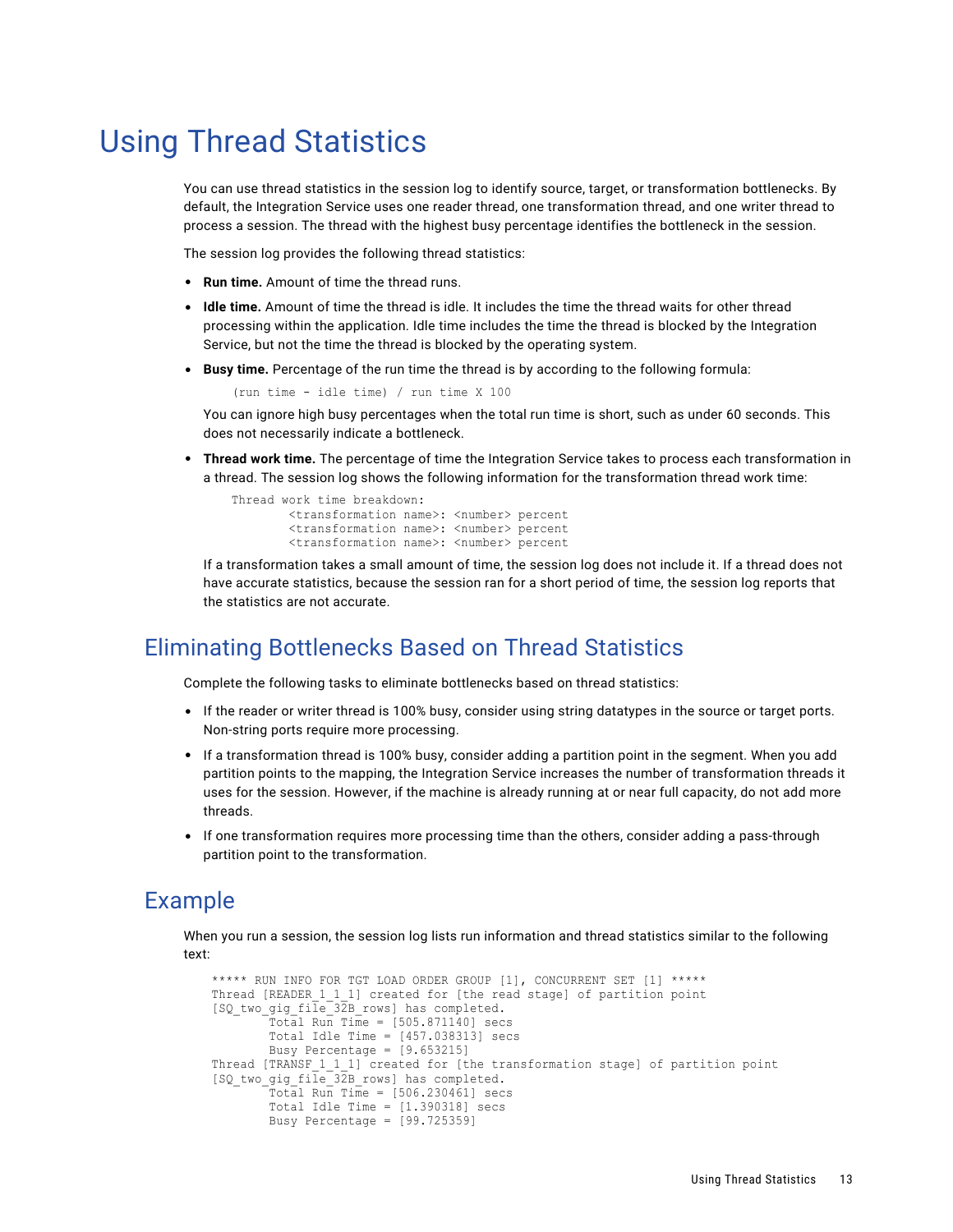```
Thread work time breakdown:
                LKP ADDRESS: 25.000000 percent
                SRT_ADDRESS: 21.551724 percent
                RTR<sup>_</sup>ZIP CODE: 53.448276 percent
Thread [WRITER_1_*_I] created for [the write stage] of partition point [scratch_out_32B]
has completed.
        Total Run Time = [507.027212] secs
        Total Idle Time = [384.632435] secs
        Busy Percentage = [24.139686]
```
In this session log, the total run time for the transformation thread is 506 seconds and the busy percentage is 99.7%. This means the transformation thread was never idle for the 506 seconds. The reader and writer busy percentages were significantly smaller, about 9.6% and 24%. In this session, the transformation thread is the bottleneck in the mapping.

To determine which transformation in the transformation thread is the bottleneck, view the busy percentage of each transformation in the thread work time breakdown. In this session log, the transformation RTR\_ZIP\_CODE had a busy percentage of 53%.

## Target Bottlenecks

The most common performance bottleneck occurs when the Integration Service writes to a target database. Small checkpoint intervals, small database network packet sizes, or problems during heavy loading operations can cause target bottlenecks.

### Identifying Target Bottlenecks

To identify a target bottleneck, complete the following tasks:

- **•** Configure a copy of the session to write to a flat file target. If the session performance increases significantly, you have a target bottleneck. If a session already writes to a flat file target, you probably do not have a target bottleneck.
- **•** Read the thread statistics in the session log. When the Integration Service spends more time on the writer thread than the transformation or reader threads, you have a target bottleneck.

#### Eliminating Target Bottlenecks

Complete the following tasks to eliminate target bottlenecks:

- **•** Have the database administrator optimize database performance by optimizing the query.
- **•** Increase the database network packet size.
- **•** Configure index and key constraints.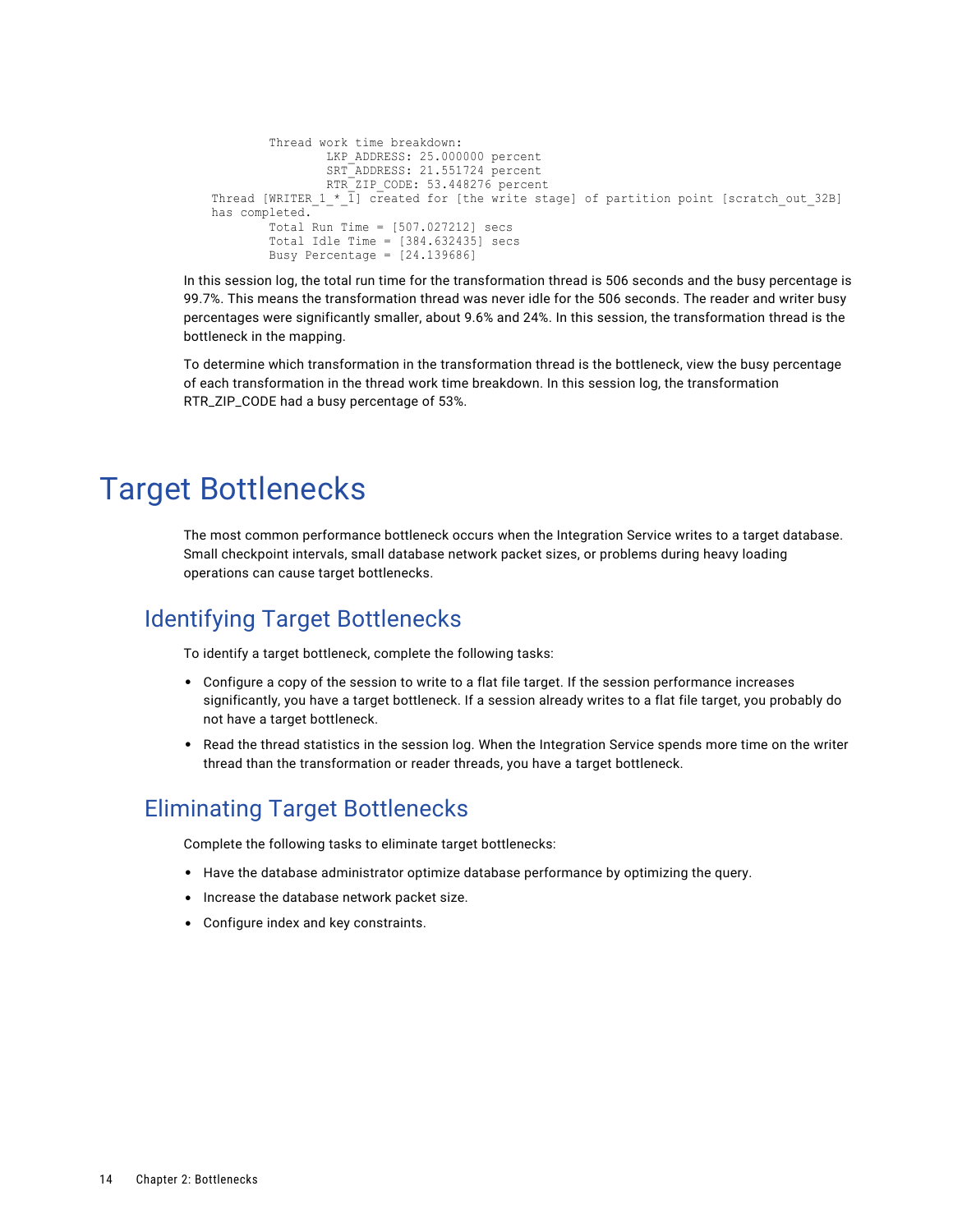#### <span id="page-14-0"></span>RELATED TOPICS:

**•** ["Optimizing](#page-19-0) the Target" on page 20

# Source Bottlenecks

Performance bottlenecks can occur when the Integration Service reads from a source database. Inefficient query or small database network packet sizes can cause source bottlenecks.

### Identifying Source Bottlenecks

You can read the thread statistics in the session log to determine if the source is the bottleneck. When the Integration Service spends more time on the reader thread than the transformation or writer threads, you have a source bottleneck.

If the session reads from a relational source, use the following methods to identify source bottlenecks:

- **•** Filter transformation
- **•** Read test mapping
- **•** Database query

If the session reads from a flat file source, you probably do not have a source bottleneck.

#### Using a Filter Transformation

You can use a Filter transformation in the mapping to measure the time it takes to read source data.

Add a Filter transformation after each source qualifier. Set the filter condition to false so that no data is processed passed the Filter transformation. If the time it takes to run the new session remains about the same, you have a source bottleneck.

#### Using a Read Test Mapping

You can create a read test mapping to identify source bottlenecks. A read test mapping isolates the read query by removing the transformation in the mapping.

To create a read test mapping, complete the following steps:

- 1. Make a copy of the original mapping.
- 2. In the copied mapping, keep only the sources, source qualifiers, and any custom joins or queries.
- 3. Remove all transformations.
- 4. Connect the source qualifiers to a file target.

Run a session against the read test mapping. If the session performance is similar to the original session, you have a source bottleneck.

#### Using a Database Query

To identify source bottlenecks, execute the read query directly against the source database.

Copy the read query directly from the session log. Execute the query against the source database with a query tool such as isql. On Windows, you can load the result of the query in a file. On UNIX, you can load the result of the query in /dev/null.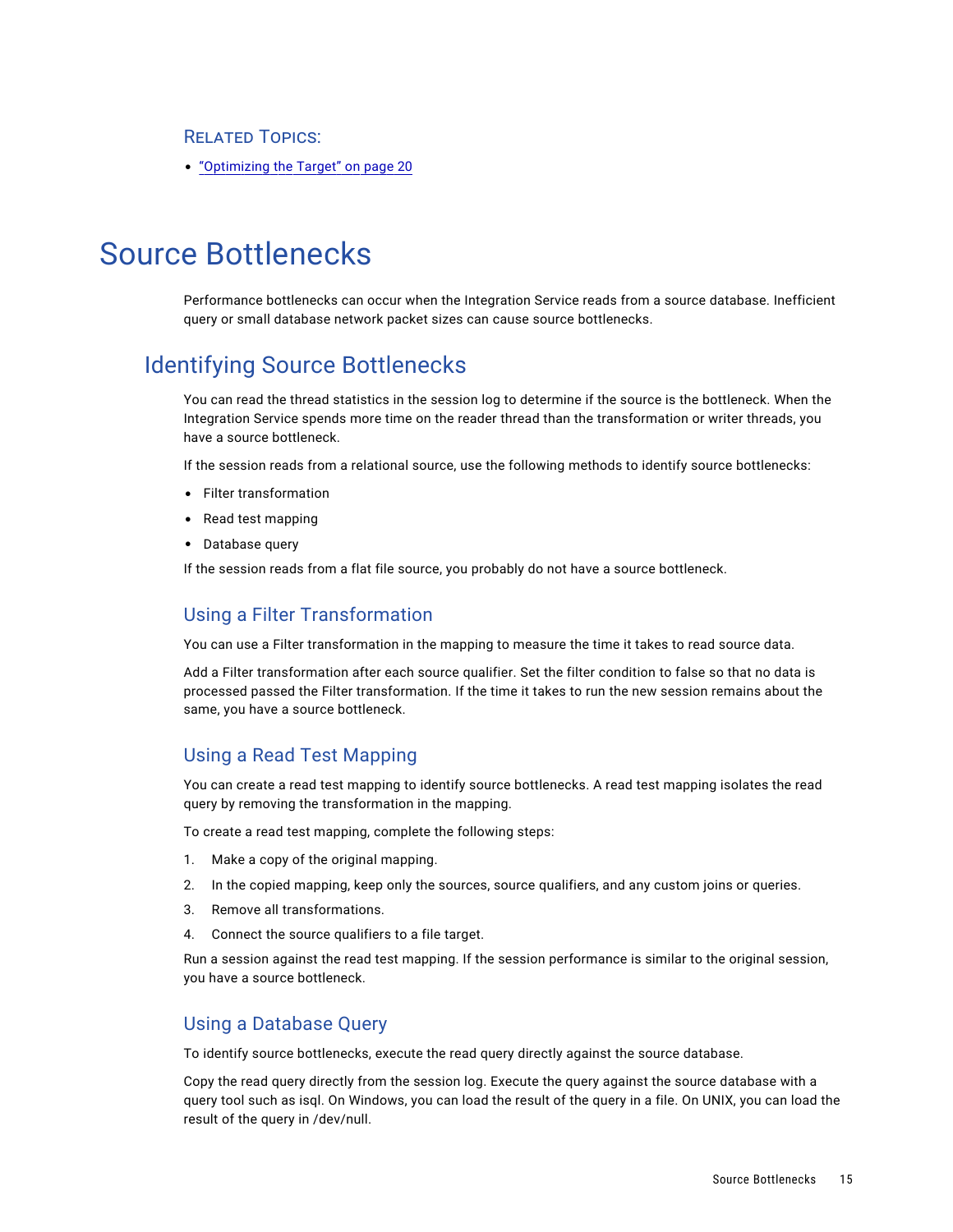Measure the query execution time and the time it takes for the query to return the first row.

### <span id="page-15-0"></span>Eliminating Source Bottlenecks

Complete the following tasks to eliminate source bottlenecks:

- **•** Set the number of bytes the Integration Service reads per line if the Integration Service reads from a flat file source.
- **•** Have the database administrator optimize database performance by optimizing the query.
- **•** Increase the database network packet size.
- **•** Configure index and key constraints.
- **•** If there is a long delay between the two time measurements in a database query, you can use an optimizer hint.

#### RELATED TOPICS:

**•** ["Optimizing](#page-22-0) the Source" on page 23

# Mapping Bottlenecks

If you determine that you do not have a source or target bottleneck, you may have a mapping bottleneck.

#### Identifying Mapping Bottlenecks

To identify mapping bottlenecks, complete the following tasks:

- **•** Read the thread statistics and work time statistics in the session log. When the Integration Service spends more time on the transformation thread than the writer or reader threads, you have a transformation bottleneck. When the Integration Service spends more time on one transformation, it is the bottleneck in the transformation thread.
- **•** Analyze performance counters. High errorrows and rowsinlookupcache counters indicate a mapping bottleneck.
- **•** Add a Filter transformation before each target definition. Set the filter condition to false so that no data is loaded into the target tables. If the time it takes to run the new session is the same as the original session, you have a mapping bottleneck.

#### Eliminating Mapping Bottlenecks

To eliminate mapping bottlenecks, optimize transformation settings in mappings.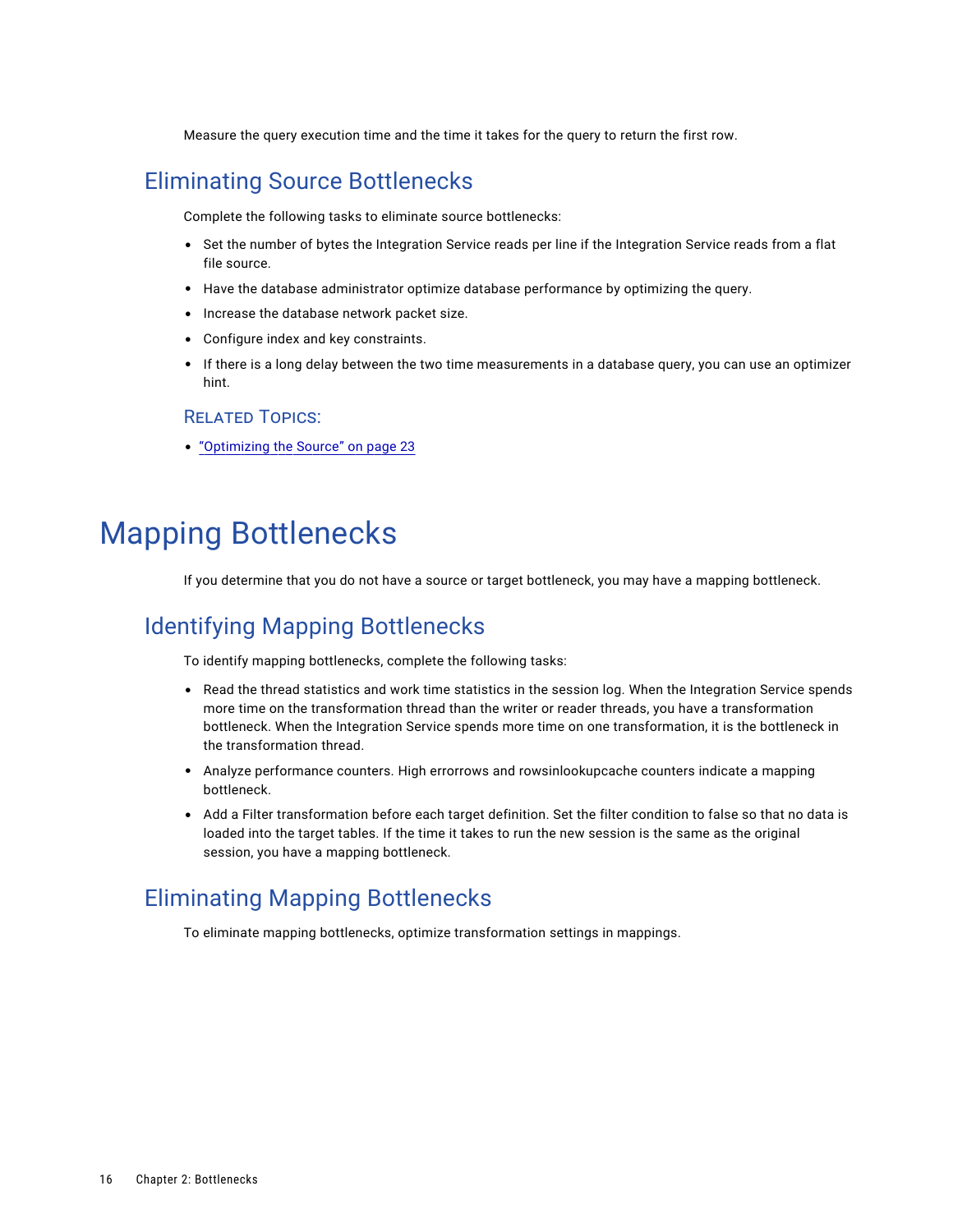<span id="page-16-0"></span>RELATED TOPICS:

**•** ["Optimizing](#page-25-0) Mappings" on page 26

# Session Bottlenecks

If you do not have a source, target, or mapping bottleneck, you may have a session bottleneck. Small cache size, low buffer memory, and small commit intervals can cause session bottlenecks.

### Identifying Session Bottlenecks

To identify a session bottleneck, analyze the performance details. Performance details display information about each transformation, such as the number of input rows, output rows, and error rows.

### Eliminating Session Bottlenecks

To eliminate session bottlenecks, optimize the session.

#### RELATED TOPICS:

**•** ["Optimizing](#page-40-0) Sessions" on page 41

# System Bottlenecks

After you tune the source, target, mapping, and session, consider tuning the system to prevent system bottlenecks. The Integration Service uses system resources to process transformations, run sessions, and read and write data. The Integration Service also uses system memory to create cache files for transformations, such as Aggregator, Joiner, Lookup, Sorter, XML, and Rank.

#### Identifying System Bottlenecks

You can view system resource usage in the Workflow Monitor. You can use system tools to monitor Windows and UNIX systems.

#### Using the Workflow Monitor to Identify System Bottlenecks

You can view the Integration Service properties in the Workflow Monitor to see CPU, memory, and swap usage of the system when you are running task processes on the Integration Service. Use the following Integration Service properties to identify performance issues:

- **• CPU%.** The percentage of CPU usage includes other external tasks running on the system.
- **• Memory usage.** The percentage of memory usage includes other external tasks running on the system. If the memory usage is close to 95%, check if the tasks running on the system are using the amount indicated in the Workflow Monitor or if there is a memory leak. To troubleshoot, use system tools to check the memory usage before and after running the session and then compare the results to the memory usage while running the session.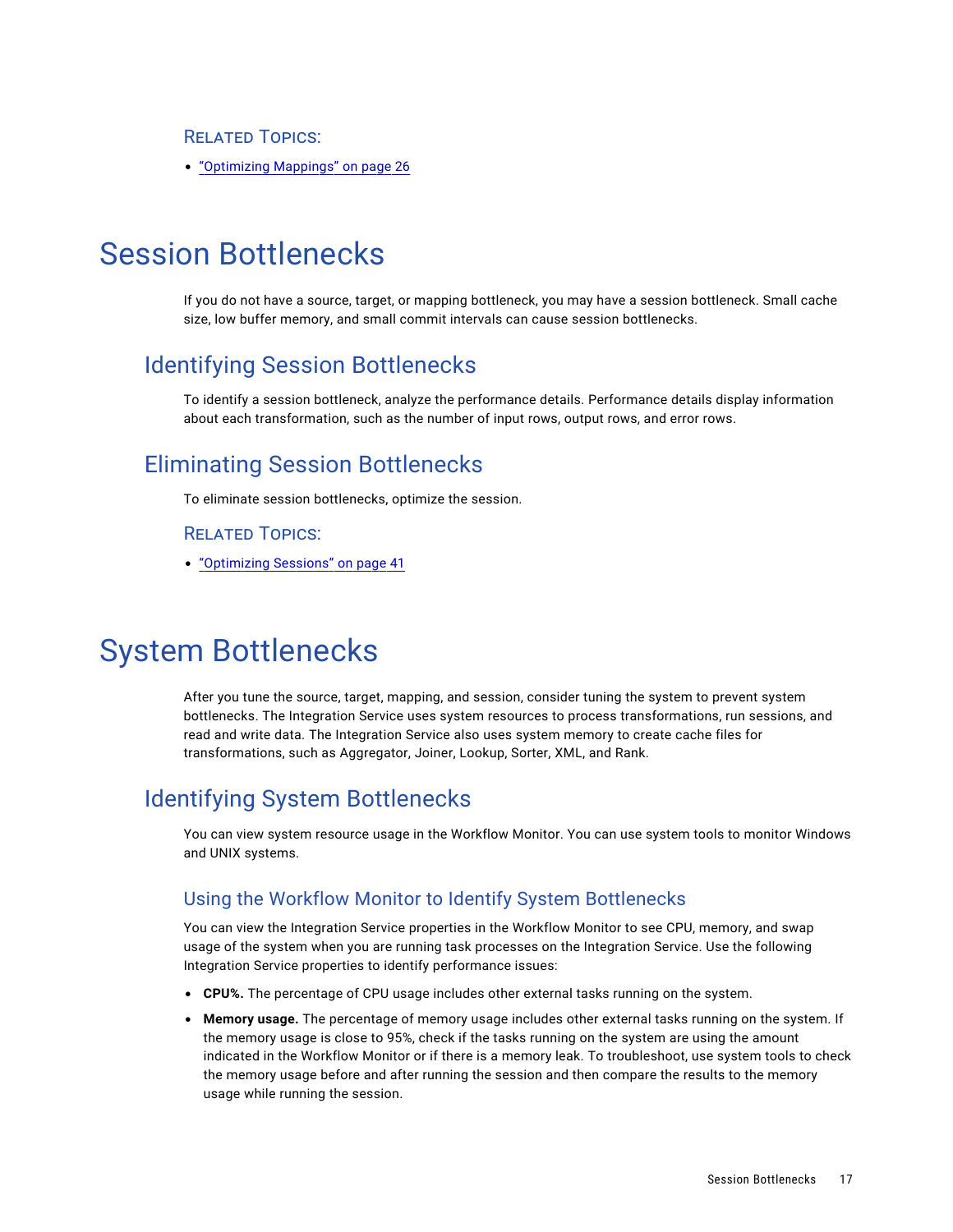<span id="page-17-0"></span>**• Swap usage.** Swap usage is a result of paging due to possible memory leaks or a high number of concurrent tasks.

#### Identifying System Bottlenecks on Windows

You can view the Performance and Processes tab in the Task Manager for system information. The Performance tab in the Task Manager provides an overview of CPU usage and total memory used. Use the Performance Monitor to view more detailed information.

The following table describes the system information that you can use in the Windows Performance Monitor to create a chart:

| <b>Property</b>               | <b>Description</b>                                                                                  |
|-------------------------------|-----------------------------------------------------------------------------------------------------|
| Percent processor time        | If you have more than one CPU, monitor each CPU for percent processor time.                         |
| Pages/second                  | If pages/second is greater than five, you may have excessive memory pressure<br>known as thrashing. |
| Physical disks percent time   | The percent of time that the physical disk is busy performing read or write<br>requests.            |
| Physical disks queue length   | The number of users waiting for access to the same disk device.                                     |
| Server total bytes per second | The server has sent to and received from the network.                                               |

#### Identifying System Bottlenecks on UNIX

Use the following tools to identify system bottlenecks on UNIX:

- **•** top. View overall system performance. This tool displays CPU usage, memory usage, and swap usage for the system and for individual processes running on the system.
- **•** iostat. Monitor the loading operation for every disk attached to the database server. Iostat displays the percentage of time that the disk is physically active. If you use disk arrays, use utilities provided with the disk arrays instead of iostat.
- **•** vmstat. Monitor disk swapping actions.
- **•** sar. View detailed system activity reports of CPU, memory, and disk usage. You can use this tool to monitor CPU loading. It provides percent usage on user, system, idle time, and waiting time. You can also use this tool to monitor disk swapping actions.

### Eliminating System Bottlenecks

Complete the following tasks to eliminate system bottlenecks:

- **•** If the CPU usage is more than 80%, check the number of concurrent running tasks. Consider changing the load or using a grid to distribute tasks to different nodes. If you cannot reduce the load, consider adding more processors.
- **•** If swapping occurs, increase the physical memory or reduce the number of memory-intensive applications on the disk.
- **•** If you have excessive memory pressure (thrashing), consider adding more physical memory.
- **•** If the percent of time is high, tune the cache for PowerCenter to use in-memory cache instead of writing to disk. If you tune the cache, requests are still in queue, and the disk busy percentage is at least 50%, add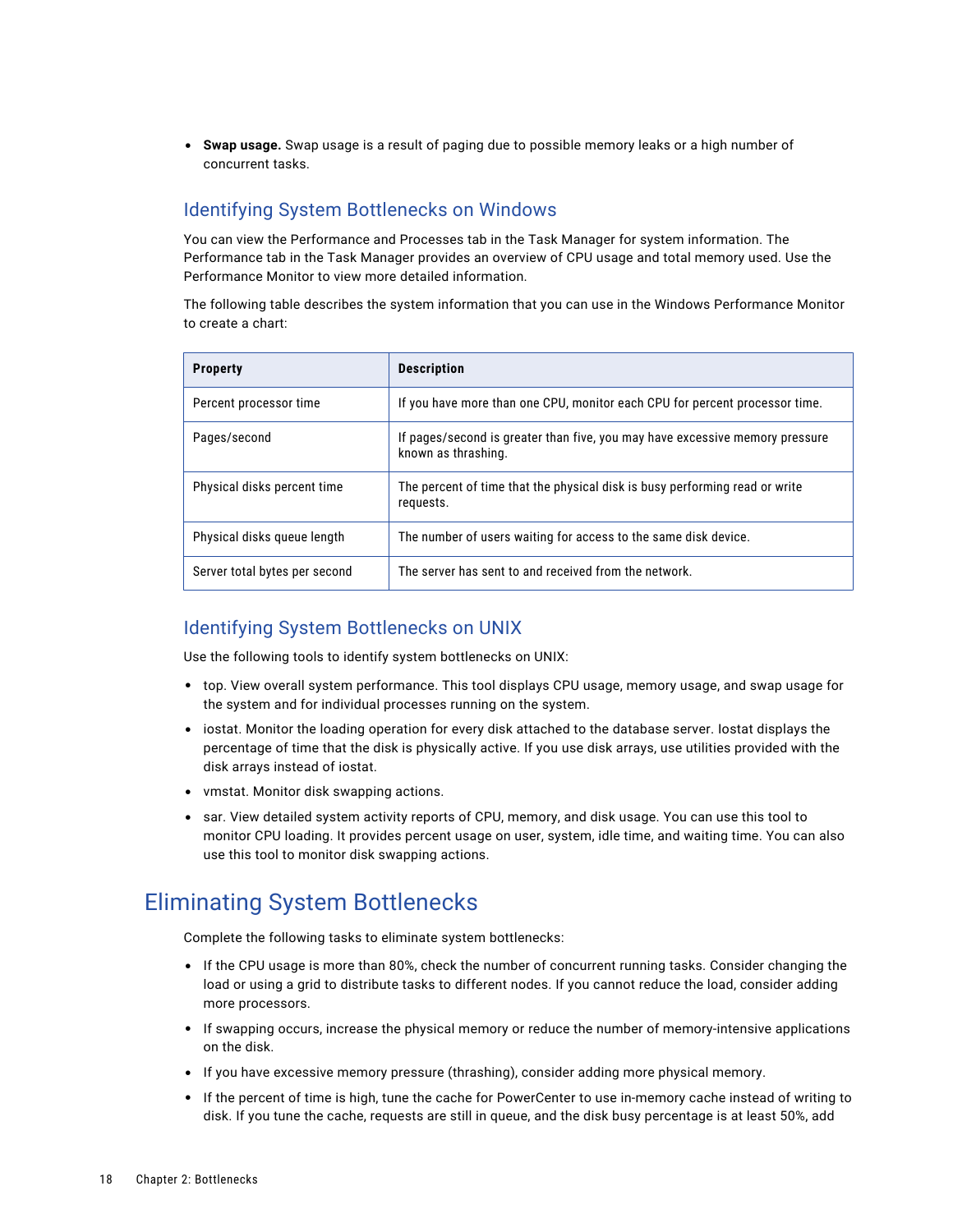another disk device or upgrade to a faster disk device. You can also use a separate disk for each partition in the session.

- **•** If physical disk queue length is greater than two, consider adding another disk device or upgrading the disk device. You also can use separate disks for the reader, writer, and transformation threads.
- **•** Consider improving network bandwidth.
- **•** When you tune UNIX systems, tune the server for a major database system.
- **•** If the percent time spent waiting on I/O (%wio) is high, consider using other under-utilized disks. For example, if the source data, target data, lookup, rank, and aggregate cache files are all on the same disk, consider putting them on different disks.

#### RELATED TOPICS:

- **•** ["Reducing](#page-57-0) Paging" on page 58
- **•** ["Optimizing](#page-56-0) the System" on page 57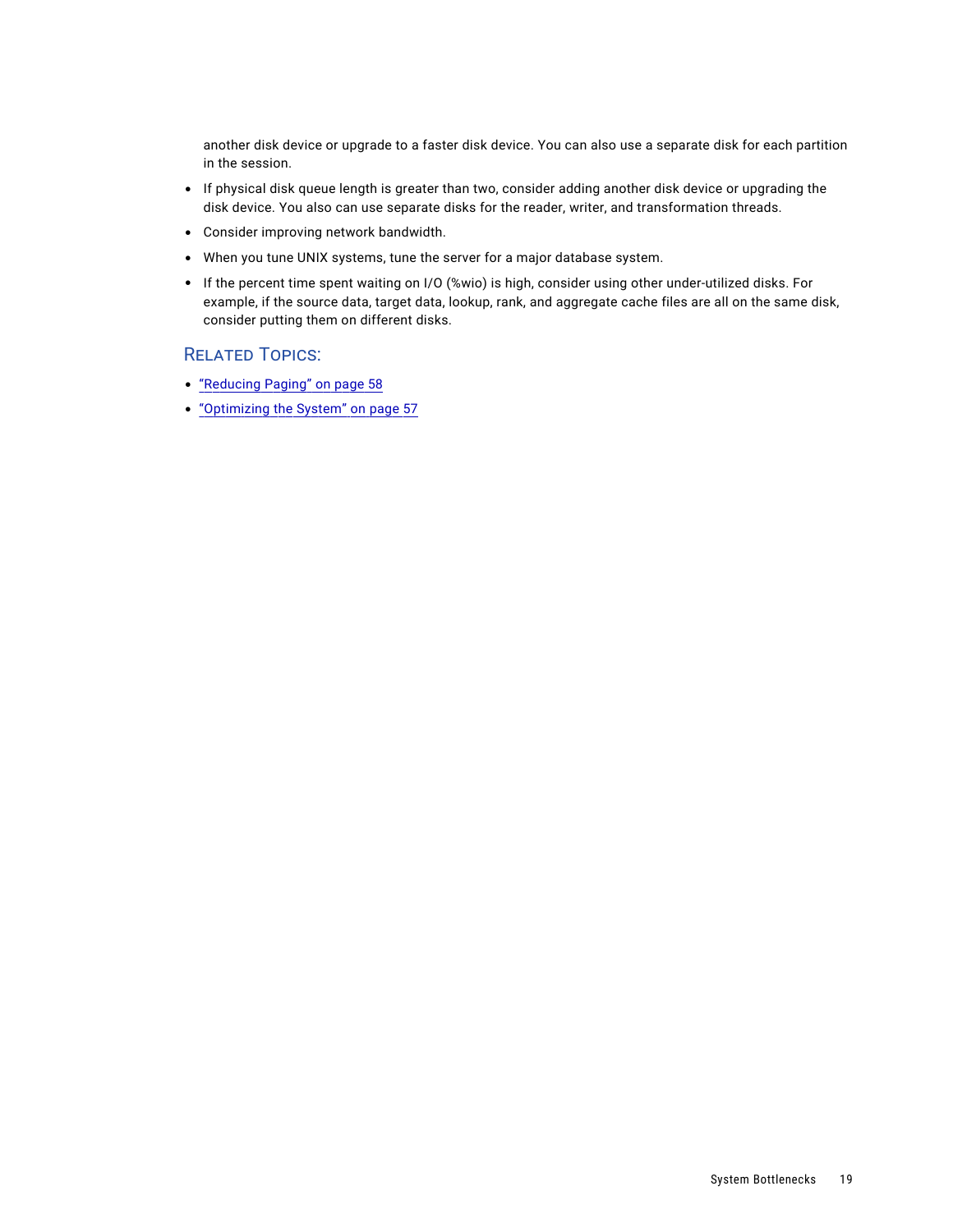# <span id="page-19-0"></span> $CHAPTER$  3

# Optimizing the Target

This chapter includes the following topics:

- **•** Optimizing Flat File Targets, 20
- **•** Dropping Indexes and Key Constraints, 20
- **•** Increasing Database [Checkpoint](#page-20-0) Intervals, 21
- **•** Using Bulk [Loads,](#page-20-0) 21
- **•** Using External [Loaders,](#page-20-0) 21
- **•** [Minimizing](#page-21-0) Deadlocks, 22
- **•** [Increasing](#page-21-0) Database Network Packet Size, 22
- **•** Optimizing Oracle Target [Databases,](#page-21-0) 22

## Optimizing Flat File Targets

If you use a shared storage directory for flat file targets, you can optimize session performance by ensuring that the shared storage directory is on a machine that is dedicated to storing and managing files, instead of performing other tasks.

If the Integration Service runs on a single node and the session writes to a flat file target, you can optimize session performance by writing to a flat file target that is local to the Integration Service process node.

## Dropping Indexes and Key Constraints

When you define key constraints or indexes in target tables, you slow the loading of data to those tables. To improve performance, drop indexes and key constraints before you run the session. You can rebuild those indexes and key constraints after the session completes.

If you decide to drop and rebuild indexes and key constraints on a regular basis, you can use the following methods to perform these operations each time you run the session:

- **•** Use pre-load and post-load stored procedures.
- **•** Use pre-session and post-session SQL commands.

**Note:** To optimize performance, use constraint-based loading only if necessary.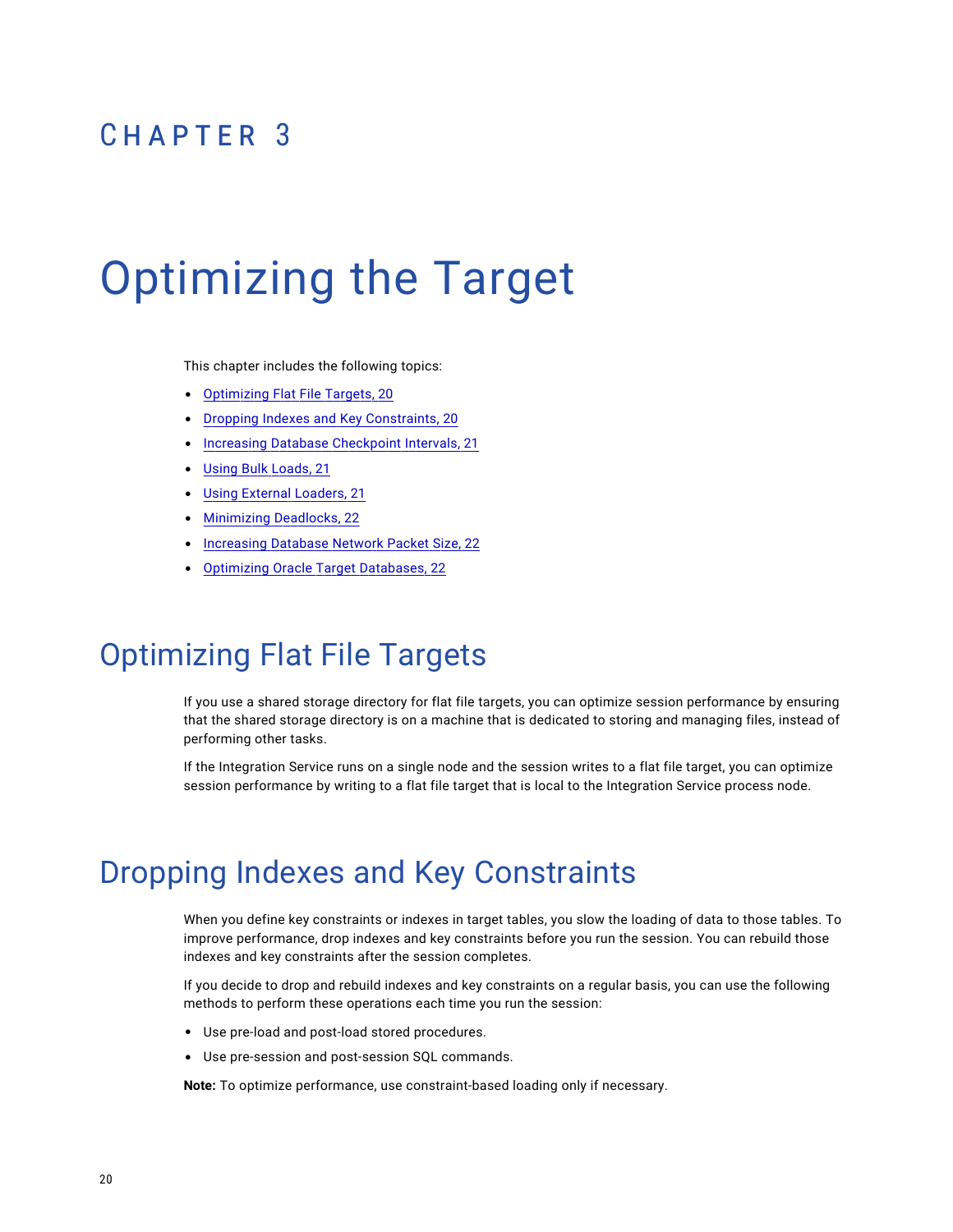# <span id="page-20-0"></span>Increasing Database Checkpoint Intervals

The Integration Service performance slows each time it waits for the database to perform a checkpoint. To decrease the number of checkpoints and increase performance, increase the checkpoint interval in the database.

**Note:** Although you gain performance when you reduce the number of checkpoints, you also increase the recovery time if the database shuts down unexpectedly.

# Using Bulk Loads

You can use bulk loading to improve the performance of a session that inserts a large amount of data into a DB2, Sybase ASE, Oracle, or Microsoft SQL Server database. Configure bulk loading in the session properties.

When bulk loading, the Integration Service bypasses the database log, which speeds performance. Without writing to the database log, however, the target database cannot perform rollback. As a result, you may not be able to perform recovery. When you use bulk loading, weigh the importance of improved session performance against the ability to recover an incomplete session.

When bulk loading to Microsoft SQL Server or Oracle targets, define a large commit interval to increase performance. Microsoft SQL Server and Oracle start a new bulk load transaction after each commit. Increasing the commit interval reduces the number of bulk load transactions, which increases performance.

#### RELATED TOPICS:

**•** ["Target-Based](#page-44-0) Commit" on page 45

# Using External Loaders

To increase session performance, configure PowerCenter to use an external loader for the following types of target databases:

- **•** IBM DB2 EE or EEE
- **•** Oracle

When you load data to an Oracle database using a pipeline with multiple partitions, you can increase performance if you create the Oracle target table with the same number of partitions you use for the pipeline.

**•** Sybase IQ

If the Sybase IQ database is local to the Integration Service process on the UNIX system, you can increase performance by loading data to target tables directly from named pipes. If you run the Integration Service on a grid, configure the Load Balancer to check resources, make Sybase IQ a resource, and make the resource available on all nodes of the grid. Then, in the Workflow Manager, assign the Sybase IQ resource to the applicable sessions.

**•** Teradata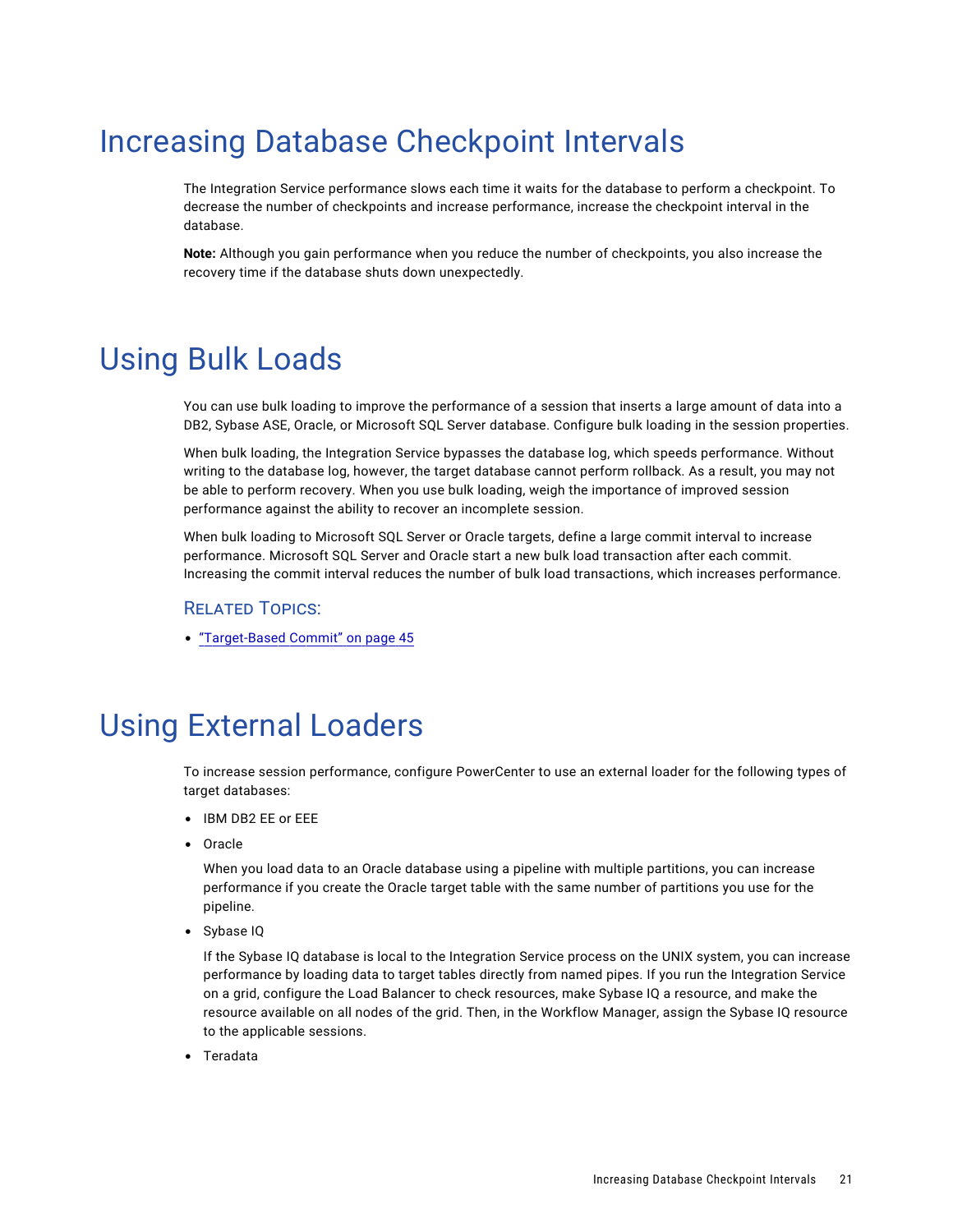# <span id="page-21-0"></span>Minimizing Deadlocks

If the Integration Service encounters a deadlock when it tries to write to a target, the deadlock only affects targets in the same target connection group. The Integration Service still writes to targets in other target connection groups.

Encountering deadlocks can slow session performance. To improve session performance, you can increase the number of target connection groups the Integration Service uses to write to the targets in a session. To use a different target connection group for each target in a session, use a different database connection name for each target instance. You can specify the same connection information for each connection name.

# Increasing Database Network Packet Size

If you write to Oracle, Sybase ASE, or Microsoft SQL Server targets, you can improve the performance by increasing the network packet size. Increase the network packet size to allow larger packets of data to cross the network at one time. Increase the network packet size based on the database you write to:

- **• Oracle.** You can increase the database server network packet size in listener.ora and tnsnames.ora. Consult your database documentation for additional information about increasing the packet size, if necessary.
- **• Sybase ASE and Microsoft SQL Server.** Consult your database documentation for information about how to increase the packet size.

For Sybase ASE or Microsoft SQL Server, you must also change the packet size in the relational connection object in the Workflow Manager to reflect the database server packet size.

# Optimizing Oracle Target Databases

If the target database is Oracle, you can optimize the target database by checking the storage clause, space allocation, and rollback or undo segments.

When you write to an Oracle database, check the storage clause for database objects. Make sure that tables are using large initial and next values. The database should also store table and index data in separate tablespaces, preferably on different disks.

When you write to Oracle databases, the database uses rollback or undo segments during loads. Ask the Oracle database administrator to ensure that the database stores rollback or undo segments in appropriate tablespaces, preferably on different disks. The rollback or undo segments should also have appropriate storage clauses.

To optimize the Oracle database, tune the Oracle redo log. The Oracle database uses the redo log to log loading operations. Make sure the redo log size and buffer size are optimal. You can view redo log properties in the init.ora file.

If the Integration Service runs on a single node and the Oracle instance is local to the Integration Service process node, you can optimize performance by using IPC protocol to connect to the Oracle database. You can set up Oracle database connection in listener.ora and tnsnames.ora.

For more information about optimizing Oracle databases, see the Oracle documentation.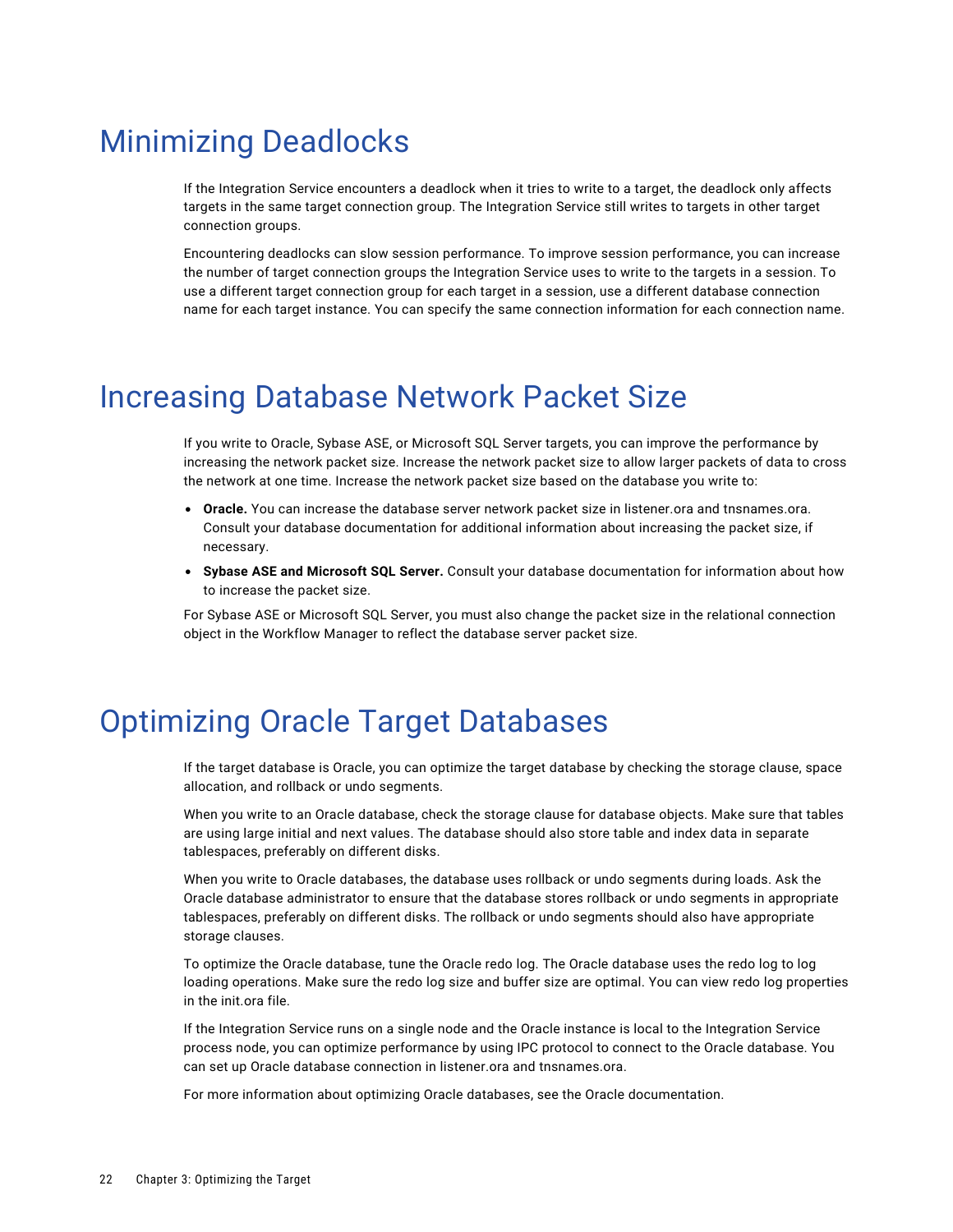# <span id="page-22-0"></span> $CHAPTER$  4

# Optimizing the Source

This chapter includes the following topics:

- **•** Optimizing the Query, 23
- **•** Using [Conditional](#page-23-0) Filters, 24
- **•** [Increasing](#page-23-0) Database Network Packet Size, 24
- **•** [Connecting](#page-23-0) to Oracle Database Sources, 24
- **•** Using Teradata [FastExport,](#page-23-0) 24
- **•** Using tempdb to Join Sybase or [Microsoft](#page-24-0) SQL Server Tables, 25

# Optimizing the Query

If a session joins multiple source tables in one Source Qualifier, you might be able to improve performance by optimizing the query with optimizing hints. Also, single table select statements with an ORDER BY or GROUP BY clause may benefit from optimization such as adding indexes.

Usually, the database optimizer determines the most efficient way to process the source data. However, you might know properties about the source tables that the database optimizer does not. The database administrator can create optimizer hints to tell the database how to execute the query for a particular set of source tables.

The query that the Integration Service uses to read data appears in the session log. You can also find the query in the Source Qualifier transformation. Have the database administrator analyze the query, and then create optimizer hints and indexes for the source tables.

Use optimizing hints if there is a long delay between when the query begins executing and when PowerCenter receives the first row of data. Configure optimizer hints to begin returning rows as quickly as possible, rather than returning all rows at once. This allows the Integration Service to process rows parallel with the query execution.

Queries that contain ORDER BY or GROUP BY clauses may benefit from creating an index on the ORDER BY or GROUP BY columns. Once you optimize the query, use the SQL override option to take full advantage of these modifications.

You can also configure the source database to run parallel queries to improve performance. For more information about configuring parallel queries, see the database documentation.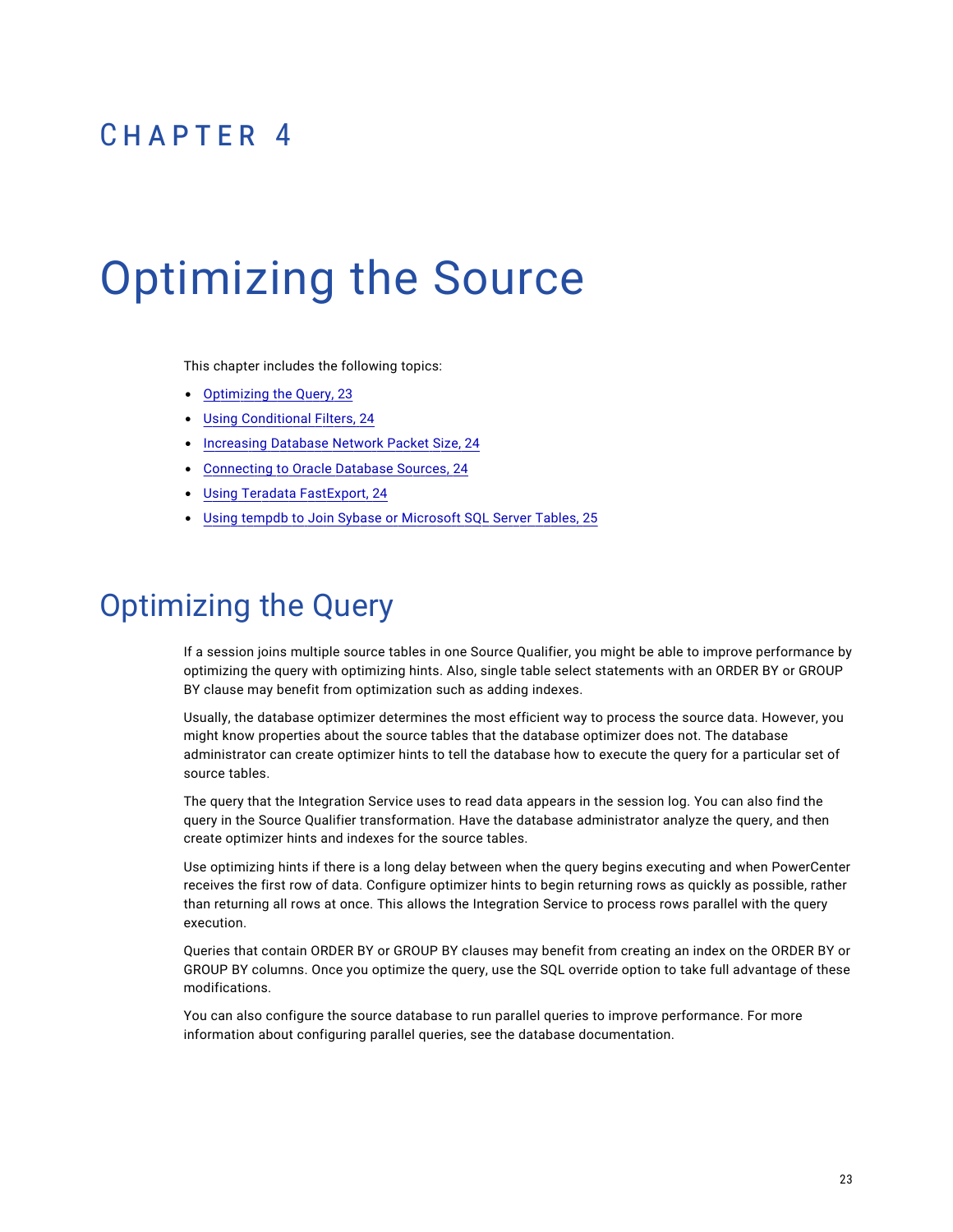# <span id="page-23-0"></span>Using Conditional Filters

A simple source filter on the source database can sometimes negatively impact performance because of the lack of indexes. You can use the PowerCenter conditional filter in the Source Qualifier to improve performance.

Whether you should use the PowerCenter conditional filter to improve performance depends on the session. For example, if multiple sessions read from the same source simultaneously, the PowerCenter conditional filter may improve performance.

However, some sessions may perform faster if you filter the source data on the source database. You can test the session with both the database filter and the PowerCenter filter to determine which method improves performance.

## Increasing Database Network Packet Size

If you read from Oracle, Sybase ASE, or Microsoft SQL Server sources, you can improve the performance by increasing the network packet size. Increase the network packet size to allow larger packets of data to cross the network at one time. Increase the network packet size based on the database you read from:

- **• Oracle.** You can increase the database server network packet size in listener.ora and tnsnames.ora. Consult your database documentation for additional information about increasing the packet size, if necessary.
- **• Sybase ASE and Microsoft SQL Server.** Consult your database documentation for information about how to increase the packet size.

For Sybase ASE or Microsoft SQL Server, you must also change the packet size in the relational connection object in the Workflow Manager to reflect the database server packet size.

# Connecting to Oracle Database Sources

If you are running the Integration Service on a single node and the Oracle instance is local to the Integration Service process node, you can optimize performance by using IPC protocol to connect to the Oracle database. You can set up an Oracle database connection in listener.ora and tnsnames.ora.

# Using Teradata FastExport

FastExport is a utility that uses multiple Teradata sessions to quickly export large amounts of data from a Teradata database. You can create a PowerCenter session that uses FastExport to read Teradata sources quickly. To use FastExport, create a mapping with a Teradata source database. In the session, use FastExport reader instead of Relational reader. Use a FastExport connection to the Teradata tables that you want to export in a session.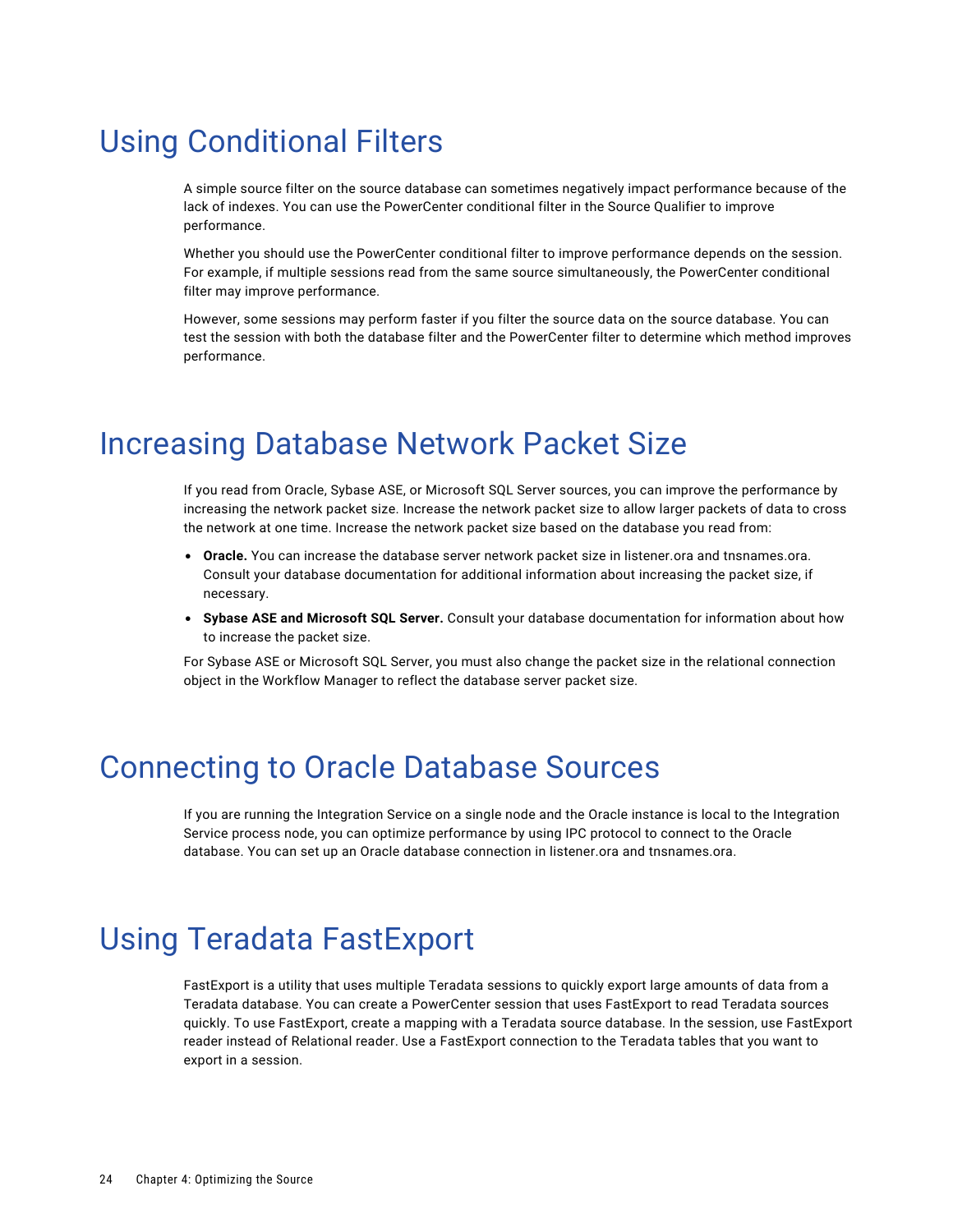# <span id="page-24-0"></span>Using tempdb to Join Sybase or Microsoft SQL Server Tables

When you join large tables on a Sybase or Microsoft SQL Server database, it is possible to improve performance by creating the tempdb as an in-memory database to allocate sufficient memory. For more information, see the Sybase or Microsoft SQL Server documentation.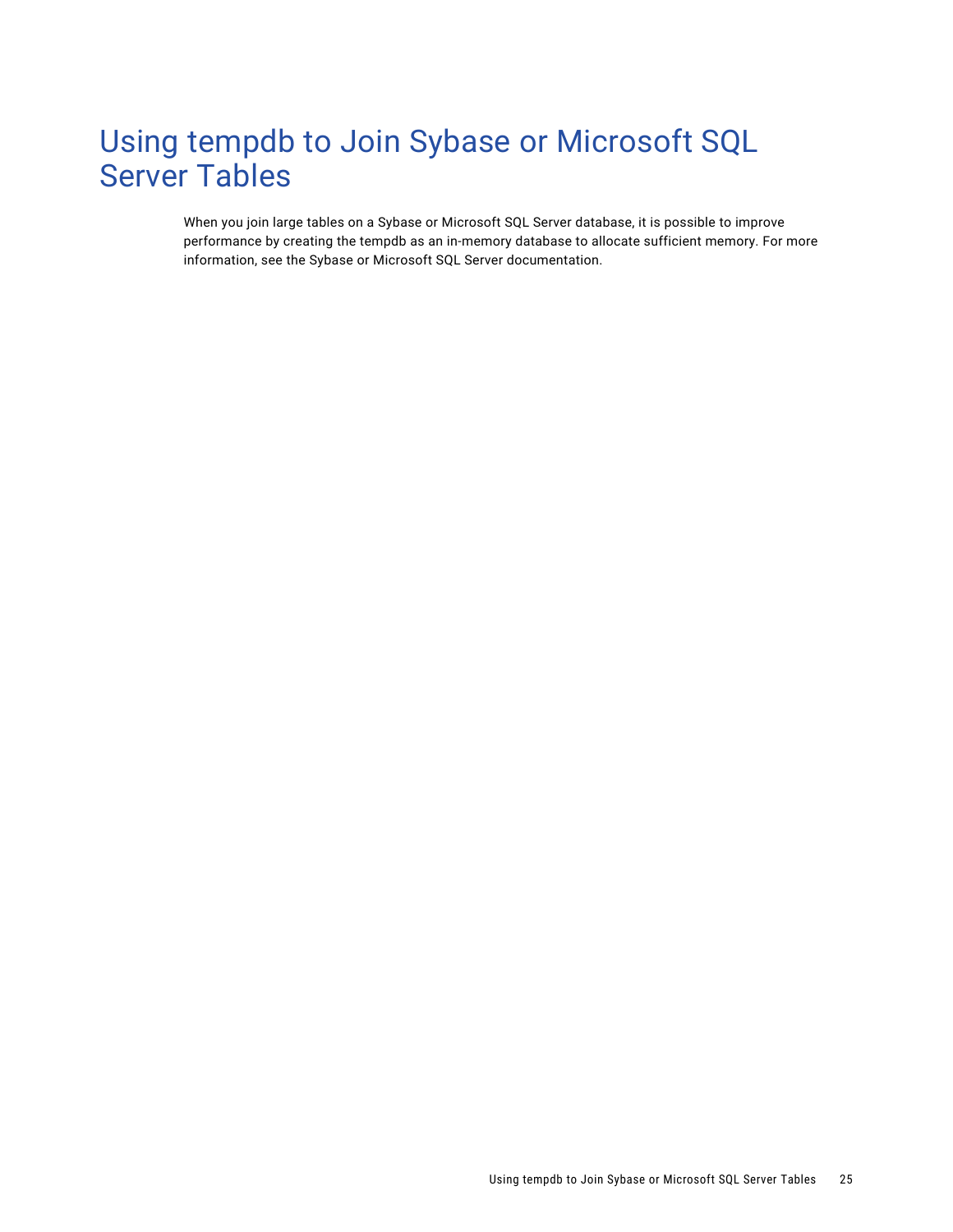# <span id="page-25-0"></span>CHAPTER 5

# Optimizing Mappings

This chapter includes the following topics:

- **•** Optimizing Mappings Overview, 26
- **•** Optimizing Flat File Sources, 26
- **•** Configuring [Single-Pass](#page-26-0) Reading, 27
- **•** Optimizing [Pass-Through](#page-27-0) Mappings, 28
- **•** [Optimizing](#page-27-0) Filters, 28
- **•** Optimizing Datatype [Conversions,](#page-27-0) 28
- **•** Optimizing [Expressions,](#page-28-0) 29
- **•** Optimizing External [Procedures,](#page-30-0) 31

# Optimizing Mappings Overview

Mapping-level optimization may take time to implement, but it can significantly boost session performance. Focus on mapping-level optimization after you optimize the targets and sources.

Generally, you reduce the number of transformations in the mapping and delete unnecessary links between transformations to optimize the mapping. Configure the mapping with the least number of transformations and expressions to do the most amount of work possible. Delete unnecessary links between transformations to minimize the amount of data moved.

## Optimizing Flat File Sources

Complete the following tasks to optimize flat file sources:

- **•** Optimize the line sequential buffer length.
- **•** Optimize delimited flat file sources.
- **•** Optimize XML and flat file sources.

#### Optimizing the Line Sequential Buffer Length

If the session reads from a flat file source, you can improve session performance by setting the number of bytes the Integration Service reads per line. By default, the Integration Service reads 1024 bytes per line. If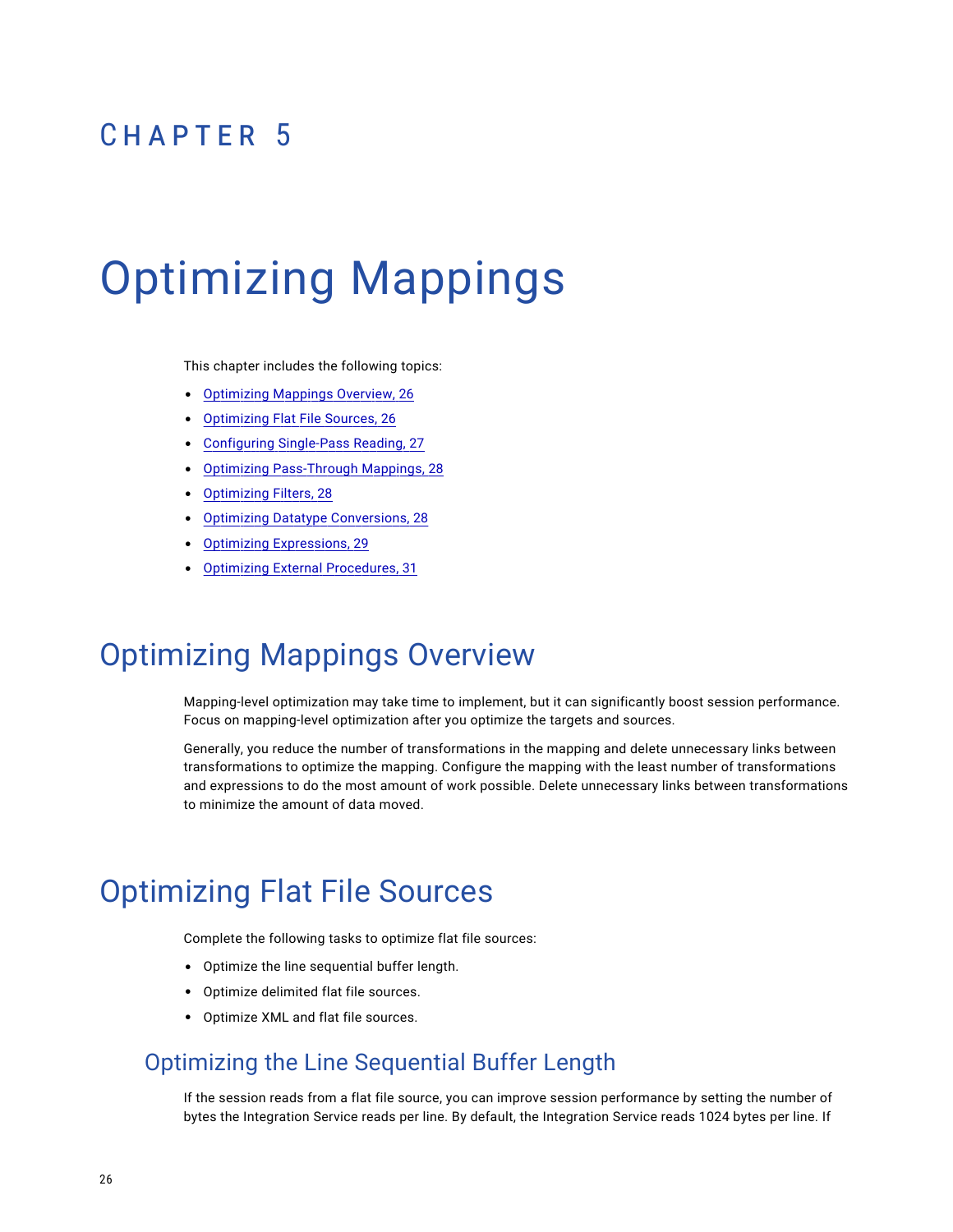<span id="page-26-0"></span>each line in the source file is less than the default setting, you can decrease the line sequential buffer length in the session properties.

#### Optimizing Delimited Flat File Sources

If a source is a delimited flat file, you must specify the delimiter character to separate columns of data in the source file. You must also specify the escape character. The Integration Service reads the delimiter character as a regular character if you include the escape character before the delimiter character. You can improve session performance if the source flat file does not contain quotes or escape characters.

#### Optimizing XML and Flat File Sources

XML files are usually larger than flat files because of the tag information. The size of an XML file depends on the level of tagging in the XML file. More tags result in a larger file size. As a result, the Integration Service may take longer to read and cache XML sources.

# Configuring Single-Pass Reading

Single-pass reading allows you to populate multiple targets with one source qualifier. Consider using singlepass reading if you have multiple sessions that use the same sources. You can combine the transformation logic for each mapping in one mapping and use one source qualifier for each source. The Integration Service reads each source once and then sends the data into separate pipelines. A particular row can be used by all the pipelines, by any combination of pipelines, or by no pipelines.

For example, you have the Purchasing source table, and you use that source daily to perform an aggregation and a ranking. If you place the Aggregator and Rank transformations in separate mappings and sessions, you force the Integration Service to read the same source table twice. However, if you include the aggregation and ranking logic in one mapping with one source qualifier, the Integration Service reads the Purchasing source table once, and then sends the appropriate data to the separate pipelines.

When changing mappings to take advantage of single-pass reading, you can optimize this feature by factoring out common functions from mappings. For example, if you need to subtract a percentage from the Price ports for both the Aggregator and Rank transformations, you can minimize work by subtracting the percentage *before* splitting the pipeline. You can use an Expression transformation to subtract the percentage, and then split the mapping after the transformation.

The following figure shows the single-pass reading, where the mapping splits after the Expression transformation:

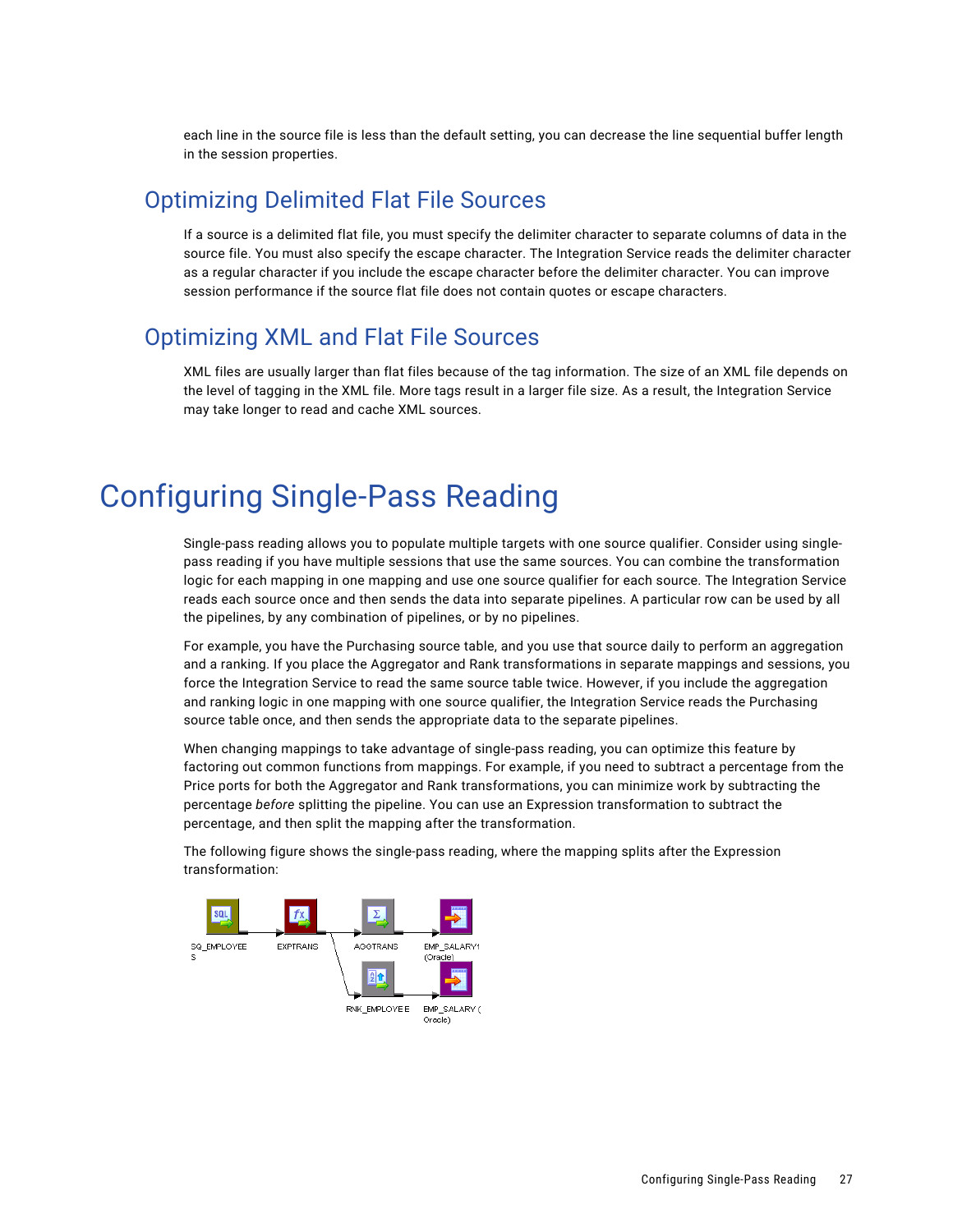# <span id="page-27-0"></span>Optimizing Pass-Through Mappings

You can optimize performance for pass-through mappings. To pass directly from source to target without any other transformations, connect the Source Qualifier transformation directly to the target. If you use the Getting Started Wizard to create a pass-through mapping, the wizard creates an Expression transformation between the Source Qualifier transformation and the target.

# Optimizing Filters

Use one of the following transformations to filter data:

- **• Source Qualifier transformation.** The Source Qualifier transformation filters rows from relational sources.
- **• Filter transformation.** The Filter transformation filters data within a mapping. The Filter transformation filters rows from any type of source.

If you filter rows from the mapping, you can improve efficiency by filtering early in the data flow. Use a filter in the Source Qualifier transformation to remove the rows at the source. The Source Qualifier transformation limits the row set extracted from a relational source.

If you cannot use a filter in the Source Qualifier transformation, use a Filter transformation and move it as close to the Source Qualifier transformation as possible to remove unnecessary data early in the data flow. The Filter transformation limits the row set sent to a target.

Avoid using complex expressions in filter conditions. To optimize Filter transformations, use simple integer or true/false expressions in the filter condition.

**Note:** You can also use a Filter or Router transformation to drop rejected rows from an Update Strategy transformation if you do not need to keep rejected rows.

# Optimizing Datatype Conversions

You can increase performance by eliminating unnecessary datatype conversions. For example, if a mapping moves data from an Integer column to a Decimal column, then back to an Integer column, the unnecessary datatype conversion slows performance. Where possible, eliminate unnecessary datatype conversions from mappings.

Use the following datatype conversions to improve system performance:

- **• Use integer values in place of other datatypes when performing comparisons using Lookup and Filter transformations.** For example, many databases store U.S. ZIP code information as a Char or Varchar datatype. If you convert the zip code data to an Integer datatype, the lookup database stores the zip code 94303-1234 as 943031234. This helps increase the speed of the lookup comparisons based on zip code.
- **• Convert the source dates to strings through port-to-port conversions to increase session performance.**  You can either leave the ports in targets as strings or change the ports to Date/Time ports.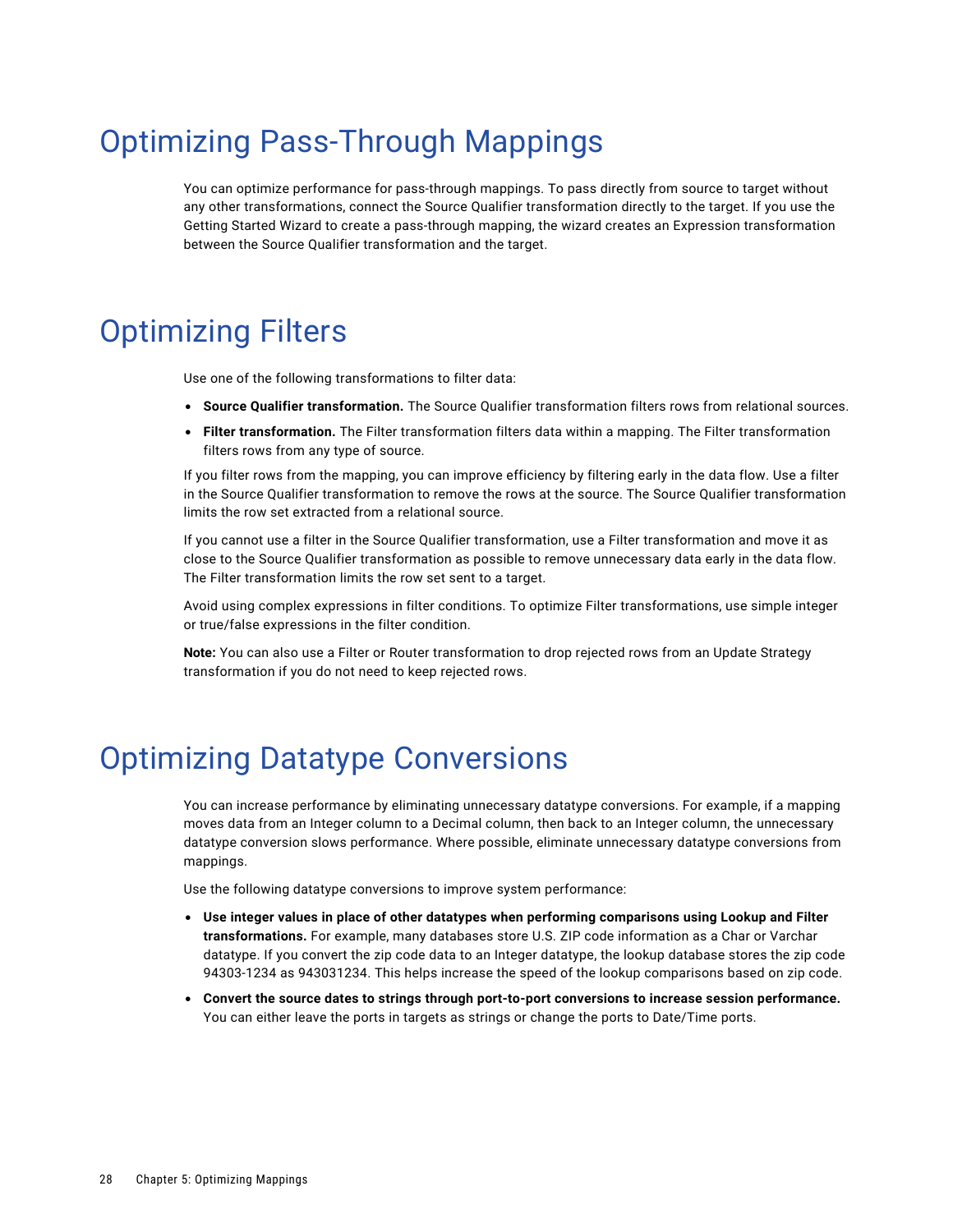# <span id="page-28-0"></span>Optimizing Expressions

You can also optimize the expressions used in the transformations. When possible, isolate slow expressions and simplify them.

Complete the following tasks to isolate the slow expressions:

- 1. Remove the expressions one-by-one from the mapping.
- 2. Run the mapping to determine the time it takes to run the mapping without the transformation.

If there is a significant difference in session run time, look for ways to optimize the slow expression.

### Factoring Out Common Logic

If the mapping performs the same task in multiple places, reduce the number of times the mapping performs the task by moving the task earlier in the mapping. For example, you have a mapping with five target tables. Each target requires a Social Security number lookup. Instead of performing the lookup five times, place the Lookup transformation in the mapping before the data flow splits. Next, pass the lookup results to all five targets.

### Minimizing Aggregate Function Calls

When writing expressions, factor out as many aggregate function calls as possible. Each time you use an aggregate function call, the Integration Service must search and group the data. For example, in the following expression, the Integration Service reads COLUMN\_A, finds the sum, then reads COLUMN\_B, finds the sum, and finally finds the sum of the two sums:

SUM(COLUMN\_A) + SUM(COLUMN\_B)

If you factor out the aggregate function call, as below, the Integration Service adds COLUMN\_A to COLUMN\_B, then finds the sum of both.

SUM(COLUMN\_A + COLUMN\_B)

#### Replacing Common Expressions with Local Variables

If you use the same expression multiple times in one transformation, you can make that expression a local variable. You can use a local variable only within the transformation. However, by calculating the variable only once, you speed performance.

#### Choosing Numeric Versus String Operations

The Integration Service processes numeric operations faster than string operations. For example, if you look up large amounts of data on two columns, EMPLOYEE\_NAME and EMPLOYEE\_ID, configuring the lookup around EMPLOYEE\_ID improves performance.

### Optimizing Char-Char and Char-Varchar Comparisons

When the Integration Service performs comparisons between CHAR and VARCHAR columns, it slows each time it finds trailing blank spaces in the row. You can use the TreatCHARasCHARonRead option when you configure the Integration Service in the Informatica Administrator so that the Integration Service does not trim trailing spaces from the end of Char source fields.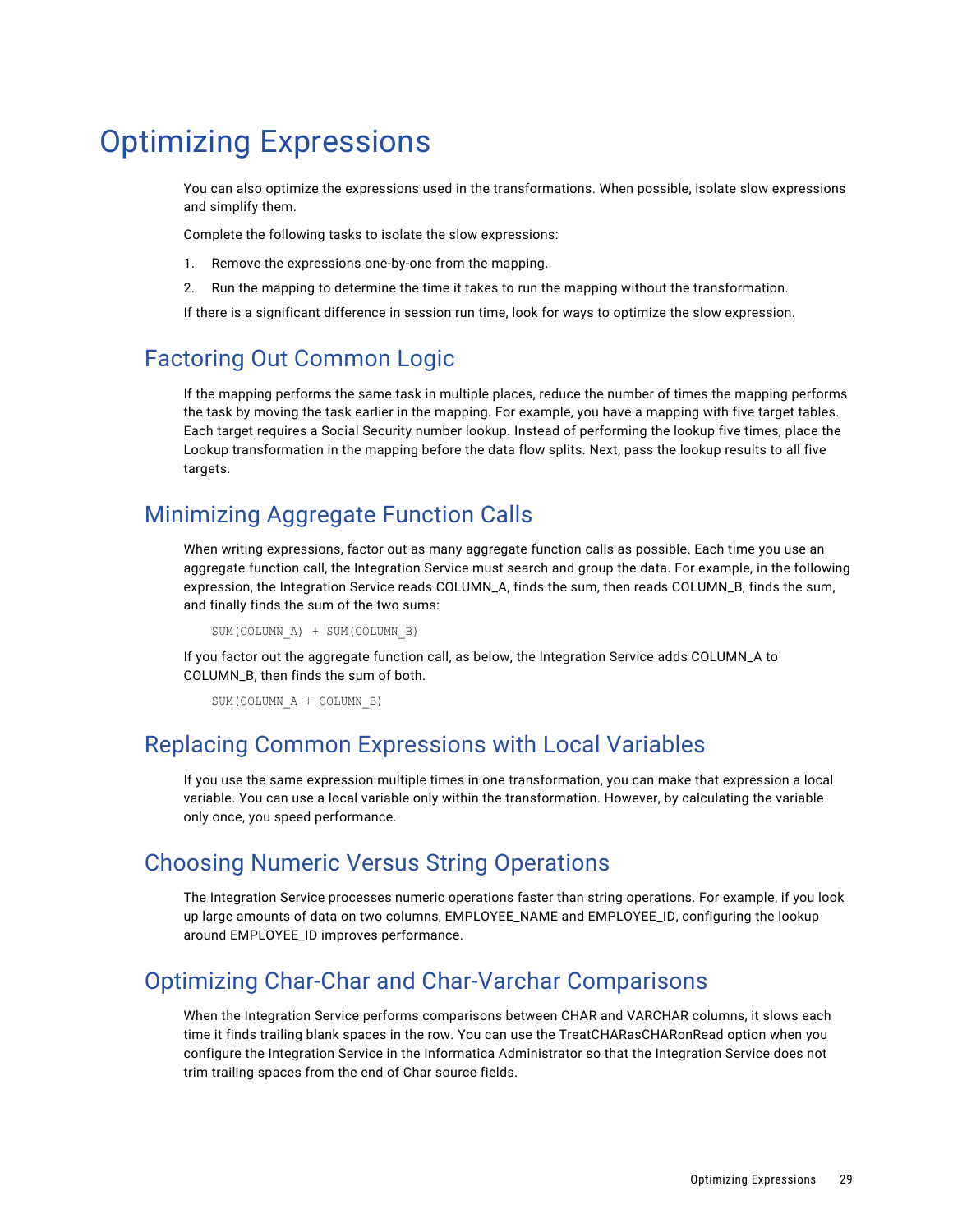#### <span id="page-29-0"></span>Choosing DECODE Versus LOOKUP

When you use a LOOKUP function, the Integration Service must look up a table in a database. When you use a DECODE function, you incorporate the lookup values into the expression so the Integration Service does not have to look up a separate table. Therefore, when you want to look up a small set of unchanging values, use DECODE to improve performance.

#### Using Operators Instead of Functions

The Integration Service reads expressions written with operators faster than expressions with functions. Where possible, use operators to write expressions. For example, you have the following expression that contains nested CONCAT functions:

```
CONCAT( CONCAT( CUSTOMERS.FIRST_NAME, ' ') CUSTOMERS.LAST_NAME)
```
You can rewrite that expression with the  $\parallel$  operator as follows:

CUSTOMERS.FIRST\_NAME || ' ' || CUSTOMERS.LAST\_NAME

#### Optimizing IIF Functions

IIF functions can return a value and an action, which allows for more compact expressions. For example, you have a source with three Y/N flags: FLG\_A, FLG\_B, FLG\_C. You want to return values based on the values of each flag.

You use the following expression:

```
IIF( FLG A = 'Y' and FLG_B = 'Y' AND FLG_C = 'Y',
 VAL A + VAL B + VAL C,
  IIF( FLG A = 'Y' and FLG B = 'Y' AND FLG C = 'N',
   VAL A + VAL B ,
     IIF( FLG A = 'Y' and FLG B = 'N' AND FLG C = 'Y',
     VAL A + VAL C,
       IIF( FLG A = 'Y' and FLG B = 'N' AND FLG C = 'N',
       VAL_A ,
         IIF( FLG A = 'N' and FLG B = 'Y' AND FLG C = 'Y',
          VAL B + VAL C,
           IIF( FLG A = 'N' and FLG B = 'Y' AND FLG C = 'N',
           VAL_B ,
             IIF( FLG A = 'N' and FLG B = 'N' AND FLG C = 'Y',
             VAL_C,
               IIF( FLG A = 'N' and FLG B = 'N' AND FLG C = 'N',
                0.0,
```
))))))))

This expression requires 8 IIFs, 16 ANDs, and at least 24 comparisons.

If you take advantage of the IIF function, you can rewrite that expression as:

IIF(FLG A='Y', VAL A, 0.0)+ IIF(FLG B='Y', VAL B, 0.0)+ IIF(FLG C='Y', VAL C, 0.0)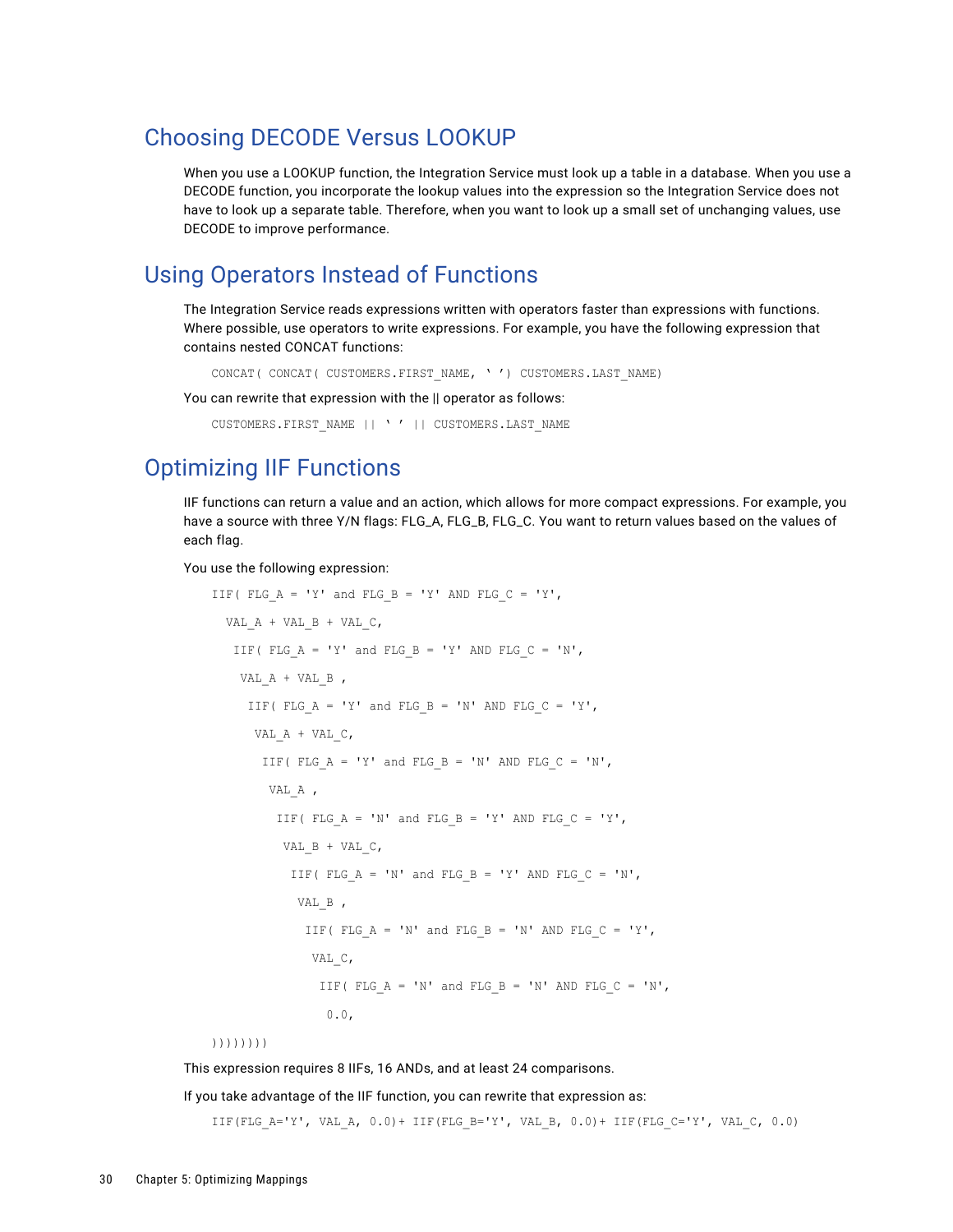This results in three IIFs, two comparisons, two additions, and a faster session.

#### <span id="page-30-0"></span>Evaluating Expressions

If you are not sure which expressions slow performance, evaluate the expression performance to isolate the problem.

Complete the following steps to evaluate expression performance:

- 1. Time the session with the original expressions.
- 2. Copy the mapping and replace half of the complex expressions with a constant.
- 3. Run and time the edited session.
- 4. Make another copy of the mapping and replace the other half of the complex expressions with a constant.
- 5. Run and time the edited session.

### Optimizing External Procedures

You might want to block input data if the external procedure needs to alternate reading from input groups. Without the blocking functionality, you would need to write the procedure code to buffer incoming data. You can block input data instead of buffering it which usually increases session performance.

For example, you need to create an external procedure with two input groups. The external procedure reads a row from the first input group and then reads a row from the second input group. If you use blocking, you can write the external procedure code to block the flow of data from one input group while it processes the data from the other input group. When you write the external procedure code to block data, you increase performance because the procedure does not need to copy the source data to a buffer. However, you could write the external procedure to allocate a buffer and copy the data from one input group to the buffer until it is ready to process the data. Copying source data to a buffer decreases performance.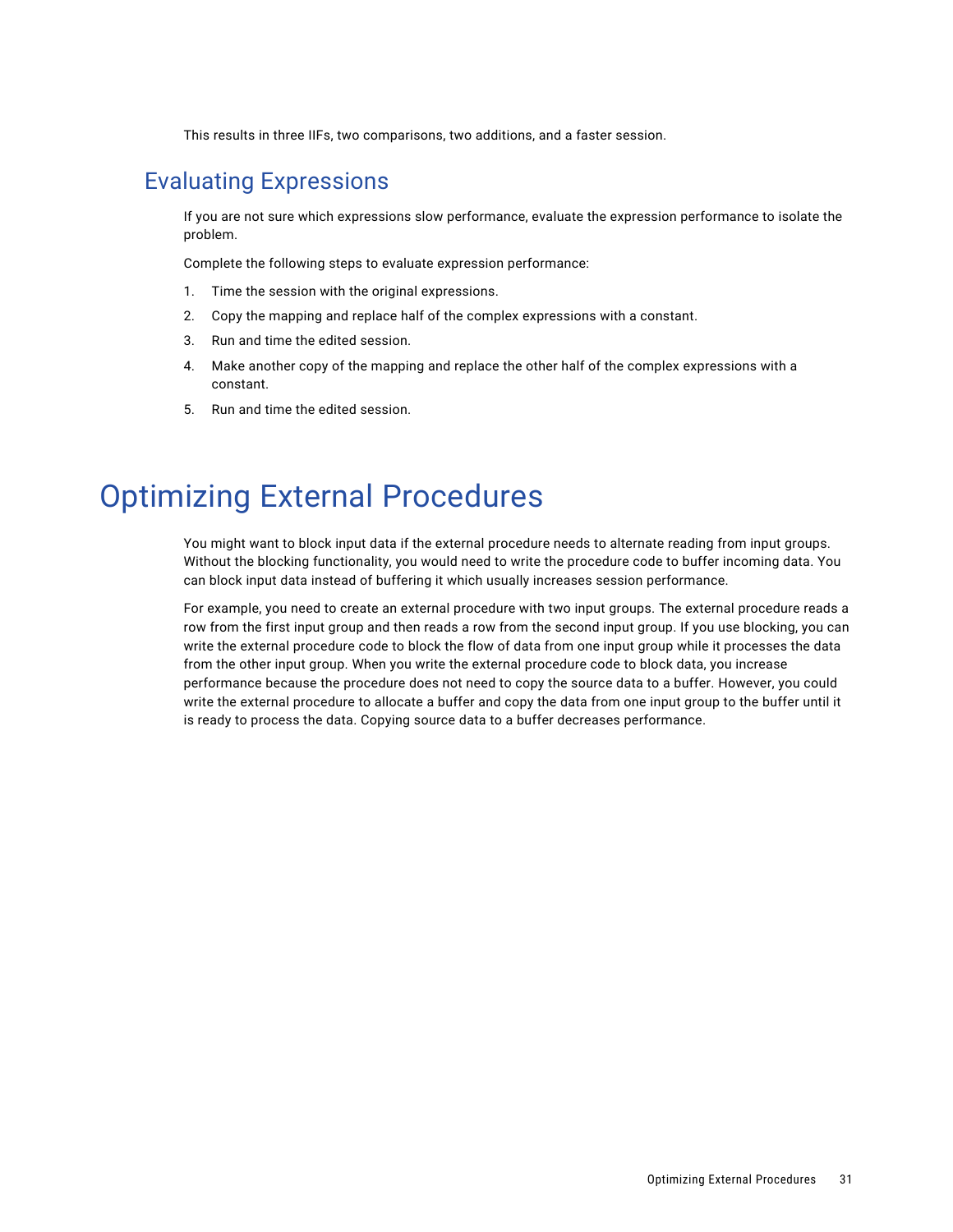# <span id="page-31-0"></span>CHAPTER 6

# Optimizing Transformations

This chapter includes the following topics:

- **•** Optimizing Aggregator Transformations, 32
- **•** Optimizing Custom [Transformations,](#page-32-0) 33
- **•** Optimizing Joiner [Transformations,](#page-33-0) 34
- **•** Optimizing Lookup [Transformations,](#page-33-0) 34
- **•** Optimizing Normalizer [Transformations,](#page-36-0) 37
- **•** Optimizing Sequence Generator [Transformations,](#page-36-0) 37
- **•** Optimizing Sorter [Transformations,](#page-37-0) 38
- **•** Optimizing Source Qualifier [Transformations,](#page-38-0) 39
- **•** Optimizing SQL [Transformations,](#page-38-0) 39
- **•** Optimizing XML [Transformations,](#page-39-0) 40
- **•** Eliminating [Transformation](#page-39-0) Errors, 40

## Optimizing Aggregator Transformations

Aggregator transformations often slow performance because they must group data before processing it. Aggregator transformations need additional memory to hold intermediate group results.

Use the following guidelines to optimize the performance of an Aggregator transformation:

- **•** Group by simple columns.
- **•** Use sorted input.
- **•** Use incremental aggregation.
- **•** Filter data before you aggregate it.
- **•** Limit port connections.

### Grouping By Simple Columns

You can optimize Aggregator transformations when you group by simple columns. When possible, use numbers instead of string and dates in the columns used for the GROUP BY. Avoid complex expressions in the Aggregator expressions.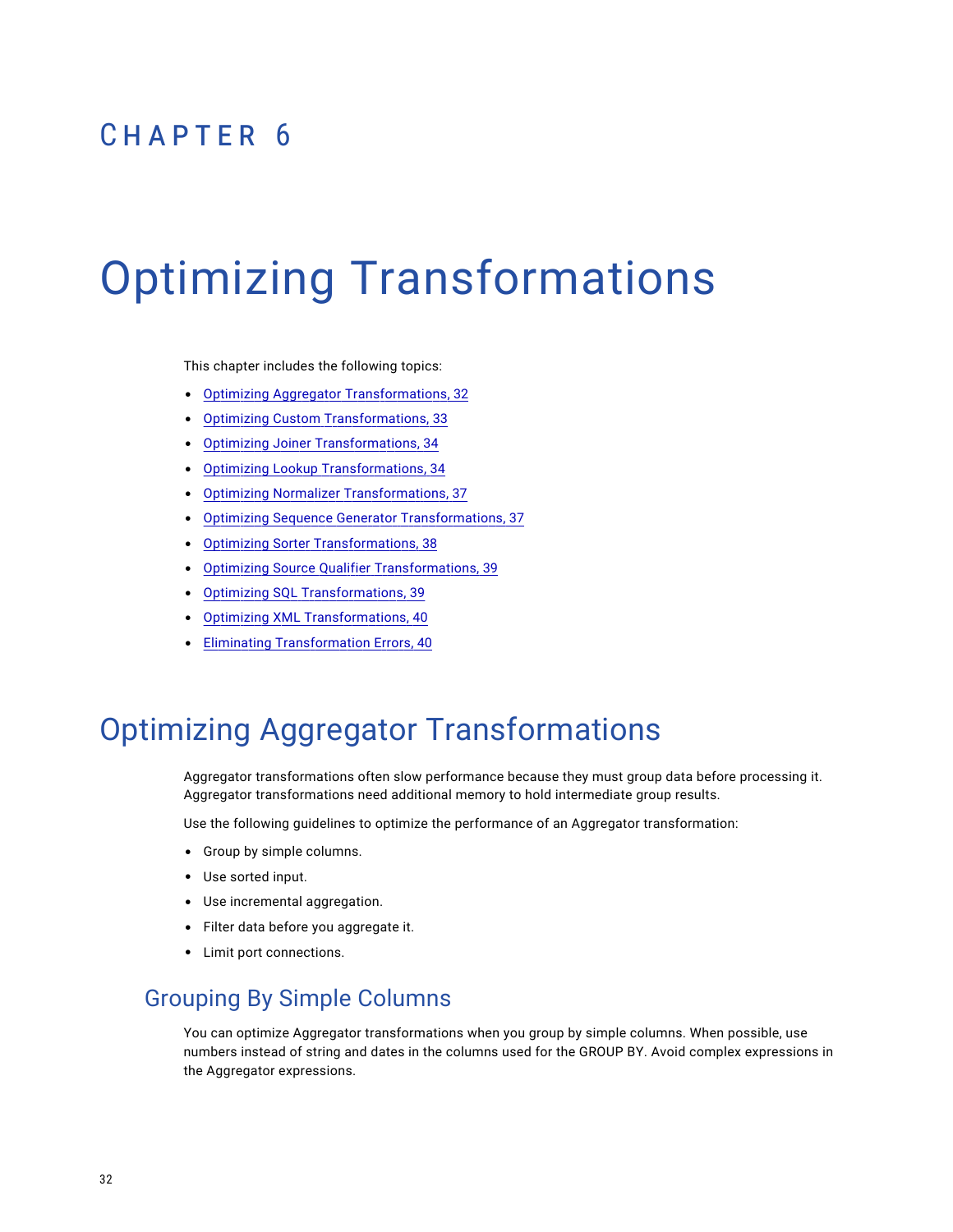### <span id="page-32-0"></span>Using Sorted Input

To increase session performance, sort data for the Aggregator transformation. Use the Sorted Input option to sort data.

The Sorted Input option decreases the use of aggregate caches. When you use the Sorted Input option, the Integration Service assumes all data is sorted by group. As the Integration Service reads rows for a group, it performs aggregate calculations. When necessary, it stores group information in memory.

The Sorted Input option reduces the amount of data cached during the session and improves performance. Use this option with the Source Qualifier Number of Sorted Ports option or a Sorter transformation to pass sorted data to the Aggregator transformation.

You can increase performance when you use the Sorted Input option in sessions with multiple partitions.

#### Using Incremental Aggregation

If you can capture changes from the source that affect less than half the target, you can use incremental aggregation to optimize the performance of Aggregator transformations.

When you use incremental aggregation, you apply captured changes in the source to aggregate calculations in a session. The Integration Service updates the target incrementally, rather than processing the entire source and recalculating the same calculations every time you run the session.

You can increase the index and data cache sizes to hold all data in memory without paging to disk.

#### RELATED TOPICS:

**•** ["Increasing](#page-43-0) the Cache Sizes " on page 44

### Filtering Data Before You Aggregate

Filter the data before you aggregate it. If you use a Filter transformation in the mapping, place the transformation before the Aggregator transformation to reduce unnecessary aggregation.

#### Limiting Port Connections

Limit the number of connected input/output or output ports to reduce the amount of data the Aggregator transformation stores in the data cache.

# Optimizing Custom Transformations

The Integration Service can pass a single row to a Custom transformation procedure or a block of rows in an array. You can write the procedure code to specify whether the procedure receives one row or a block of rows.

You can increase performance when the procedure receives a block of rows:

- **•** You can decrease the number of function calls the Integration Service and procedure make. The Integration Service calls the input row notification function fewer times, and the procedure calls the output notification function fewer times.
- **•** You can increase the locality of memory access space for the data.
- **•** You can write the procedure code to perform an algorithm on a block of data instead of each row of data.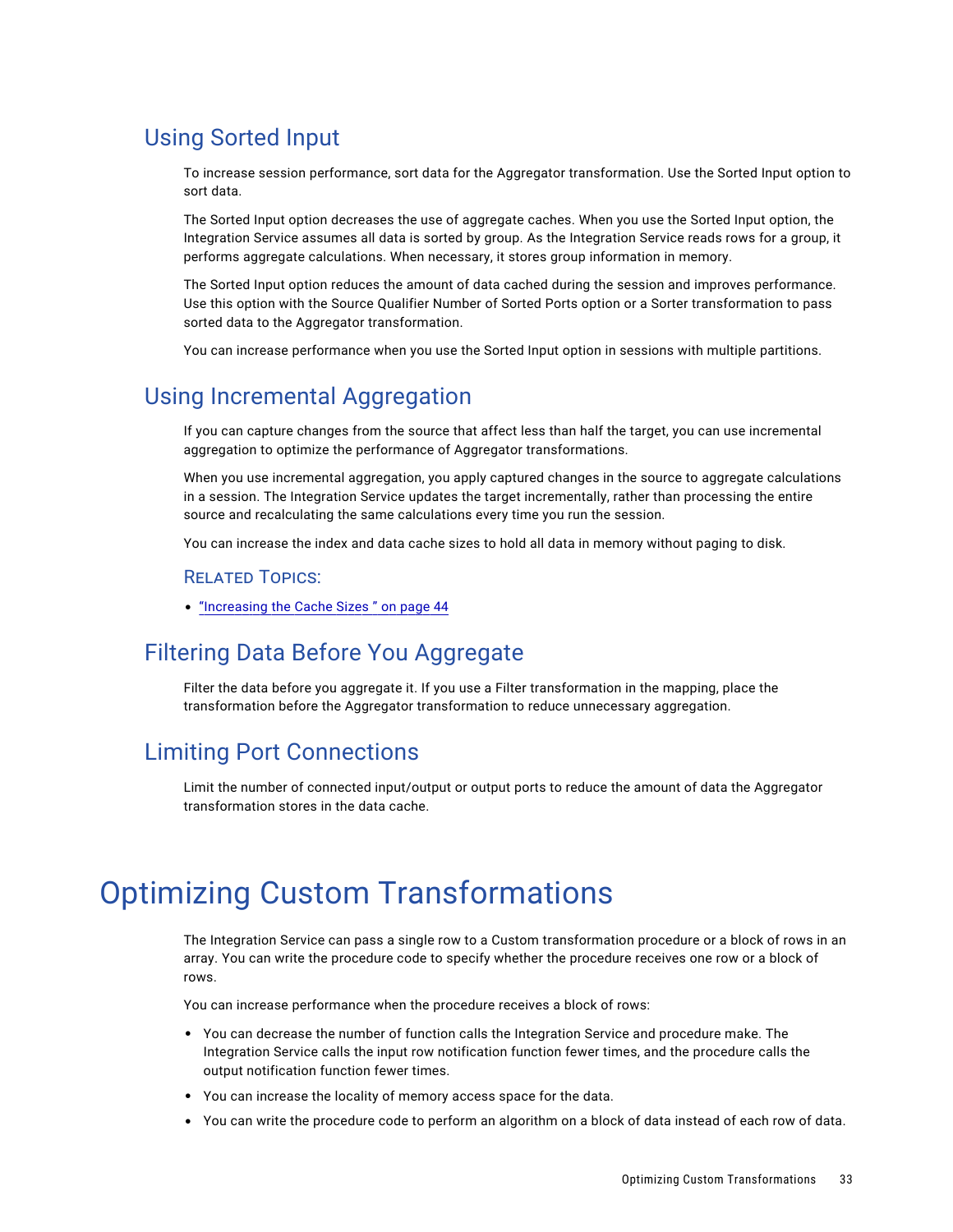# <span id="page-33-0"></span>Optimizing Joiner Transformations

Joiner transformations can slow performance because they need additional space at run time to hold intermediary results. You can view Joiner performance counter information to determine whether you need to optimize the Joiner transformations.

Use the following tips to improve session performance with the Joiner transformation:

- **• Designate the master source as the source with fewer duplicate key values.** When the Integration Service processes a sorted Joiner transformation, it caches rows for one hundred unique keys at a time. If the master source contains many rows with the same key value, the Integration Service must cache more rows, and performance can be slowed.
- **• Designate the master source as the source with fewer rows.** During a session, the Joiner transformation compares each row of the detail source against the master source. The fewer rows in the master, the fewer iterations of the join comparison occur, which speeds the join process.
- **• Perform joins in a database when possible.** Performing a join in a database is faster than performing a join in the session. The type of database join you use can affect performance. Normal joins are faster than outer joins and result in fewer rows. In some cases, you cannot perform the join in the database, such as joining tables from two different databases or flat file systems.

To perform a join in a database, use the following options:

- Create a pre-session stored procedure to join the tables in a database.
- Use the Source Qualifier transformation to perform the join.
- **• Join sorted data when possible.** To improve session performance, configure the Joiner transformation to use sorted input. When you configure the Joiner transformation to use sorted data, the Integration Service improves performance by minimizing disk input and output. You see the greatest performance improvement when you work with large data sets. For an unsorted Joiner transformation, designate the source with fewer rows as the master source.

# Optimizing Lookup Transformations

If the lookup table is on the same database as the source table in your mapping and caching is not feasible, join the tables in the source database rather than using a Lookup transformation.

If you use a Lookup transformation, perform the following tasks to increase performance:

- **•** Use the optimal database driver.
- **•** Cache lookup tables.
- **•** Optimize the lookup condition.
- **•** Filter lookup rows.
- **•** Index the lookup table.
- **•** Optimize multiple lookups.
- **•** Create a pipeline Lookup transformation and configure partitions in the pipeline that builds the lookup source.

#### Using Optimal Database Drivers

The Integration Service can connect to a lookup table using a native database driver or an ODBC driver. Native database drivers provide better session performance than ODBC drivers.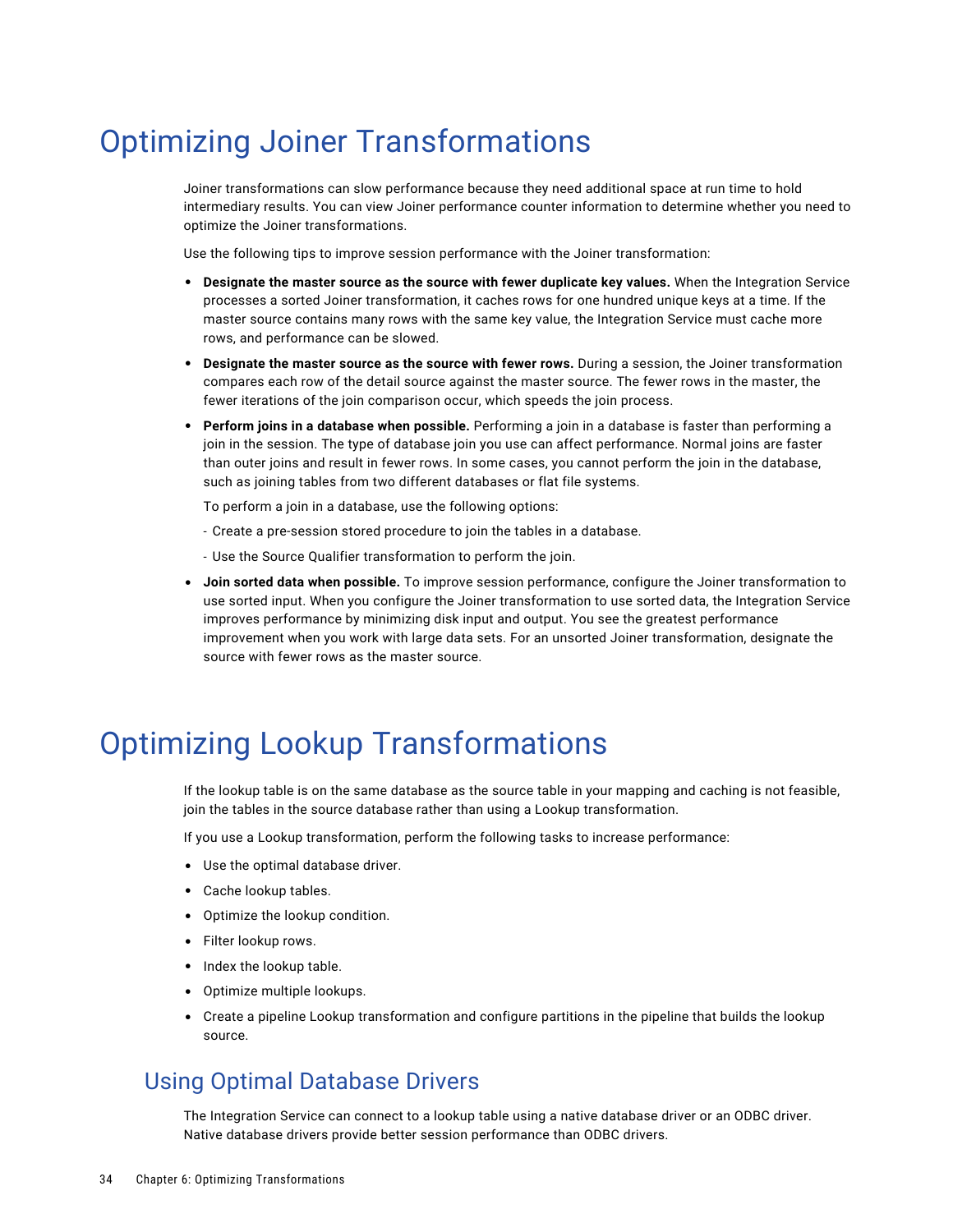### <span id="page-34-0"></span>Caching Lookup Tables

If a mapping contains Lookup transformations, you might want to enable lookup caching. When you enable caching, the Integration Service caches the lookup table and queries the lookup cache during the session. When this option is not enabled, the Integration Service queries the lookup table on a row-by-row basis.

The result of the Lookup query and processing is the same, whether or not you cache the lookup table. However, using a lookup cache can increase session performance for smaller lookup tables. In general, you want to cache lookup tables that need less than 300 MB.

Complete the following tasks to further enhance performance for Lookup transformations:

- **•** Use the appropriate cache type.
- **•** Enable concurrent caches.
- **•** Optimize Lookup condition matching.
- **•** Reduce the number of cached rows.
- **•** Override the ORDER BY statement.
- **•** Use a machine with more memory.

#### RELATED TOPICS:

**•** ["Caches"](#page-42-0) on page 43

#### Types of Caches

Use the following types of caches to increase performance:

- **• Shared cache.** You can share the lookup cache between multiple transformations. You can share an unnamed cache between transformations in the same mapping. You can share a named cache between transformations in the same or different mappings.
- **• Persistent cache.** To save and reuse the cache files, you can configure the transformation to use a persistent cache. Use this feature when you know the lookup table does not change between session runs. Using a persistent cache can improve performance because the Integration Service builds the memory cache from the cache files instead of from the database.

#### Enabling Concurrent Caches

When the Integration Service processes sessions that contain Lookup transformations, the Integration Service builds a cache in memory when it processes the first row of data in a cached Lookup transformation. If there are multiple Lookup transformations in a mapping, the Integration Service creates the caches sequentially when the first row of data is processed by the Lookup transformation. This slows Lookup transformation processing.

You can enable concurrent caches to improve performance. When the number of additional concurrent pipelines is set to one or more, the Integration Service builds caches concurrently rather than sequentially. Performance improves greatly when the sessions contain a number of active transformations that may take time to complete, such as Aggregator, Joiner, or Sorter transformations. When you enable multiple concurrent pipelines, the Integration Service no longer waits for active sessions to complete before it builds the cache. Other Lookup transformations in the pipeline also build caches concurrently.

#### Optimizing Lookup Condition Matching

When the Lookup transformation matches lookup cache data with the lookup condition, it sorts and orders the data to determine the first matching value and the last matching value. You can configure the transformation to return any value that matches the lookup condition. When you configure the Lookup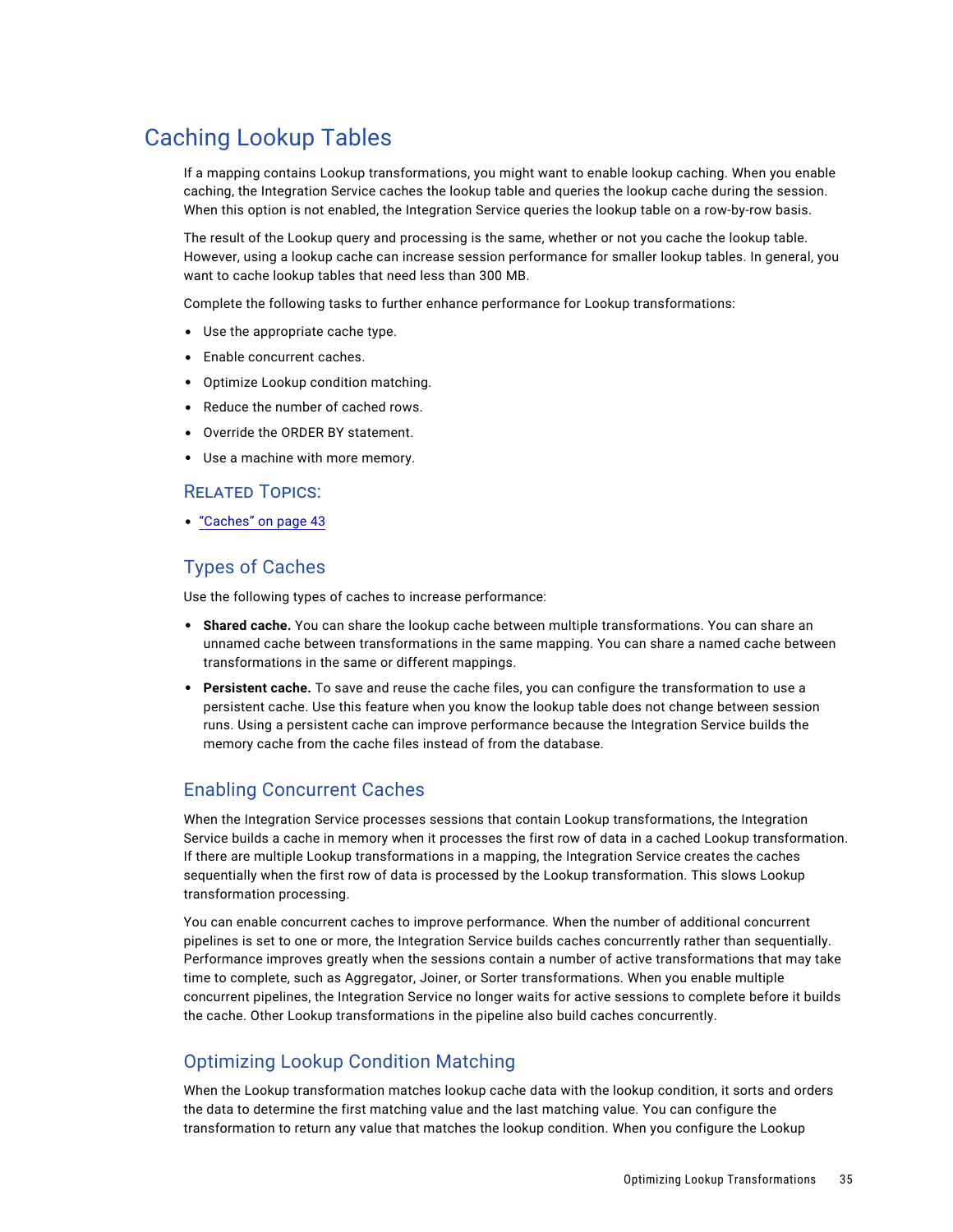<span id="page-35-0"></span>transformation to return any matching value, the transformation returns the first value that matches the lookup condition. It does not index all ports as it does when you configure the transformation to return the first matching value or the last matching value. When you use any matching value, performance can improve because the transformation does not index on all ports, which can slow performance.

#### Reducing the Number of Cached Rows

You can reduce the number of rows included in the cache to increase performance. Use the Lookup SQL Override option to add a WHERE clause to the default SQL statement.

#### Overriding the ORDER BY Statement

By default, the Integration Service generates an ORDER BY statement for a cached lookup. The ORDER BY statement contains all lookup ports. To increase performance, suppress the default ORDER BY statement and enter an override ORDER BY with fewer columns.

The Integration Service always generates an ORDER BY statement, even if you enter one in the override. Place two dashes '--' after the ORDER BY override to suppress the generated ORDER BY statement.

For example, a Lookup transformation uses the following lookup condition:

```
ITEM_ID = IN_ITEM_ID
PRICE <= IN PRICE
```
The Lookup transformation includes three lookup ports used in the mapping, ITEM\_ID, ITEM\_NAME, and PRICE. When you enter the ORDER BY statement, enter the columns in the same order as the ports in the lookup condition. You must also enclose all database reserved words in quotes.

Enter the following lookup query in the lookup SQL override:

```
SELECT ITEMS DIM.ITEM NAME, ITEMS DIM.PRICE, ITEMS DIM.ITEM ID FROM ITEMS DIM ORDER BY
ITEMS DIM.ITEM ID, ITEMS DIM.PRICE --
```
#### Using a Machine with More Memory

To increase session performance, run the session on an Integration Service node with a large amount of memory. Increase the index and data cache sizes as high as you can without straining the machine. If the Integration Service node has enough memory, increase the cache so it can hold all data in memory without paging to disk.

#### Optimizing the Lookup Condition

If you include more than one lookup condition, place the conditions in the following order to optimize lookup performance:

- **•** Equal to (=)
- Less than  $\left\langle \cdot \right\rangle$ , greater than  $\left\langle \cdot \right\rangle$ , less than or equal to  $\left\langle \cdot \right\rangle$ , greater than or equal to  $\left\langle \cdot \right\rangle$
- **•** Not equal to (!=)

### Filtering Lookup Rows

Create a filter condition to reduce the number of lookup rows retrieved from the source when the lookup cache is built.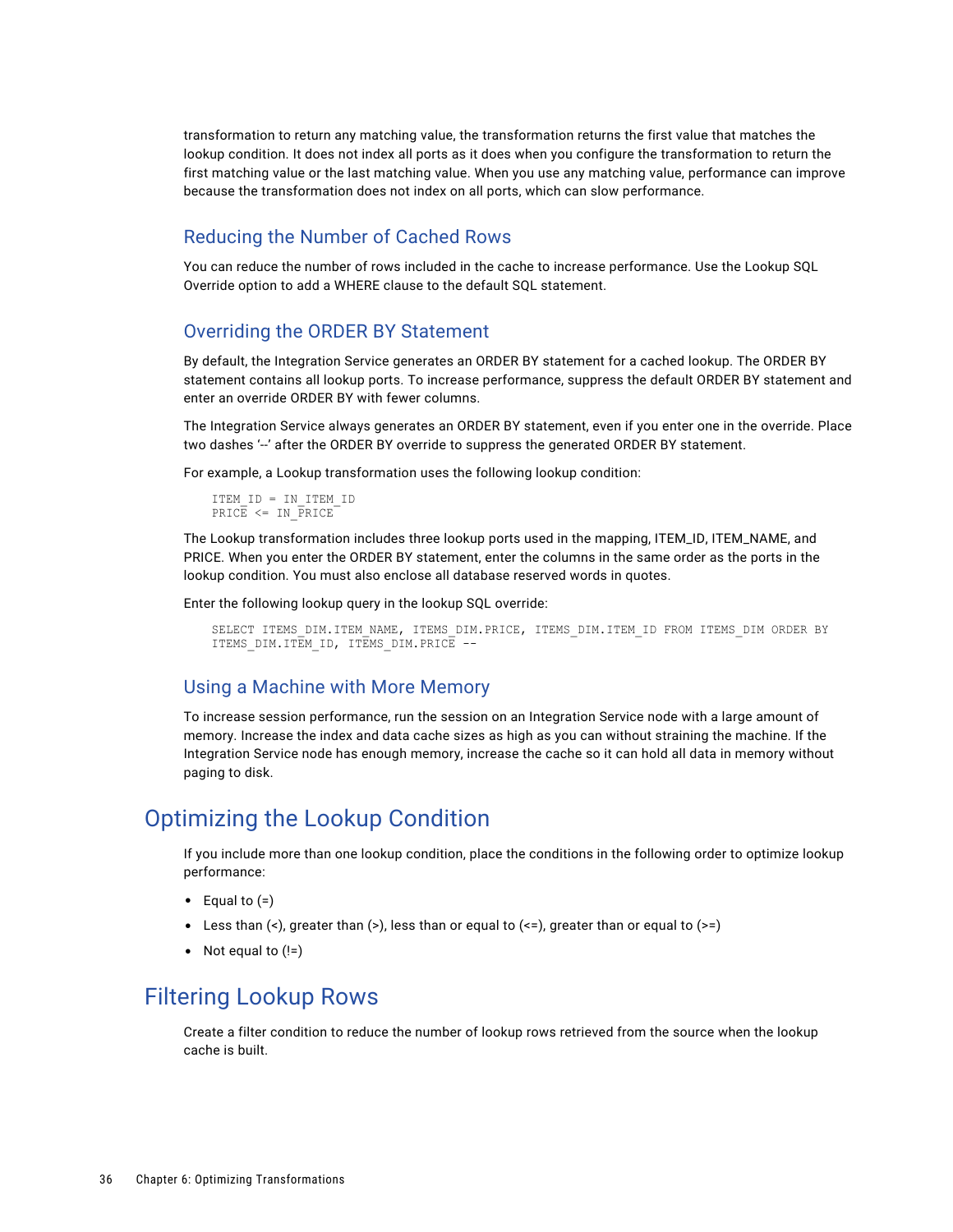#### <span id="page-36-0"></span>Indexing the Lookup Table

The Integration Service needs to query, sort, and compare values in the lookup condition columns. The index needs to include every column used in a lookup condition.

You can improve performance for the following types of lookups:

- **• Cached lookups.** To improve performance, index the columns in the lookup ORDER BY statement. The session log contains the ORDER BY statement.
- **• Uncached lookups.** To improve performance, index the columns in the lookup condition. The Integration Service issues a SELECT statement for each row that passes into the Lookup transformation.

#### Optimizing Multiple Lookups

If a mapping contains multiple lookups, even with caching enabled and enough heap memory, the lookups can slow performance. Tune the Lookup transformations that query the largest amounts of data to improve overall performance.

To determine which Lookup transformations process the most data, examine the Lookup\_rowsinlookupcache counters for each Lookup transformation. The Lookup transformations that have a large number in this counter might benefit from tuning their lookup expressions. If those expressions can be optimized, session performance improves.

#### RELATED TOPICS:

**•** "Optimizing [Expressions"](#page-28-0) on page 29

#### Creating a Pipeline Lookup Transformation

A mapping that contains a pipeline Lookup transformation includes a partial pipeline that contains the lookup source and a source qualifier. The Integration Service processes the lookup source data in this pipeline. It passes the lookup source data to the pipeline that contains the Lookup transformation and it creates the cache.

The partial pipeline is a separate target load order group in session properties. You can configure multiple partitions in this pipeline to improve performance.

## Optimizing Normalizer Transformations

A Normalizer transformation generates rows. To optimize performance, place the Normalizer transformation as close to the target as possible.

## Optimizing Sequence Generator Transformations

To optimize Sequence Generator transformations, create a reusable Sequence Generator and using it in multiple mappings simultaneously. Also, configure the Number of Cached Values property.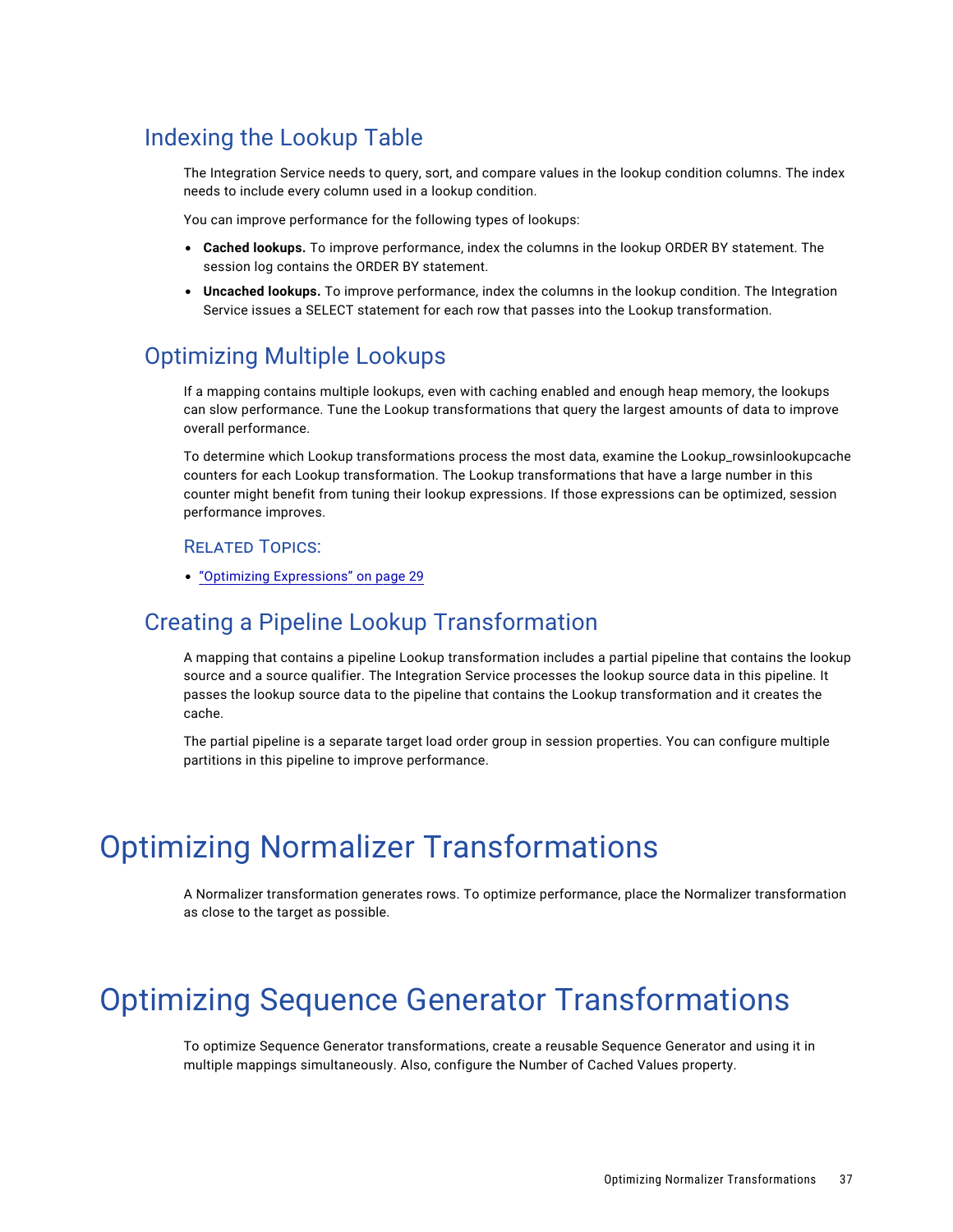<span id="page-37-0"></span>The Number of Cached Values property determines the number of values the Integration Service caches at one time. Make sure that the Number of Cached Value is not too small. Consider configuring the Number of Cached Values to a value greater than 1,000.

If you do not have to cache values, set the Number of Cache Values to 0. Sequence Generator transformations that do not use cache are faster than those that require cache.

When you connect the CURRVAL port in a Sequence Generator transformation, the Integration Service processes one row in each block. You can optimize performance by connecting only the NEXTVAL port in a mapping.

#### RELATED TOPICS:

**•** "Optimizing Sequence Generator [Transformations"](#page-51-0) on page 52

## Optimizing Sorter Transformations

Complete the following tasks to optimize a Sorter transformation:

- **•** Allocate enough memory to sort the data.
- **•** Specify a different work directory for each partition in the Sorter transformation.
- **•** Run the PowerCenter Integration Service in ASCII mode.

#### Allocating Memory

For optimal performance, configure the Sorter cache size with a value less than or equal to the amount of available physical RAM on the Integration Service node. Allocate at least 16 MB of physical memory to sort data using the Sorter transformation. The Sorter cache size is set to 16,777,216 bytes by default. If the Integration Service cannot allocate enough memory to sort data, it fails the session.

If the amount of incoming data is greater than the amount of Sorter cache size, the Integration Service temporarily stores data in the Sorter transformation work directory. The Integration Service requires disk space of at least twice the amount of incoming data when storing data in the work directory. If the amount of incoming data is significantly greater than the Sorter cache size, the Integration Service may require much more than twice the amount of disk space available to the work directory.

**Note:** The session log contains the input row count and the size of incoming data for the Sorter transformation.

For example, the following message appears when the Integration Service processes the Sorter transformation:

SORT\_40422 End of output from Sorter Transformation [srt\_1\_Billion\_FF]. Processed 999999999 rows (866325637228 input bytes; 868929593344 temp I/O bytes)

In the message, the number of input rows is 999999999 and the size of the input rows is 866325637228.

#### Work Directories for Partitions

The Integration Service creates temporary files when it sorts data. It stores them in a work directory. You can specify any directory on the Integration Service node to use as a work directory. By default, the Integration Service uses the value specified for the \$PMTempDir service process variable.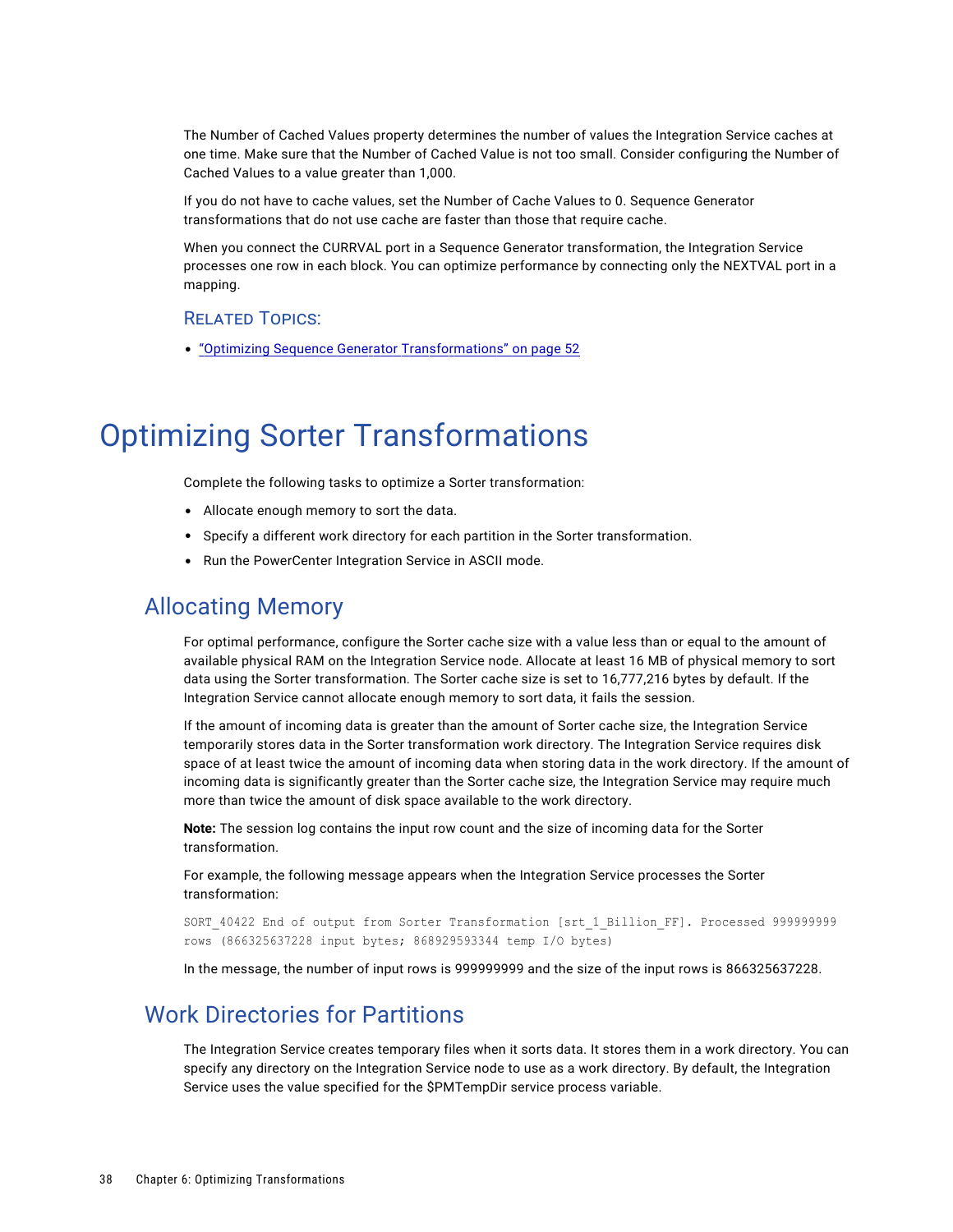<span id="page-38-0"></span>When you partition a session with a Sorter transformation, you can specify a different work directory for each partition in the pipeline. To increase session performance, specify work directories on physically separate disks on the Integration Service nodes.

#### Unicode Mode

To optimize a Sorter transformation, run the PowerCenter Integration Service in ASCII mode. If the PowerCenter Integration Service runs in Unicode mode, the Sorter transformation spills additional data to the disk.

## Optimizing Source Qualifier Transformations

Use the Select Distinct option for the Source Qualifier transformation if you want the Integration Service to select unique values from a source. Use Select Distinct option to filter unnecessary data earlier in the data flow. This can improve performance.

## Optimizing SQL Transformations

When you create an SQL transformation, you configure the transformation to use external SQL queries or queries that you define in the transformation. When you configure an SQL transformation to run in script mode, the Integration Service processes an external SQL script for each input row. When the transformation runs in query mode, the Integration Service processes an SQL query that you define in the transformation.

Each time the Integration Service processes a new query in a session, it calls a function called SQLPrepare to create an SQL procedure and pass it to the database. When the query changes for each input row, it has a performance impact.

When the transformation runs in query mode, construct= a static query in the transformation to improve performance. A static query statement does not change, although the data in the query clause changes. To create a static query, use parameter binding instead of string substitution in the SQL Editor. When you use parameter binding you set parameters in the query clause to values in the transformation input ports.

When an SQL query contains commit and rollback query statements, the Integration Service must recreate the SQL procedure after each commit or rollback. To optimize performance, do not use transaction statements in an SQL transformation query.

When you create the SQL transformation, you configure how the transformation connects to the database. You can choose a static connection or you can pass connection information to the transformation at run time.

When you configure the transformation to use a static connection, you choose a connection from the Workflow Manager connections. The SQL transformation connects to the database once during the session. When you pass dynamic connection information, the SQL transformation connects to the database each time the transformation processes an input row.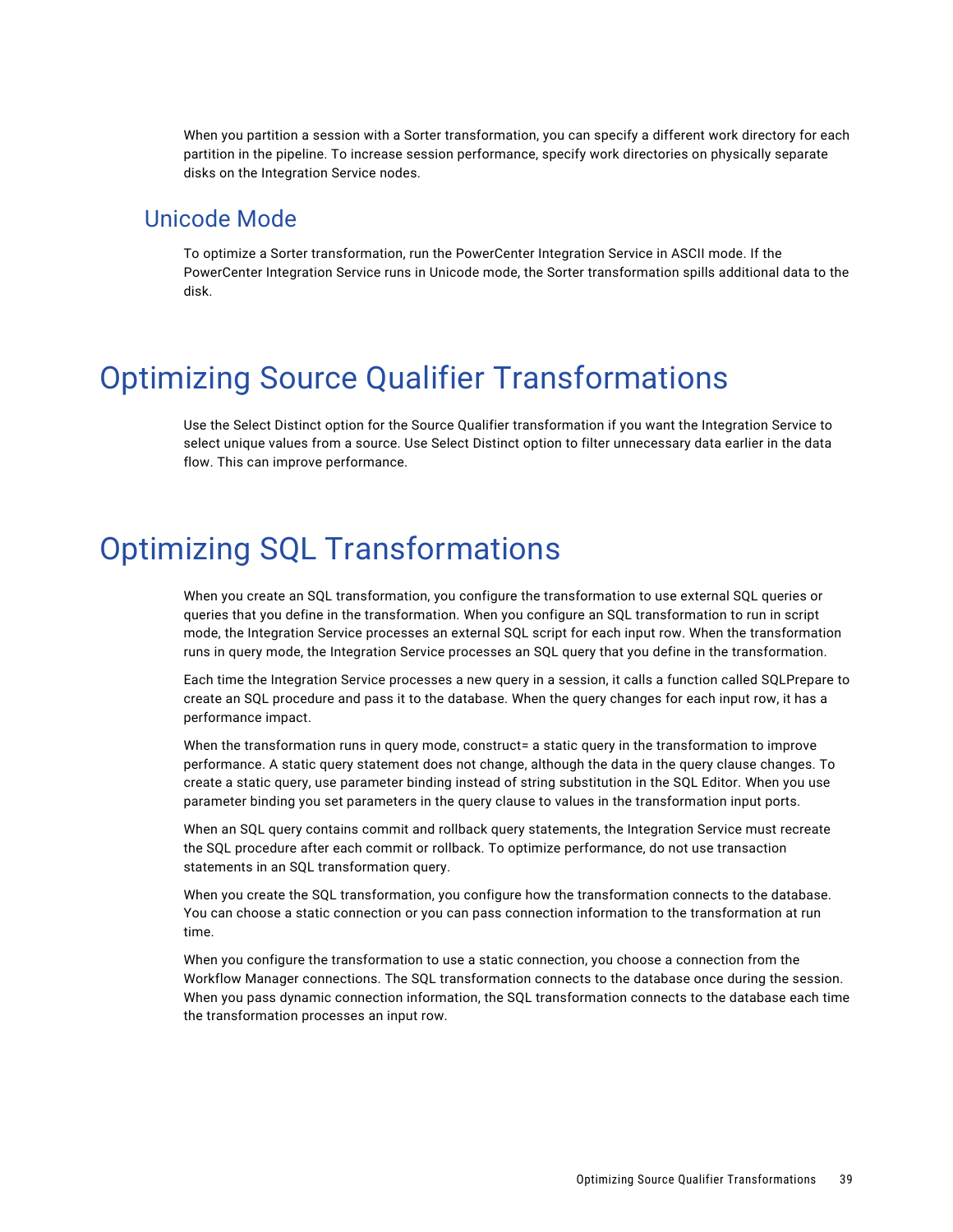# <span id="page-39-0"></span>Optimizing XML Transformations

You can remove unprojected groups in an XML Parser transformation and from an XML source definition. You do not need to allocate memory for these unprojected groups, but you do need to maintain primary keyforeign key constraints.

# Eliminating Transformation Errors

In large numbers, transformation errors slow the performance of the Integration Service. With each transformation error, the Integration Service pauses to determine the cause of the error and to remove the row causing the error from the data flow. Next, the Integration Service typically writes the row into the session log file.

Transformation errors occur when the Integration Service encounters conversion errors, conflicting mapping logic, and any condition set up as an error, such as null input. Check the session log to see where the transformation errors occur. If the errors center around particular transformations, evaluate those transformation constraints.

If you do not set the error threshold, the Integration Service continues to process error rows, thereby increasing the session run time. To optimize performance, set the error threshold to stop the session after a set number of row errors.

If you need to run a session that generates a large number of transformation errors, it is possible to improve performance by setting a lower tracing level. However, this is not a recommended long-term solution to transformation errors.

#### RELATED TOPICS:

**•** "Error [Tracing"](#page-45-0) on page 46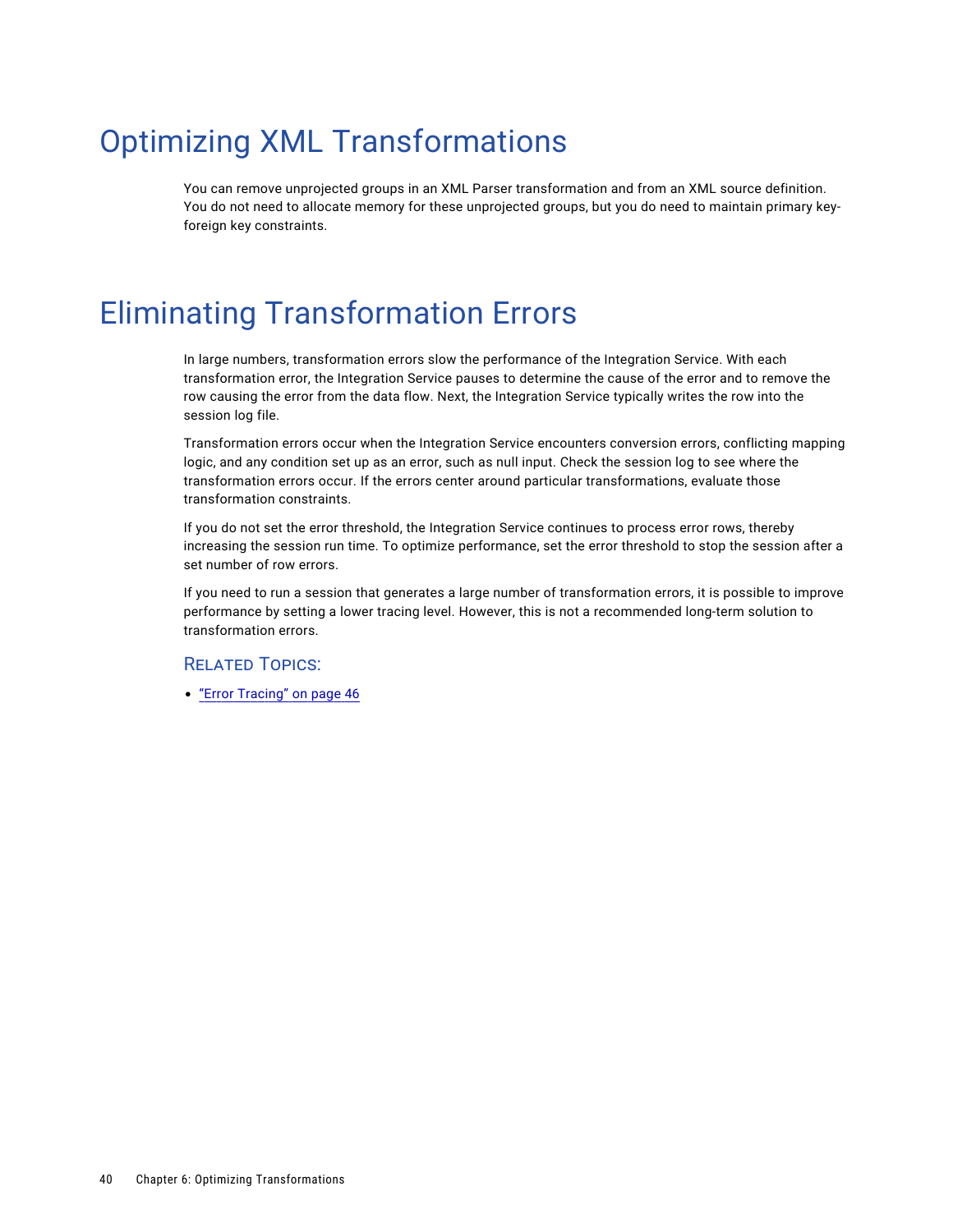## <span id="page-40-0"></span>CHAPTER 7

# Optimizing Sessions

This chapter includes the following topics:

- **•** Grid, 41
- **•** Pushdown [Optimization,](#page-41-0) 42
- **•** Concurrent Sessions and [Workflows,](#page-41-0) 42
- **•** Buffer [Memory,](#page-41-0) 42
- **•** [Caches,](#page-42-0) 43
- **•** [Target-Based](#page-44-0) Commit, 45
- **•** Real-time [Processing,](#page-44-0) 45
- **•** [Staging](#page-45-0) Areas, 46
- **•** Log [Files,](#page-45-0) 46
- **•** Error [Tracing,](#page-45-0) 46
- **•** [Post-Session](#page-45-0) Emails, 46

## Grid

You can use a grid to increase session and workflow performance. A grid is an alias assigned to a group of nodes that allows you to automate the distribution of workflows and sessions across nodes.

A Load Balancer distributes tasks to nodes without overloading any node.

When you use a grid, the Integration Service distributes workflow tasks and session threads across multiple nodes. A Load Balancer distributes tasks to nodes without overloading any node. Running workflows and sessions on the nodes of a grid provides the following performance gains:

- **•** Balances the Integration Service workload.
- **•** Processes concurrent sessions faster.
- **•** Processes partitions faster.

The Integration Service requires CPU resources for parsing input data and formatting the output data. A grid can improve performance when you have a performance bottleneck in the extract and load steps of a session.

A grid can improve performance when memory or temporary storage is a performance bottleneck. When a PowerCenter mapping contains a transformation that has cache memory, deploying adequate memory and separate disk storage for each cache instance improves performance.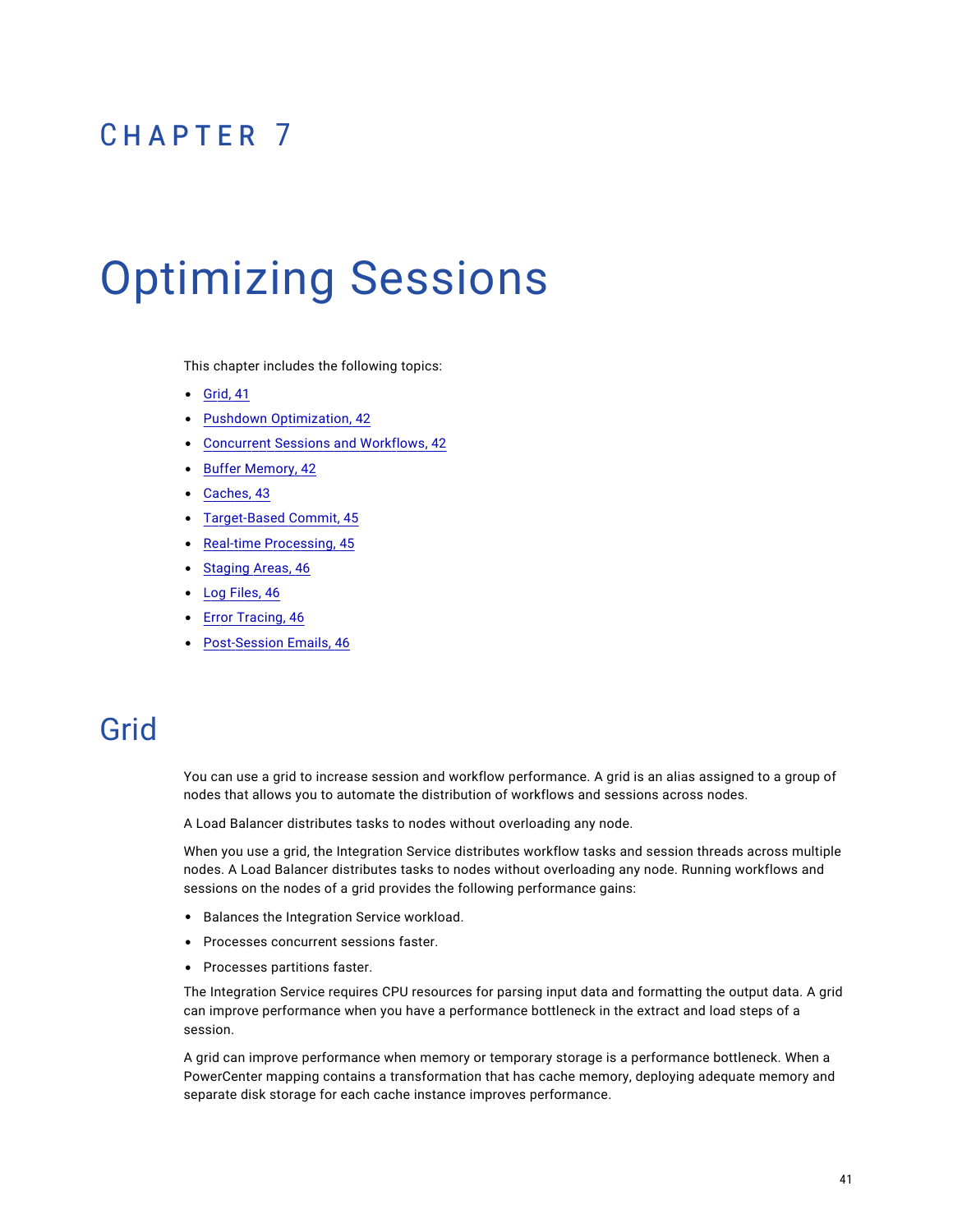<span id="page-41-0"></span>Running a session on a grid can improve throughput because the grid provides more resources to run the session. Performance improves when you run a few sessions on the grid at a time. Running a session on a grid is more efficient than running a workflow over a grid if the number of concurrent session partitions is less than the number of nodes.

When you run multiple sessions on a grid, session subtasks share node resources with subtasks of other concurrent sessions. Running a session on a grid requires coordination between processes running on different nodes. For some mappings, running a session on a grid requires additional overhead to move data from one node to another node. In addition to loading the memory and CPU resources on each node, running multiple sessions on a grid adds to network traffic.

When you run a workflow on a grid, the Integration Service loads memory and CPU resources on nodes without requiring coordination between the nodes.

#### RELATED TOPICS:

**•** "Optimizing Grid [Deployments"](#page-46-0) on page 47

## Pushdown Optimization

To increase session performance, push transformation logic to the source or target database. Based on the mapping and session configuration, the Integration Service executes SQL against the source or target database instead of processing the transformation logic within the Integration Service.

## Concurrent Sessions and Workflows

If possible, run sessions and workflows concurrently to improve performance. For example, if you load data into an analytic schema, where you have dimension and fact tables, load the dimensions concurrently.

## Buffer Memory

When the Integration Service initializes a session, it allocates blocks of memory to hold source and target data. The Integration Service allocates at least two blocks for each source and target partition. Sessions that use a large number of sources and targets might require additional memory blocks. If the Integration Service cannot allocate enough memory blocks to hold the data, it fails the session.

You can configure the amount of buffer memory, or you can configure the Integration Service to calculate buffer settings at run time.

To increase the number of available memory blocks, adjust the following session properties:

- **• DTM Buffer Size.** Increase the DTM buffer size on the Properties tab in the session properties.
- **• Default Buffer Block Size.** Decrease the buffer block size on the Config Object tab in the session properties.

**Note:** If data partitioning is enabled, the DTM buffer size is the total size of all memory buffer pools allocated to all partitions. For a session that contains *n* partitions, set the DTM Buffer Size to at least *n* times the value for the session with one partition.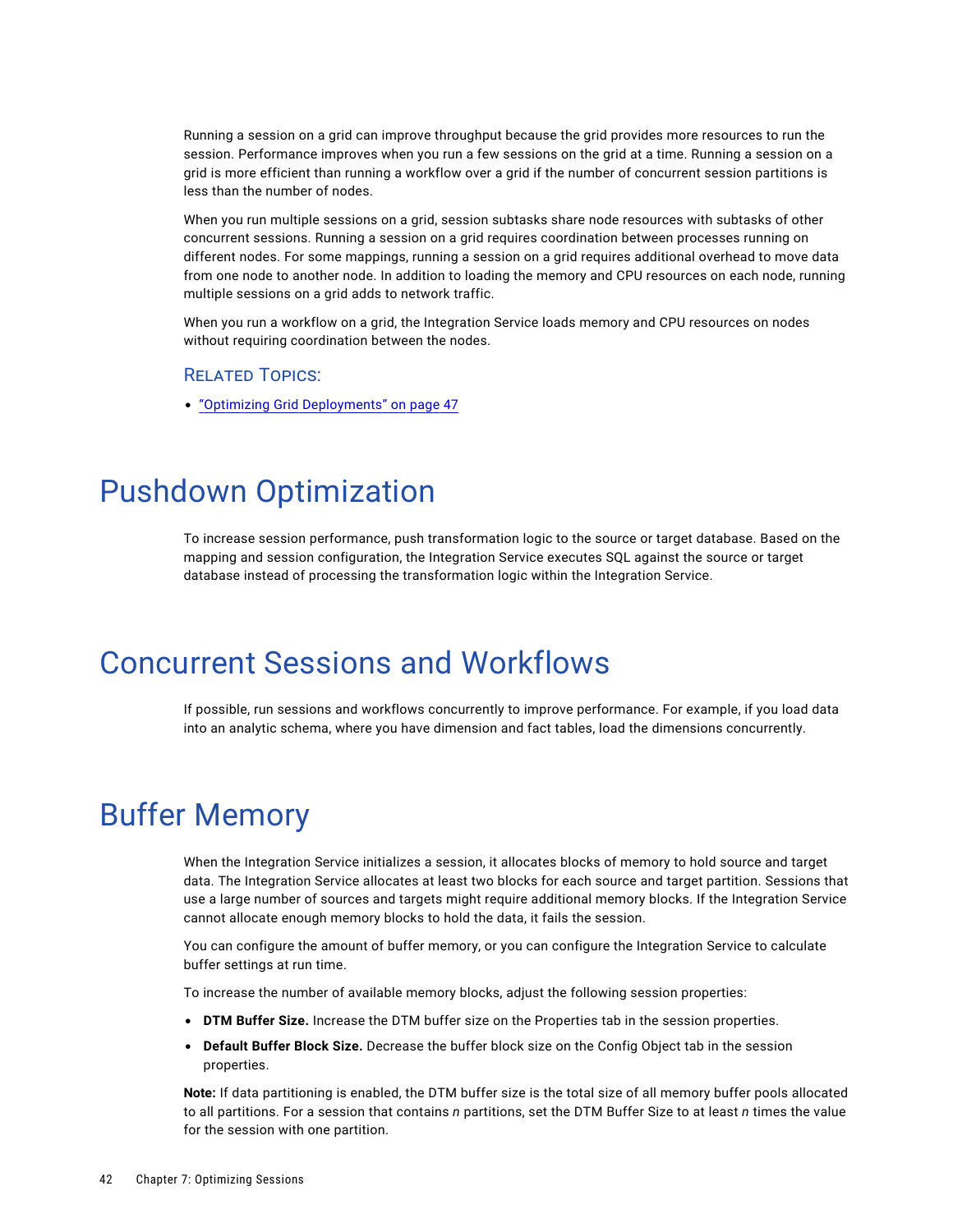#### <span id="page-42-0"></span>Increasing DTM Buffer Size

The DTM Buffer Size setting specifies the amount of memory that the Integration Service uses as DTM buffer memory. When you increase the DTM buffer memory, the Integration Service creates more buffer blocks, which improves performance during momentary slowdowns.

Increasing DTM buffer memory allocation generally causes performance to improve initially and then level off. If you do not see a significant increase in performance, DTM buffer memory allocation is not a factor in session performance.

To increase the DTM buffer size, open the session properties and click the Properties tab. Edit the DTM Buffer Size property in the Performance settings. Increase the DTM Buffer Size property by multiples of the buffer block size.

#### Optimizing the Buffer Block Size

If the machine has limited physical memory and the mapping in the session contains a large number of sources, targets, or partitions, you might need to decrease the buffer block size.

If you are manipulating unusually large rows of data, increase the buffer block size to improve performance. If you do not know the approximate size of the rows, determine the row size by completing the following steps.

To evaluate needed buffer block size:

- 1. In the Mapping Designer, open the mapping for the session.
- 2. Open the target instance.
- 3. Click the Ports tab.
- 4. Add the precision for all columns in the target.
- 5. If you have more than one target in the mapping, repeat steps 2 to 4 for each additional target to calculate the precision for each target.
- 6. Repeat steps 2 to 5 for each source definition in the mapping.
- 7. Choose the largest precision of all the source and target precisions for the total precision in the buffer block size calculation.

The total precision represents the total bytes needed to move the largest row of data. For example, if the total precision equals 33,000, then the Integration Service requires 33,000 bytes in the buffer block to move that row. If the buffer block size is only 64,000 bytes, the Integration Service cannot move more than one row at a time.

To set the buffer block size, open the session properties and click the Config Object tab. Edit the Default Buffer Block Size property in the Advanced settings.

As with DTM buffer memory allocation, increasing buffer block size should improve performance. If you do not see an increase, buffer block size is not a factor in session performance.

## Caches

The Integration Service uses the index and data caches for XML targets and Aggregator, Rank, Lookup, and Joiner transformations. The Integration Service stores transformed data in the data cache before returning it to the pipeline. It stores group information in the index cache. Also, the Integration Service uses a cache to store data for Sorter transformations.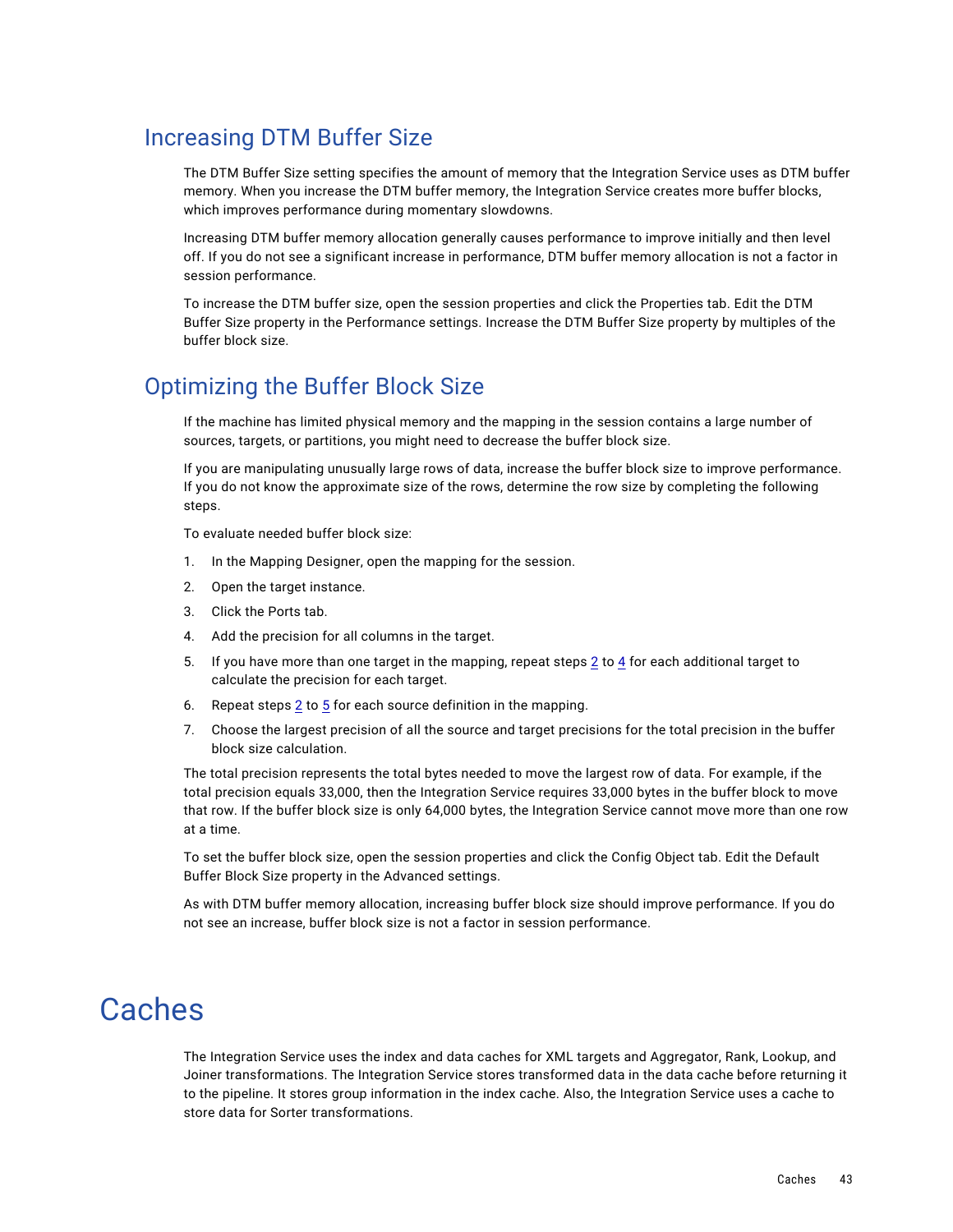<span id="page-43-0"></span>To configure the amount of cache memory, use the cache calculator or specify the cache size. You can also configure the Integration Service to calculate cache memory settings at run time.

If the allocated cache is not large enough to store the data, the Integration Service stores the data in a temporary disk file, a cache file, as it processes the session data. Performance slows each time the Integration Service pages to a temporary file. Examine the performance counters to determine how often the Integration Service pages to a file.

Perform the following tasks to optimize caches:

- **•** Limit the number of connected input/output and output only ports.
- **•** Select the optimal cache directory location.
- **•** Increase the cache sizes.
- **•** Use the 64-bit version of PowerCenter to run large cache sessions.

#### Limiting the Number of Connected Ports

For transformations that use data cache, limit the number of connected input/output and output only ports. Limiting the number of connected input/output or output ports reduces the amount of data the transformations store in the data cache.

#### Cache Directory Location

If you run the Integration Service on a grid and only some Integration Service nodes have fast access to the shared cache file directory, configure each session with a large cache to run on the nodes with fast access to the directory. To configure a session to run on a node with fast access to the directory, complete the following steps:

- 1. Create a PowerCenter resource.
- 2. Make the resource available to the nodes with fast access to the directory.
- 3. Assign the resource to the session.

If all Integration Service processes in a grid have slow access to the cache files, set up a separate, local cache file directory for each Integration Service process. An Integration Service process may have faster access to the cache files if it runs on the same machine that contains the cache directory.

**Note:** You may encounter performance degradation when you cache large quantities of data on a mapped or mounted drive.

#### Increasing the Cache Sizes

You configure the cache size to specify the amount of memory allocated to process a transformation. The amount of memory you configure depends on how much memory cache and disk cache you want to use. If you configure the cache size and it is not enough to process the transformation in memory, the Integration Service processes some of the transformation in memory and pages information to cache files to process the rest of the transformation. Each time the Integration Service pages to a cache file, performance slows.

You can examine the performance details of a session to determine when the Integration Service pages to a cache file. The *Transformation*\_readfromdisk or *Transformation*\_writetodisk counters for any Aggregator, Rank, or Joiner transformation indicate the number of times the Integration Service pages to disk to process the transformation.

If the session contains a transformation that uses a cache and you run the session on a machine with sufficient memory, increase the cache sizes to process the transformation in memory.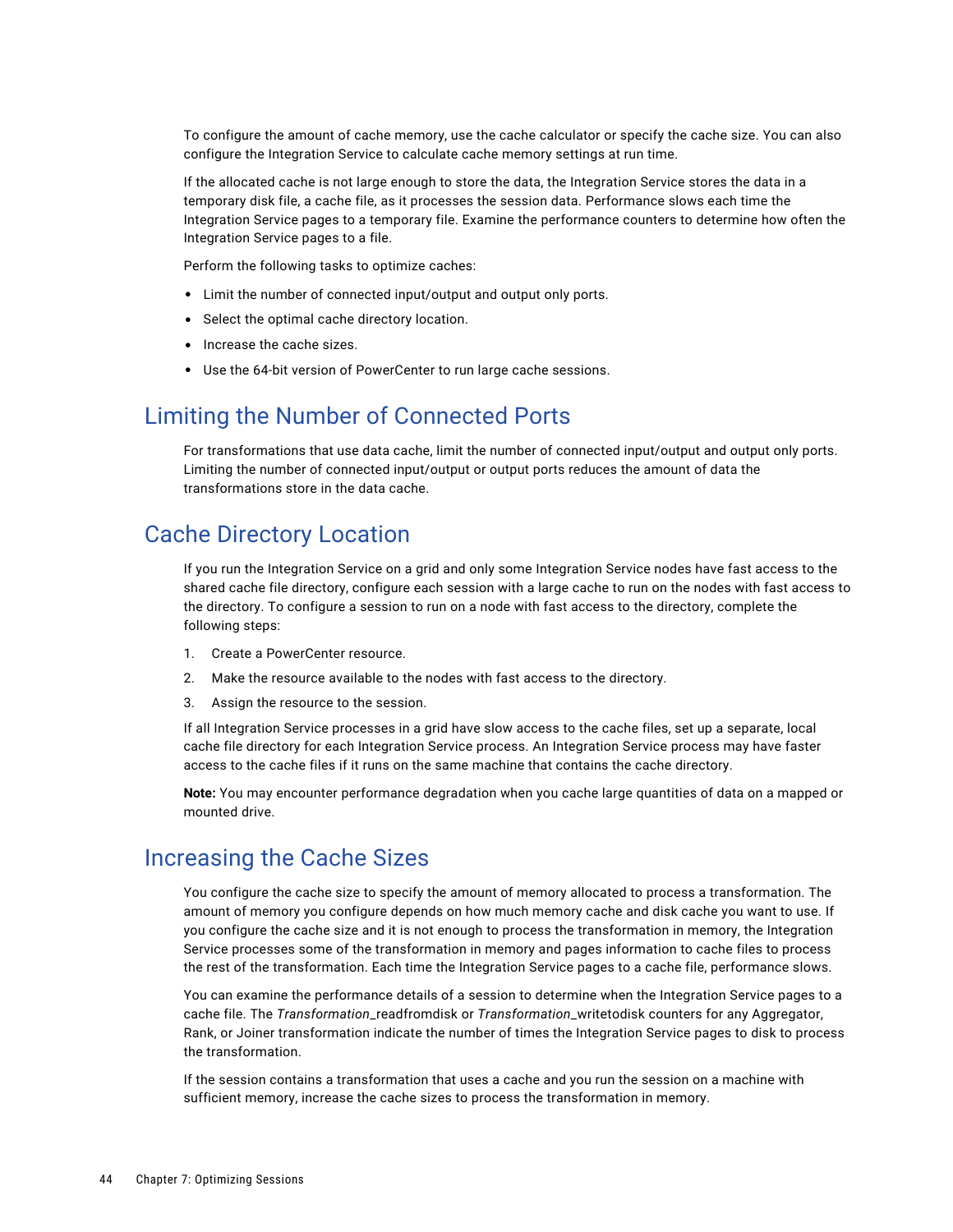#### <span id="page-44-0"></span>Using the 64-bit Version of PowerCenter

If you process large volumes of data or perform memory-intensive transformations, you can use the 64-bit PowerCenter version to increase session performance. The 64-bit version provides a larger memory space that can significantly reduce or eliminate disk input/output.

This can improve session performance in the following areas:

- **• Caching.** With a 64-bit platform, the Integration Service is not limited to the 2 GB cache limit of a 32-bit platform.
- **• Data throughput.** With a larger available memory space, the reader, writer, and DTM threads can process larger blocks of data.

## Target-Based Commit

The commit interval setting determines the point at which the Integration Service commits data to the targets. Each time the Integration Service commits, performance slows. Therefore, the smaller the commit interval, the more often the Integration Service writes to the target database, and the slower the overall performance.

If you increase the commit interval, the number of times the Integration Service commits decreases and performance improves.

When you increase the commit interval, consider the log file limits in the target database. If the commit interval is too high, the Integration Service may fill the database log file and cause the session to fail.

Therefore, weigh the benefit of increasing the commit interval against the additional time you would spend recovering a failed session.

Click the General Options settings in the session properties to review and adjust the commit interval.

## Real-time Processing

#### Flush Latency

Flush latency determines how often the Integration Service flushes real-time data from the source. The lower you set the flush latency interval, the more frequently the Integration Service commits messages to the target. Each time the Integration Service commits messages to the target, the session consumes more resources and throughput drops.

Increase the flush latency to improve throughput. Throughput increases as you increase the flush latency up to a certain threshold, depending on the hardware and available resources.

#### Source-Based Commit

Source-based commit interval determines how often the Integration Service commits real-time data to the target. To obtain the fastest latency, set the source-based commit to 1.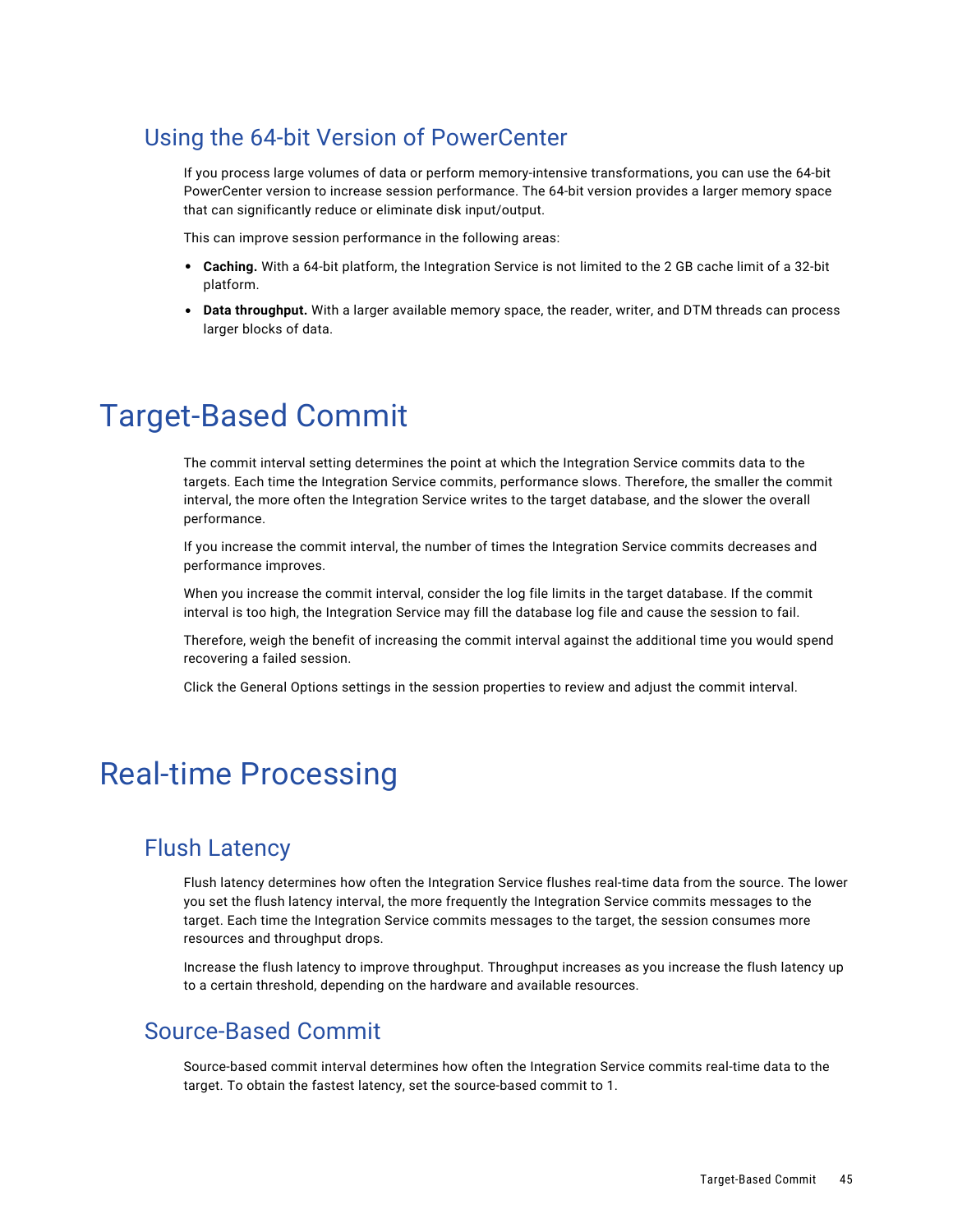## <span id="page-45-0"></span>Staging Areas

When you use a staging area, the Integration Service performs multiple passes on the data. When possible, remove staging areas to improve performance. The Integration Service can read multiple sources with a single pass, which can alleviate the need for staging areas.

#### RELATED TOPICS:

**•** ["Configuring](#page-26-0) Single-Pass Reading" on page 27

# Log Files

A workflow runs faster when you do not configure it to write session and workflow log files. Workflows and sessions always create binary logs. When you configure a session or workflow to write a log file, the Integration Service writes logging events twice. You can access the binary logs session and workflow logs in the Administrator tool.

# Error Tracing

To improve performance, reduce the number of log events generated by the Integration Service when it runs the session. If a session contains a large number of transformation errors, and you do not need to correct them, set the session tracing level to Terse. At this tracing level, the Integration Service does not write error messages or row-level information for reject data.

If you need to debug the mapping and you set the tracing level to Verbose, you may experience significant performance degradation when you run the session. Do not use Verbose tracing when you tune performance.

The session tracing level overrides any transformation-specific tracing levels within the mapping. This is not recommended as a long-term response to high levels of transformation errors.

## Post-Session Emails

When you attach the session log to a post-session email, enable flat file logging. If you enable flat file logging, the Integration Service gets the session log file from disk. If you do not enable flat file logging, the Integration Service gets the log events from the Log Manager and generates the session log file to attach to the email. When the Integration Service retrieves the session log from the log service, workflow performance slows, especially when the session log file is large and the log service runs on a different node than the master DTM. For optimal performance, configure the session to write to log file when you configure postsession email to attach a session log.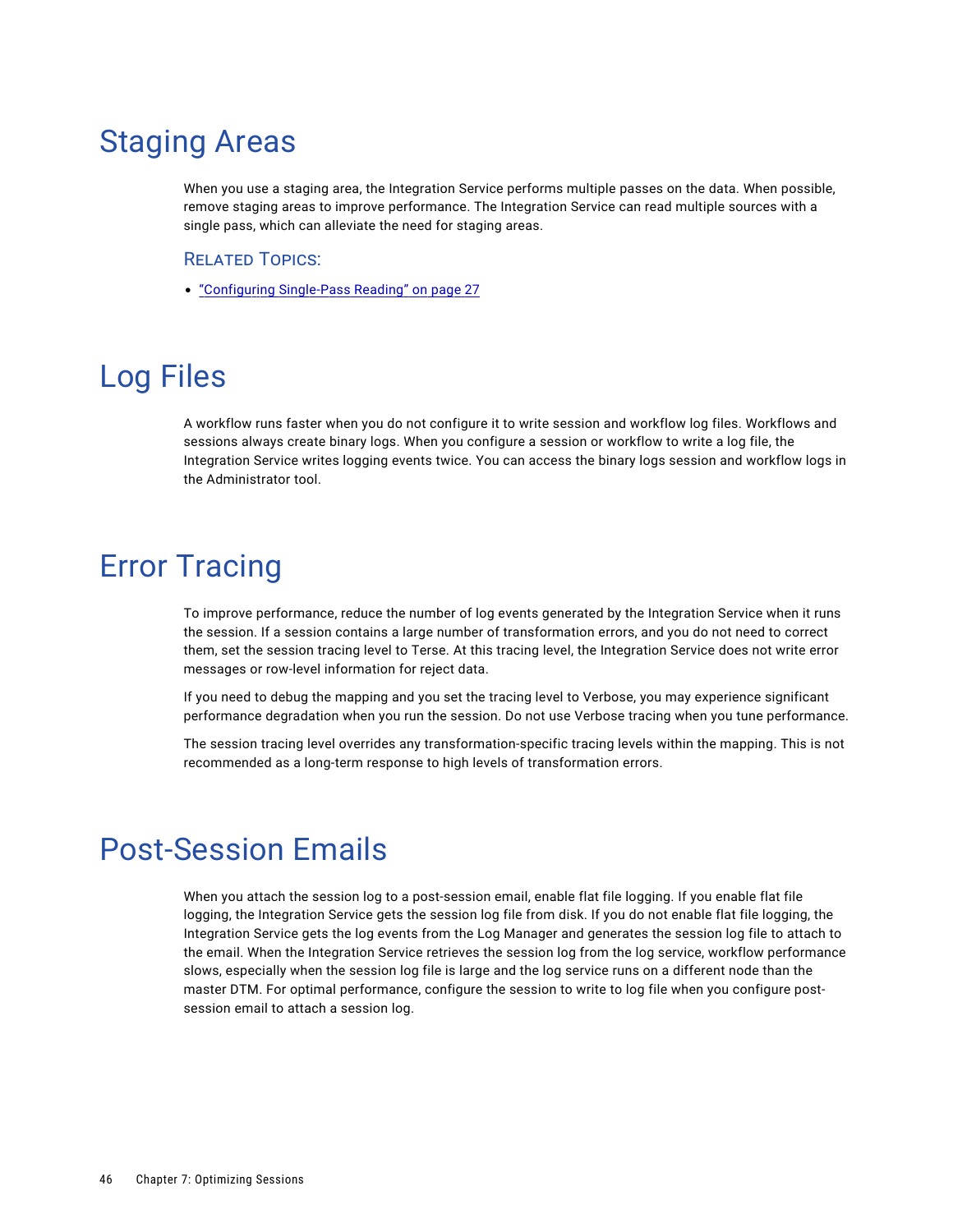## <span id="page-46-0"></span>CHAPTER 8

# Optimizing Grid Deployments

This chapter includes the following topics:

- **•** Optimizing Grid Deployments Overview, 47
- **•** Storing Files, 47
- **•** Using a Shared File [System,](#page-47-0) 48
- **•** [Distributing](#page-49-0) Files Across File Systems, 50
- **•** Optimizing Sequence Generator [Transformations,](#page-51-0) 52

## Optimizing Grid Deployments Overview

When you run PowerCenter on a grid, you can configure the grid, sessions, and workflows to use resources efficiently and maximize scalability.

To improve PowerCenter performance on a grid, complete the following tasks:

- **•** Add nodes to the grid.
- **•** Increase storage capacity and bandwidth.
- **•** Use shared file systems.
- **•** Use a high-throughput network when you complete the following tasks:
	- Access sources and targets over the network.
	- Transfer data between nodes of a grid when using the Session on Grid option.

## Storing Files

When you configure PowerCenter to run on a grid, you specify the storage location for different types of session files, such as source files, log files, and cache files. To improve performance, store files in optimal locations. For example, store persistent cache files on a high-bandwidth shared file system. Different types of files have different storage requirements.

You can store files in the following types of locations:

**• Shared file systems.** Store files on a shared file system to enable all Integration Service processes to access the same files. You can store files on low-bandwidth and high-bandwidth shared file systems.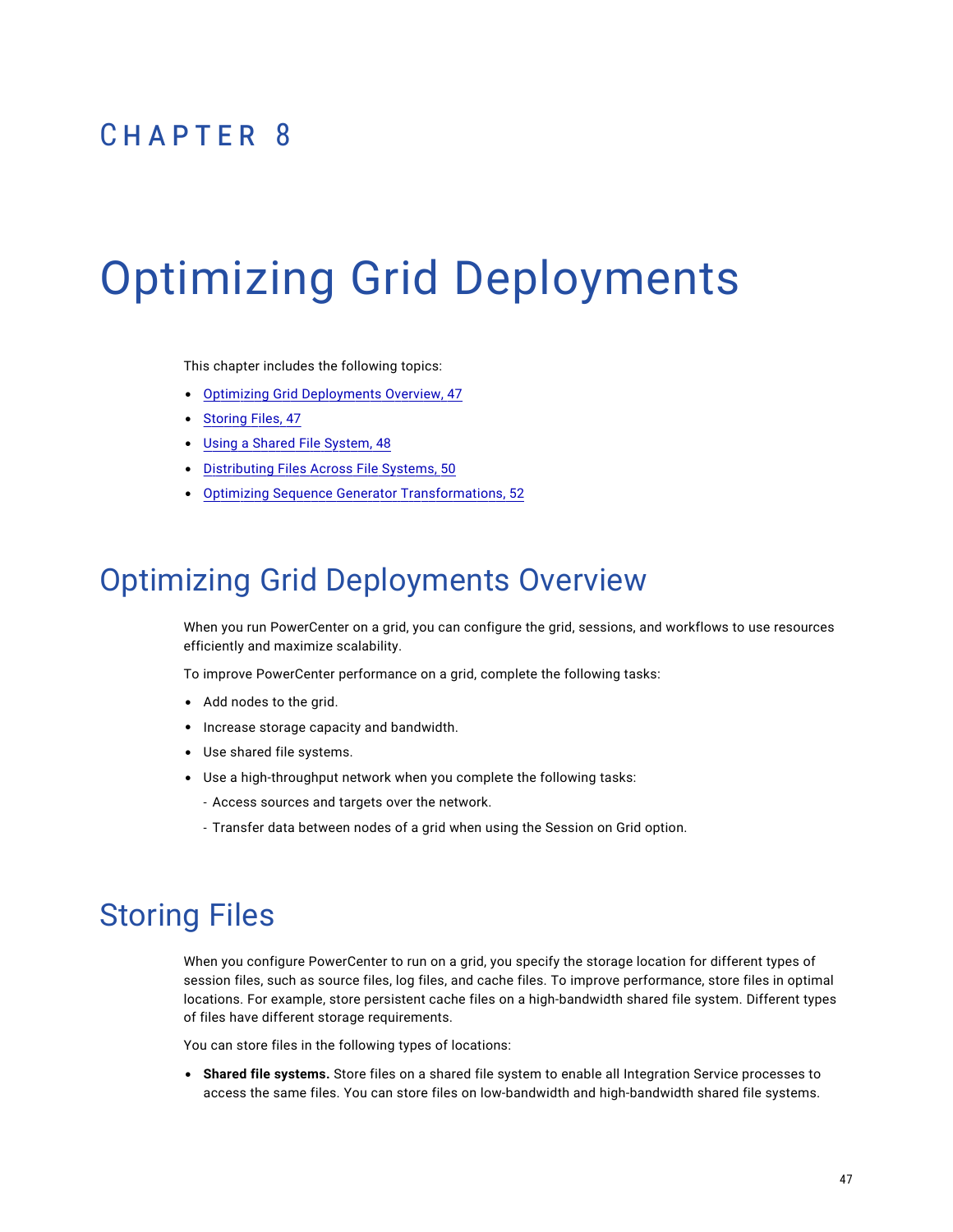<span id="page-47-0"></span>**• Local.** Store files on the local machine running the Integration Service process when the files do not have to be accessed by other Integration Service processes.

#### High Bandwidth Shared File System Files

Because they can be accessed often during a session, place the following files on a high-bandwidth shared file system:

- **•** Source files, including flat files for lookups.
- **•** Target files, including merge files for partitioned sessions.
- **•** Persistent cache files for lookup or incremental aggregation.
- **•** Non-persistent cache files for *only* grid-enabled sessions on a grid.

This allows the Integration Service to build the cache only once. If these cache files are stored on a local file system, the Integration Service builds a cache for each partition group.

#### Low Bandwidth Shared File System Files

Because they are accessed less frequently during a session, store the following files on a low-bandwidth shared file system:

- **•** Parameter files or other configuration related files.
- **•** Indirect source or target files.
- **•** Log files.

#### Local Storage Files

To avoid unnecessary file sharing when you use shared file systems, store the following files locally:

- **•** Non-persistent cache files for sessions that are not enabled for a grid, including Sorter transformation temporary files.
- **•** Individual target files for different partitions when performing a sequential merge for partitioned sessions.
- **•** Other temporary files that are deleted at the end of a session run. In general, to establish this, configure \$PmTempFileDir for a local file system.

Avoid storing these files on a shared file system, even when the bandwidth is high.

## Using a Shared File System

You can use the following shared file systems for file sharing:

- **•** Network file systems such as CIFS (SMB) on Windows or Network File System (NFS) on UNIX. Although network file systems are not designed for high-performance computing, they can work well for sequential file access.
- **•** Clustered file systems. Clustered file systems provide a group of nodes with high-bandwidth file access, as well as a unified namespace for files and directories. Clustered file system performance is similar to a direct-attached local file system.

**Note:** If you have the High Availability option, use a clustered file system.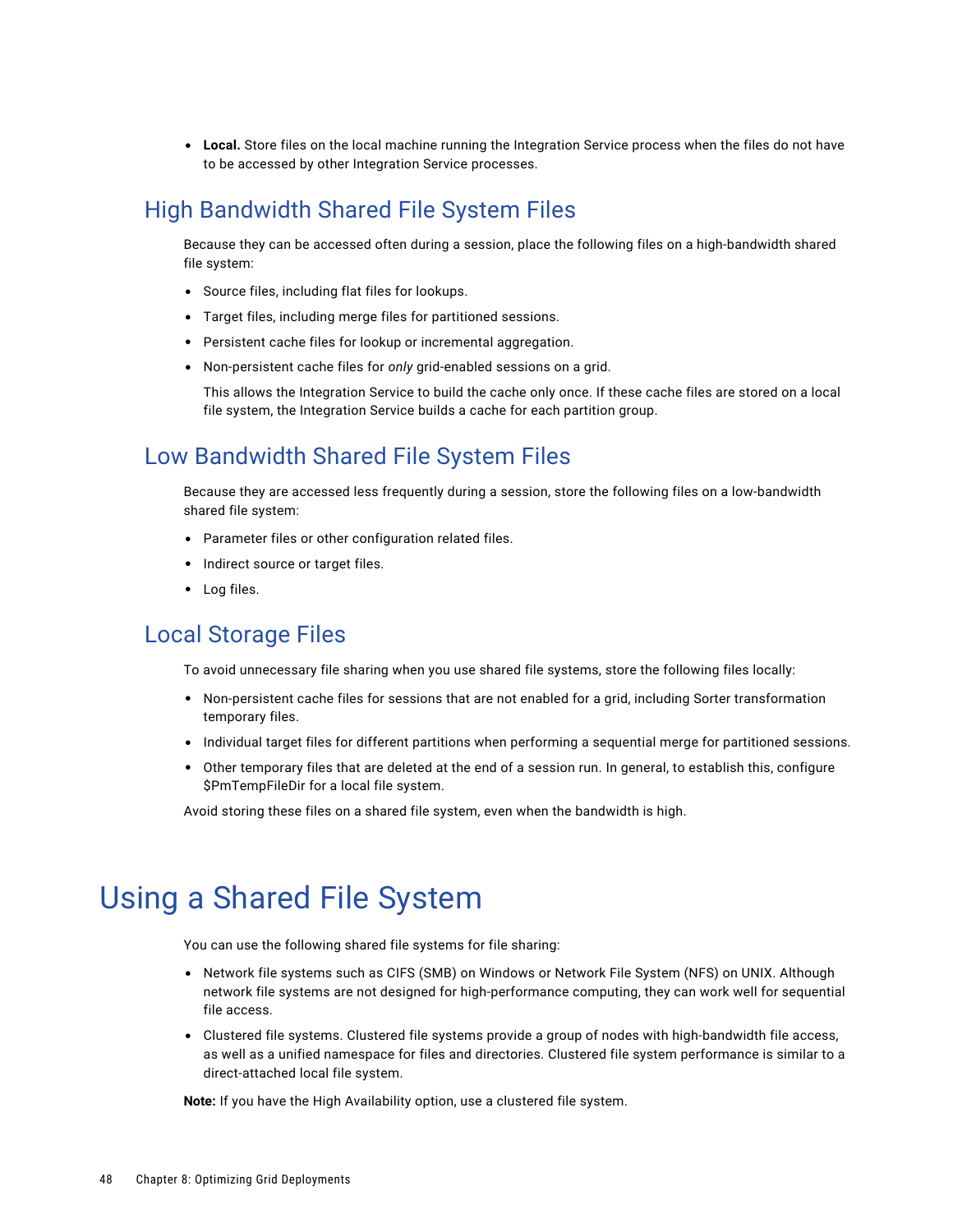<span id="page-48-0"></span>Proper configuration and tuning can be critical for small grid performance. You can also configure mappings and sessions to avoid the intrinsic limitations of shared file systems.

#### Configuring a Shared File System

Use the following general guidelines to configure shared file systems:

- **•** Make sure the network has enough bandwidth.
- **•** Make sure the underlying storage has enough I/O bandwidth.
- **•** Configure the shared file system daemons, particularly the client, to have enough threads to access files quickly. For example, IBM recommends that you estimate the number of files that require simultaneous access and provide at least two biod threads for each file.

When you run concurrent sessions on a grid that use flat file sources or targets, provide enough threads so each partition can access the source or target files that they need simultaneously.

- **•** Configure mount points of the shared file system based on access requirements. When running sequential sessions on a grid that use flat file sources or targets, avoid any configuration that might degrade the effectiveness of the default read-ahead or write-behind process. File systems optimize sequential file access with read-ahead and write-behind.
- **•** If necessary, tune the shared file system read-ahead and write-behind settings.
- **•** Review the cache settings of the shared file systems for both the client and server. Increasing the default settings may improve performance.
- **•** Configure the release-behind settings of the file system to free memory pages after data is accessed. Otherwise, system performance might degrade when reading or writing large files.
- **•** Because of the difference in access patterns, you might use different mount points for sources and targets, and persistent caches.

For more information, see the shared file system documentation.

#### Balancing CPU and Memory Usage

Unlike local file systems, a shared file system server can take extra CPU cycles to access files. If you use one of the computation nodes as the shared file system server for the rest of the nodes, it might become overloaded and become a bottleneck for the entire grid. When the shared file system server is overloaded, CPU cycles can increase, along with repeated transmissions and time-out requests.

To avoid this, use one or more machines as dedicated shared file system servers for your PowerCenter grid nodes. Each machine should have enough storage, CPUs, and network bandwidth for required tasks.

Alternatively, you can cross-mount the shared file system server to distribute the file server load across the nodes of the grid. When PowerCenter mappings and sessions are configured to use an even balance of I/O and CPU usage, cross-mounting shared file system servers can optimize performance. If the number of nodes in the grid is small and you have a balanced mix of I/O and CPU usage, you might not need a dedicated shared file system server.

When you use more than one shared file system server, dedicated or cross-mounted, try to distribute shared files across the servers.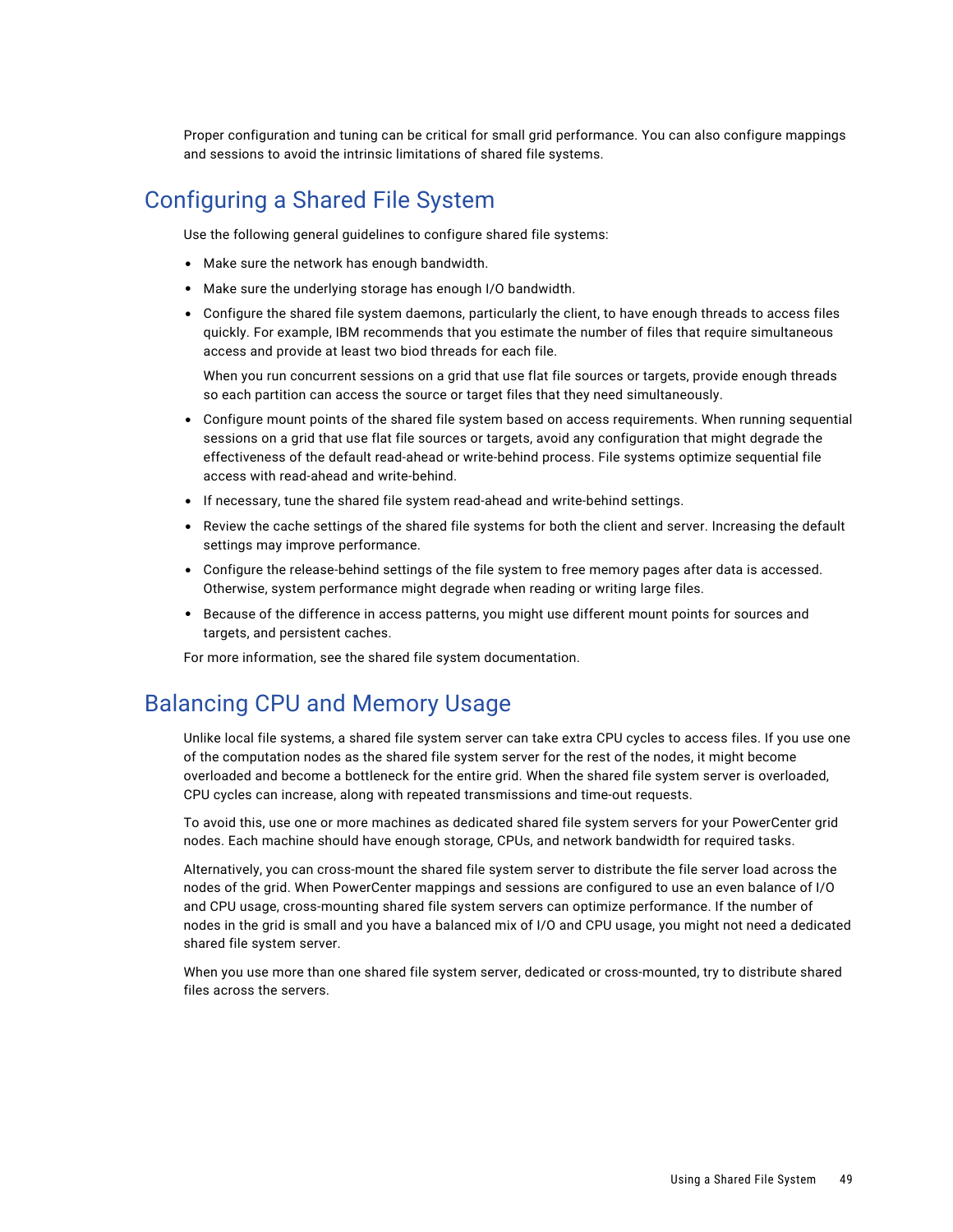#### <span id="page-49-0"></span>RELATED TOPICS:

**•** "Distributing Files Across File Systems" on page 50

#### Configuring PowerCenter Mappings and Sessions

One of the most important ways to improve performance is to avoid unnecessary file sharing. When properly configured, shared file systems can provide good performance for the sequential access of source and target files. However, the random access required for persistent cache files, especially large persistent cache files, can be more problematic.

Use the following guidelines for configuring persistent cache files, such as persistent dynamic lookups, for a grid with a shared file system:

- **•** When possible, configure the session cache size to keep smaller persistent cache files in memory.
- **•** Add a Sorter transformation to the mapping to sort the input rows before the persistent lookup. Shifting the work from the persistent lookup to the Sorter transformation can improve performance because the Sorter transformation can use the local file system.
- **•** Group rows that require access to the same page of the lookup cache to minimize the number of times the Integration Service reads each page of the cache.
- **•** When the size of input data is large, use source-based commits to manage input data to allow sorting to be performed in memory.

For example, you have a 4 GB persistent dynamic lookup that cannot be reduced without changing the mapping logic and you have 10 GB of source data. First add a Sorter transformation to sort input data to reduce random access of the lookup cache, then complete the following tasks:

- Configure the session to perform source-based commits with 1 GB commit intervals.
- Set the Sorter transformation transaction scope to Transaction.
- Configure the Sorter transformation for a 1 GB cache size, enough for the source input.

With this configuration, the Integration Service sorts 1 GB of input data at a time and passes rows to the persistent lookup that require access to similar data in the cache.

- If more than one file system is available, configure the cache files for each partition to use different file systems.
- **•** Configure the sessions to distribute the files to different file systems if more than one file system is available.

## Distributing Files Across File Systems

Distribute files to different file systems to use the combined bandwidth of the file systems assuming each file system uses an independent physical disk sub-system. Distributing files to different file systems can increase performance on a grid that uses either a shared file system or symmetric multiprocessing (SMP).

For optimal I/O bandwidth choose a file system that distributes files across multiple storage devices. If you use a clustered file system, distribute the files between servers. If possible, place the source, target, and cache files on different storage devices.

Use the following guidelines when you distribute files on file systems:

**• Source files.** If you place source files on a file system that enables the Integration Service to read data from a large number of files, tune the file system read-ahead setting before caching large files.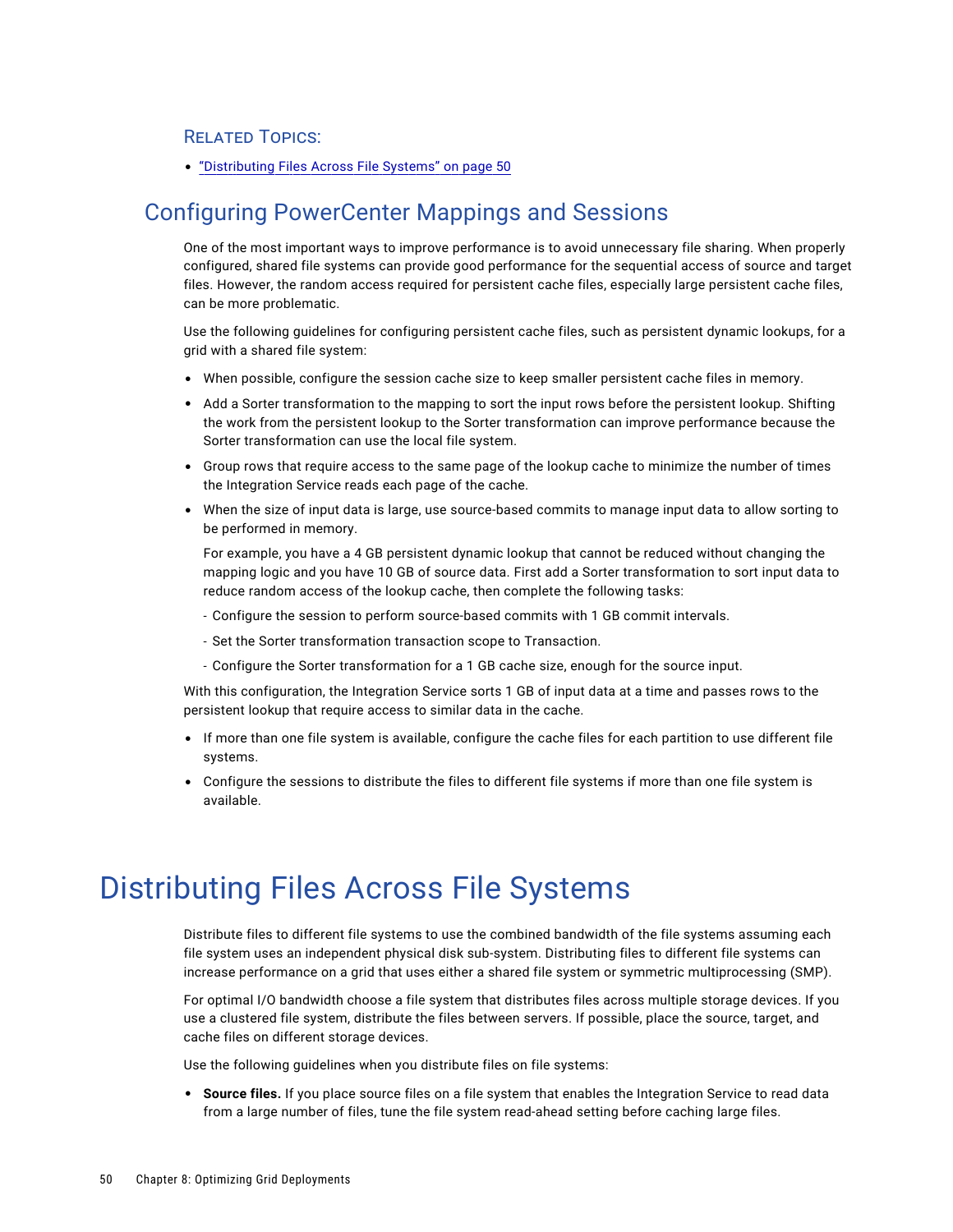- <span id="page-50-0"></span>**• Temporary files.** If you place temporary files on a file system that enables the Integration Service to read data from large files and write to temporary files, tune the file system read and write settings for large files.
- **• Target files.** If you place target files on a file system that enables the Integration Service to write large files to the disk, tune the file system for simultaneous large block writes. Target files can include merge files for partitioned sessions. Since partitioned sessions on a grid need to write files to the disk, tune the file system for optimal locking performance.

### Configuring Sessions to Distribute Files

You can manually configure sessions to distribute the file load. You might need to edit sessions when the load changes significantly or when you add new sessions or file systems, including adding new nodes to a grid with a cross-mounted shared file system.

Instead of editing sessions manually, use session variables to distribute files to different directories. This allows you to redirect session files to different file servers when necessary.

Use the following guidelines to use session variables:

- **•** Name variables for session file names and directories to reflect business logic.
- **•** In the parameter file, define each variable so the file load is evenly distributed across all available file systems. You can also define node-specific variables.
- **•** Optionally, automate reconfiguration with a script to process parameter files.

**Note:** When you use a script, use a placeholder in the parameter file so the script can redefine session variables as necessary.

#### Guidelines for Parameter Files and Scripts

When you create parameter files and scripts, use the following guidelines:

- **•** To easily maintain flexibility and control of session file locations, use a script to replace placeholders in a parameter file.
- **•** Consider the estimated file size and file system capacity when you define file locations.
- **•** Avoid organizing files according to business logic if the sessions and workflows need to access businessrelated files at the same time. For example, if you store California files on one file system and New York files on another, a bottleneck might occur if the session needs to access both files at the same time.
- **•** When possible, place files for different partitions of the same source, target, or lookup on different file systems.

#### Examples

In the following excerpt of a raw parameter file, the placeholder "{fs}" represents the file system where the directory is located and must be assigned by a script before being used:

```
[SessionFFSrc_FFTgt_CA]
    $InputFile driverInfo CA={fs}/driverinfo ca.dat
    $SubDir processed CA={fs}
# Session has Output file directory set to:
# $PmTargetFileDir/$SubDir processed CA
# This file is the input of SessionFFSrc DBTgt CA.
    $SubDir_RecordLkup_Cache_CA={fs}
# This session builds this persistent lookup cache to be used
          # by SessionFFSrc_DBTgt_CA.
# The Lookup cache directory name in the session is set to:
# $PmCacheDir/$SubDir RecordLkup Cache CA
[SessionFFSrc_FFTgt_NY]
```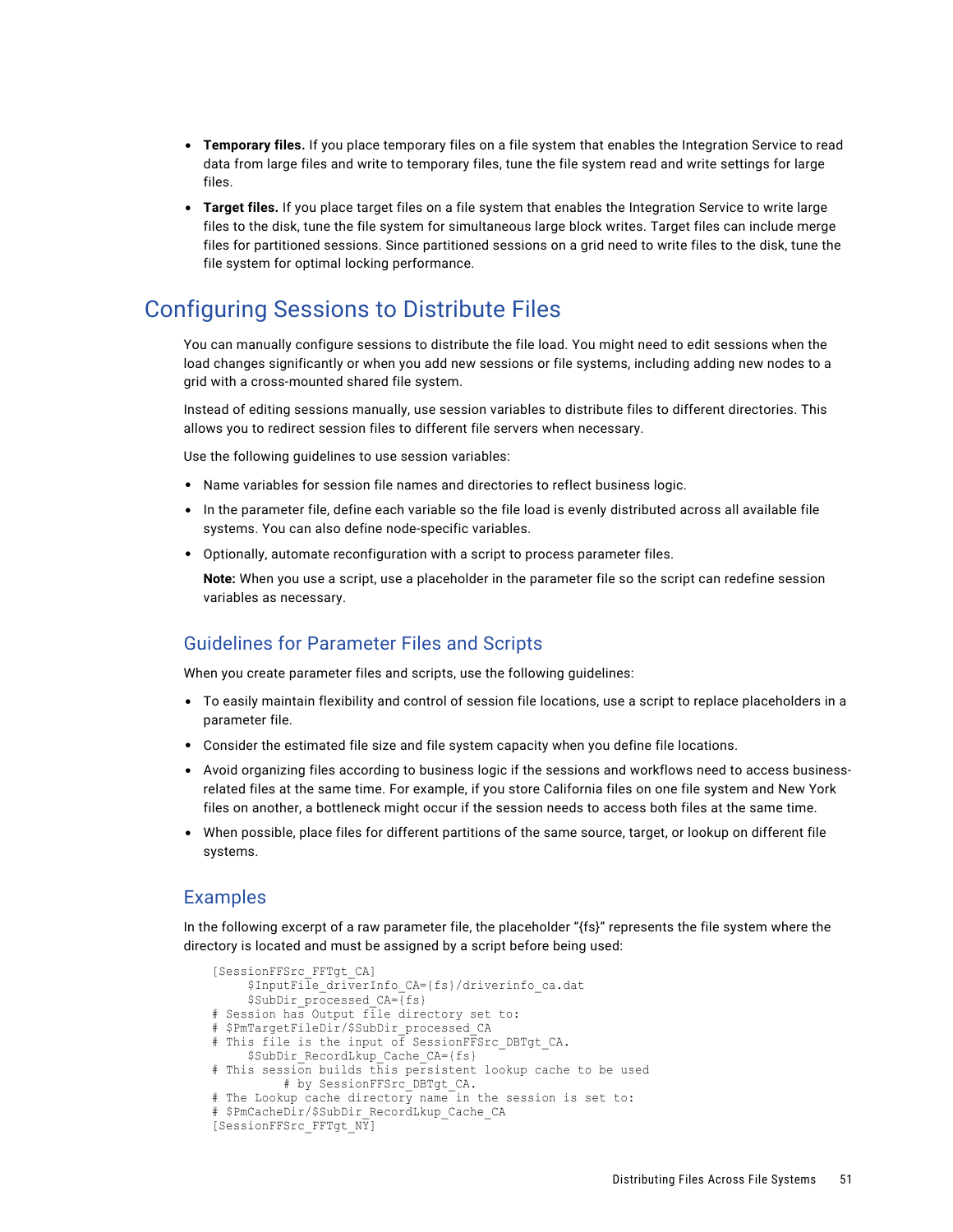```
$InputFile_driverInfo_NY={fs}/driverinfo_ny.dat
    $SubDir processed NY={Fs}[SessionFFSrc_DBTgt_CA]
    $SubDir_processed_CA={fs}
# session has Source file directory set to:
# $PmTargetFileDir/$SubDir_processed_CA
    $SubDir_RecordLkup_Cache_CA={fs}
# Use the persistent lookup cache built in SessionFFSrc FFTgt CA.
```
In the following parameter file excerpt, a script has replaced the placeholder with the appropriate file system names, such as file\_system\_1 and file\_system\_2:

```
[SessionFFSrc_FFTgt_CA]
    $InputFile driverInfo CA=file system 1/driverinfo ca.dat
    $SubDir_processed_CA=file_system_2
# Session has Output file directory set to:
# $PmTargetFileDir/$SubDir processed CA
# This file is the input of SessionFFSrc DBTgt CA.
    $SubDir RecordLkup Cache CA=file system 1
# This session builds this persistent lookup cache to be used
   # by SessionFFSrc_DBTgt_CA.
# The Lookup cache directory name in the session is set to:
# $PmCacheDir/$SubDir RecordLkup Cache CA
[SessionFFSrc_FFTgt_NY]
    $InputFile driverInfo NY=file system 2/driverinfo ny.dat
    $SubDir processed NY=file system 1
[SessionFFSrc_DBTgt_CA]
    $SubDir_processed_CA=file_system_1
# session has Source file directory set to:
# $PmTargetFileDir/$SubDir processed CA
   $SubDir RecordLkup Cache CA=file system 2
# Use the persistent lookup cache built in SessionFFSrc_FFTgt_CA.
```
## Optimizing Sequence Generator Transformations

To increase performance when running a session on a grid with Sequence Generator transformations, increase the number of cached values to one number for each row of data. This reduces the communication between the master and worker DTM processes and the repository. The master and worker DTMs communicate once for each cached value.

For example, you have 150,000 rows of data and seven Sequence Generator transformations. The number of cached values is 10. The master and worker DTM communicate 15,000 times. If you increase the number of cached values to 15,000, the master and worker DTM communicate ten times.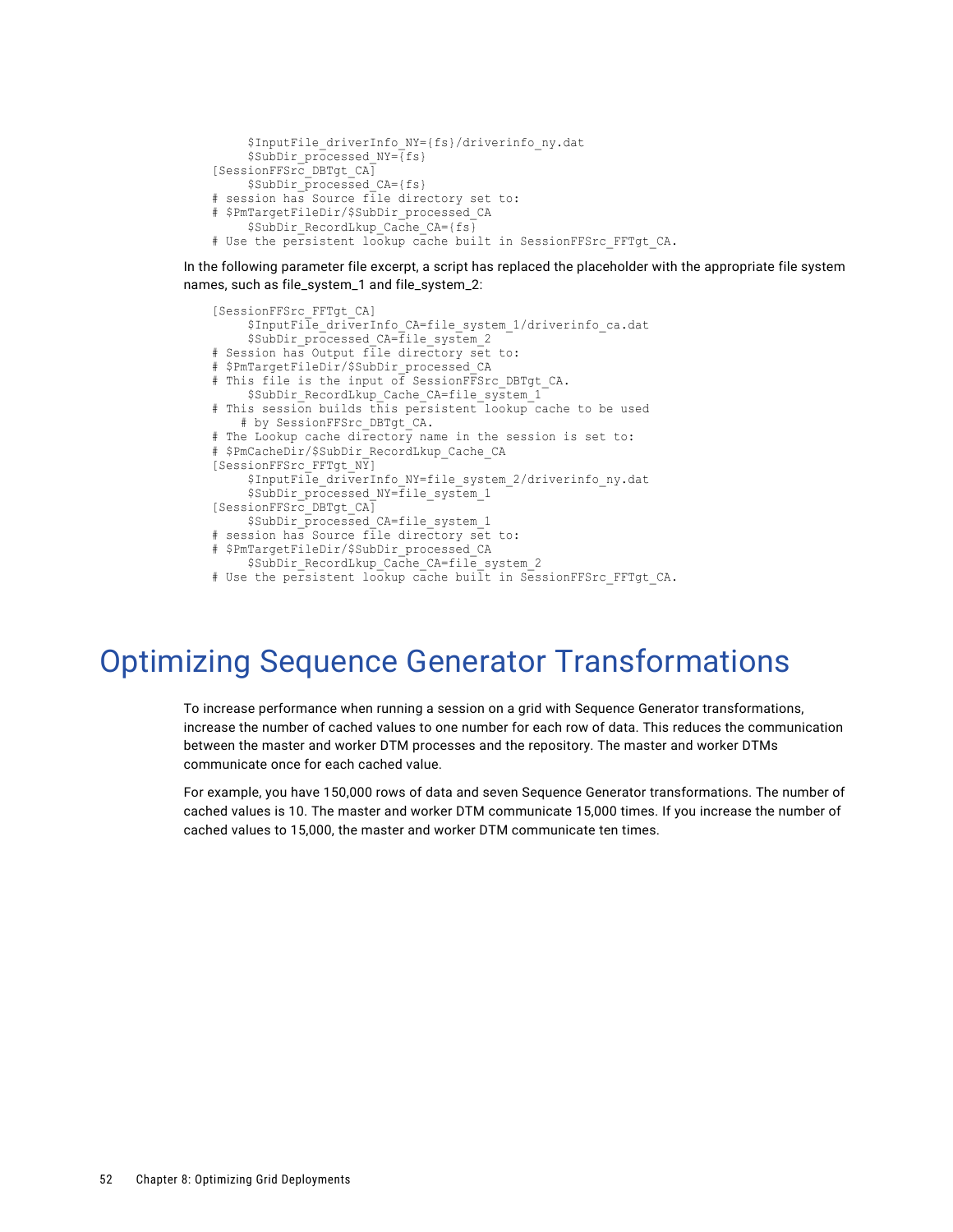## <span id="page-52-0"></span>CHAPTER 9

# Optimizing the PowerCenter Components

This chapter includes the following topics:

- **•** Optimizing the PowerCenter Components Overview, 53
- **•** Optimizing PowerCenter Repository Performance, 53
- **•** Optimizing Integration Service [Performance,](#page-54-0) 55

## Optimizing the PowerCenter Components Overview

You can optimize performance of the following PowerCenter components:

- **•** PowerCenter repository
- **•** Integration Service

If you run PowerCenter on multiple machines, run the Repository Service and Integration Service on different machines. To load large amounts of data, run the Integration Service on the higher processing machine. Also, run the Repository Service on the machine hosting the PowerCenter repository.

## Optimizing PowerCenter Repository Performance

Complete the following tasks to improve PowerCenter repository performance:

- **•** Ensure the PowerCenter repository is on the same machine as the Repository Service process.
- **•** Order conditions in object queries.
- **•** Use a single-node tablespace for the PowerCenter repository if you install it on a DB2 database.
- **•** Optimize the database schema for the PowerCenter repository if you install it on a DB2 or Microsoft SQL Server database.

#### Location of the Repository Service Process and Repository

You can optimize the performance of a Repository Service that you configured without the high availability option. To optimize performance, ensure that the Repository Service process runs on the same machine where the repository database resides.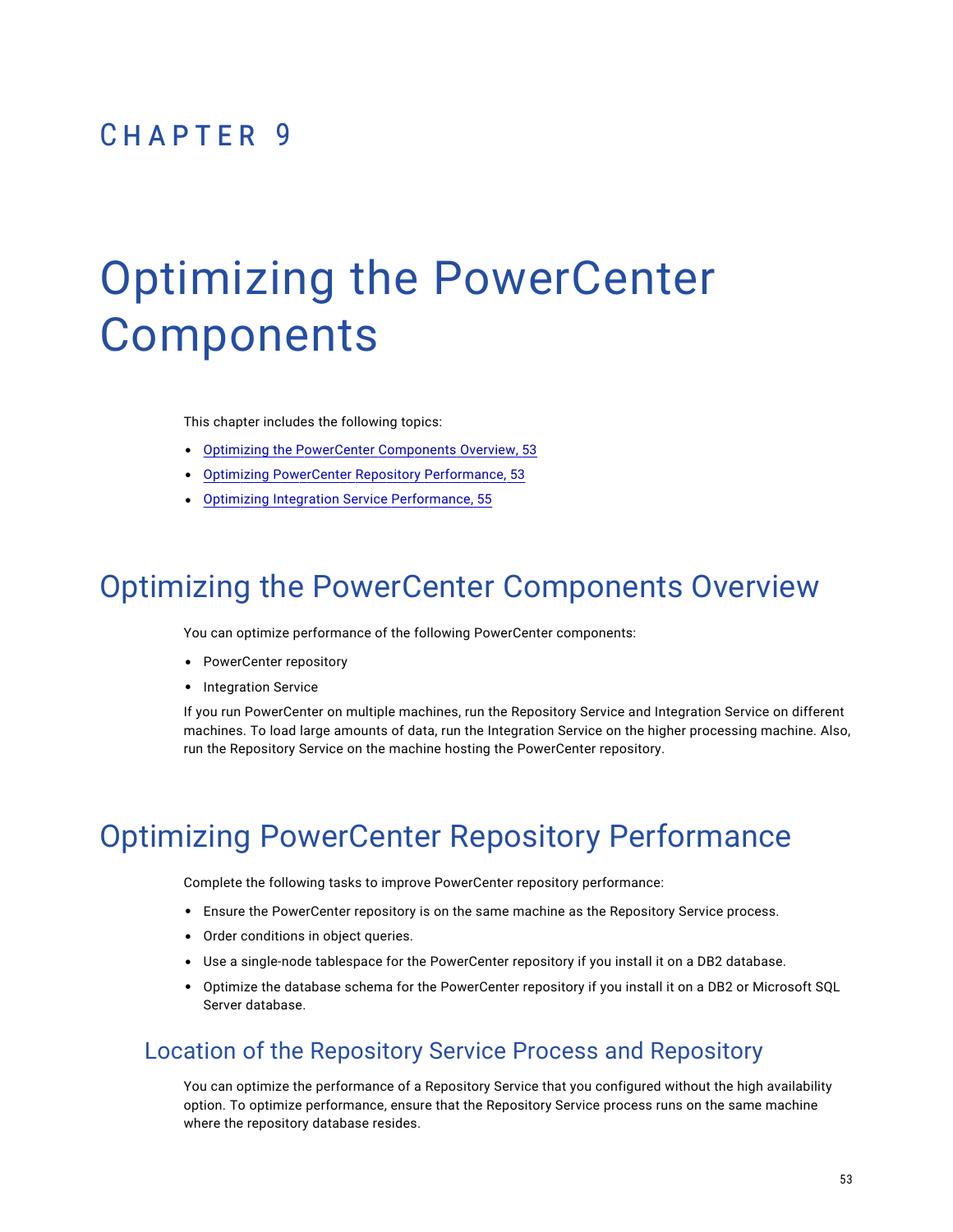#### <span id="page-53-0"></span>Ordering Conditions in Object Queries

When the Repository Service processes a parameter with multiple conditions, it processes them in the order you enter them. To receive expected results and improve performance, enter parameters in the order you want them to run.

#### Using a Single-Node DB2 Database Tablespace

You can optimize repository performance on IBM DB2 EEE databases when you store a PowerCenter repository in a single-node tablespace. When setting up an IBM DB2 EEE database, the database administrator can define the database on a single node.

When the tablespace contains one node, the PowerCenter Client and Integration Service access the repository faster than if the repository tables exist on different database nodes.

If you do not specify the tablespace name when you create, copy, or restore a repository, the DB2 system specifies the default tablespace for each repository table. The DB2 system may or may not specify a singlenode tablespace.

#### Optimizing the Database Schema

You can improve repository performance on IBM DB2 and Microsoft SQL Server databases when you enable the Optimize Database Schema option for the Repository Service in the Administration Console. The Optimize Database Schema option causes the Repository Service to store varying length character data in Varchar(2000) columns instead of CLOB columns wherever possible. Using Varchar(2000) columns improves repository performance in the following ways:

- **• Reduced disk access.** The PowerCenter repository stores Varchar data directly in columns within a database table. It stores CLOB data as references to another table. To retrieve CLOB data from the repository, the Repository Service must access one database table to get the reference, and then access the referenced table to read the data. To retrieve Varchar data, the Repository Service accesses one database table.
- **• Improved caching.** The repository database buffer manager can cache Varchar columns, but not CLOB columns.

Optimizing the database schema can improve repository performance for the following operations:

- **•** Backing up a repository
- **•** Restoring a repository
- **•** Exporting repository objects
- **•** Listing dependencies among objects
- **•** Deploying folders

In general, performance improves proportionally as repository database and page sizes increase. Therefore, optimizing the database schema provides greater performance improvements in larger PowerCenter repositories.

You can optimize the database schema when you create repository contents or back up and restore an existing repository. To optimize database schema, the repository database must meet the following page size requirements:

- **• IBM DB2.** Database page size 4 KB or greater. At least one temporary tablespace with page size 16 KB or greater.
- **• Microsoft SQL Server.** Database page size 8 KB or greater.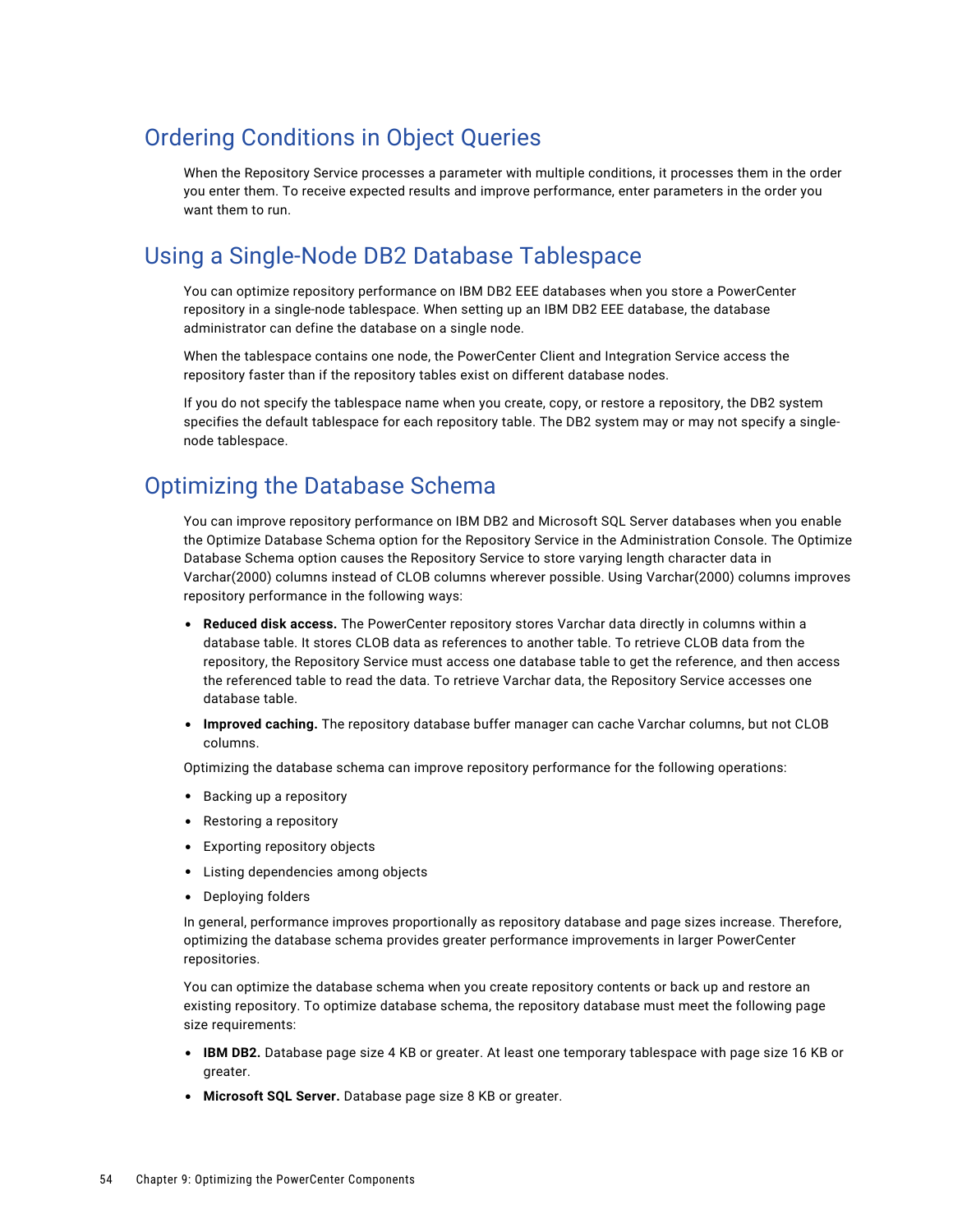### <span id="page-54-0"></span>Object Caching for the Repository Service

Repository object caching increases performance when you run workflows. When the Repository Service caches objects in memory, the Integration Service can more easily access the cached objects it needs to complete the workflow run.

To manage object caching for the Repository Service, configure the following properties:

| <b>Property</b>                    | <b>Description</b>                                                                                                                                                                                                                                                                                                                                                                                                                                                                                                                                                                                                                                    |
|------------------------------------|-------------------------------------------------------------------------------------------------------------------------------------------------------------------------------------------------------------------------------------------------------------------------------------------------------------------------------------------------------------------------------------------------------------------------------------------------------------------------------------------------------------------------------------------------------------------------------------------------------------------------------------------------------|
| Repository Agent Caching           | Optional. Enables the repository agent caching, which improves the performance when<br>the Integration Service runs multiple sessions repeatedly. If you enable this property,<br>the Repository Service process caches metadata requested by the Integration Service<br>and the metadata that describes repository objects. Default is Yes.                                                                                                                                                                                                                                                                                                          |
| Agent Cache Capacity               | Optional. Number of objects that the cache can contain when repository agent caching<br>is enabled. You can increase the number of objects if there is available memory on the<br>machine where the Repository Service process runs. Default is 10,000.                                                                                                                                                                                                                                                                                                                                                                                               |
| Allow Writes With Agent<br>Caching | Optional. Allows you to use PowerCenter Client tools to change metadata in the<br>repository when repository agent caching is enabled. When you enable writes, the<br>Repository Service flushes the cache each time you save metadata through the<br>PowerCenter Client. If you disable writes, you cannot save metadata to the repository<br>through the PowerCenter Client, and the cache is not flushed. When you disable writes,<br>the Integration Service can still write session and workflow metadata to the repository.<br>The Repository Service does not flush the cache when the Integration Service writes<br>metadata. Default is Yes. |

#### Optimizing Resilience

Configure the following resilience-related properties of the application services to improve repository performance:

| <b>Property</b>                        | <b>Description</b>                                                                                                                                                                                                                                                                                                                                                          |
|----------------------------------------|-----------------------------------------------------------------------------------------------------------------------------------------------------------------------------------------------------------------------------------------------------------------------------------------------------------------------------------------------------------------------------|
| Limit on Resilience<br><b>Timeouts</b> | Optional. Maximum amount of time that the service holds on to resources for resilience<br>purposes. This property places a restriction on clients that connect to the service. Any<br>resilience timeouts that exceed the limit are cut off at the limit. If the value of this<br>property is blank, the value is derived from the domain-level settings. Default is blank. |
| <b>Resilience Timeout</b>              | Optional. Period of time that the service tries to establish or reestablish a connection<br>to another service. If the value of this property is blank, the value is derived from the<br>domain-level settings. Default is blank.                                                                                                                                           |

# Optimizing Integration Service Performance

Complete the following tasks to improve Integration Service performance:

- **•** Use native drivers instead of ODBC drivers for the Integration Service.
- **•** Run the Integration Service in ASCII data movement mode if character data is 7-bit ASCII or EBCDIC.
- **•** Cache PowerCenter metadata for the Repository Service.
- **•** Run Integration Service with high availability.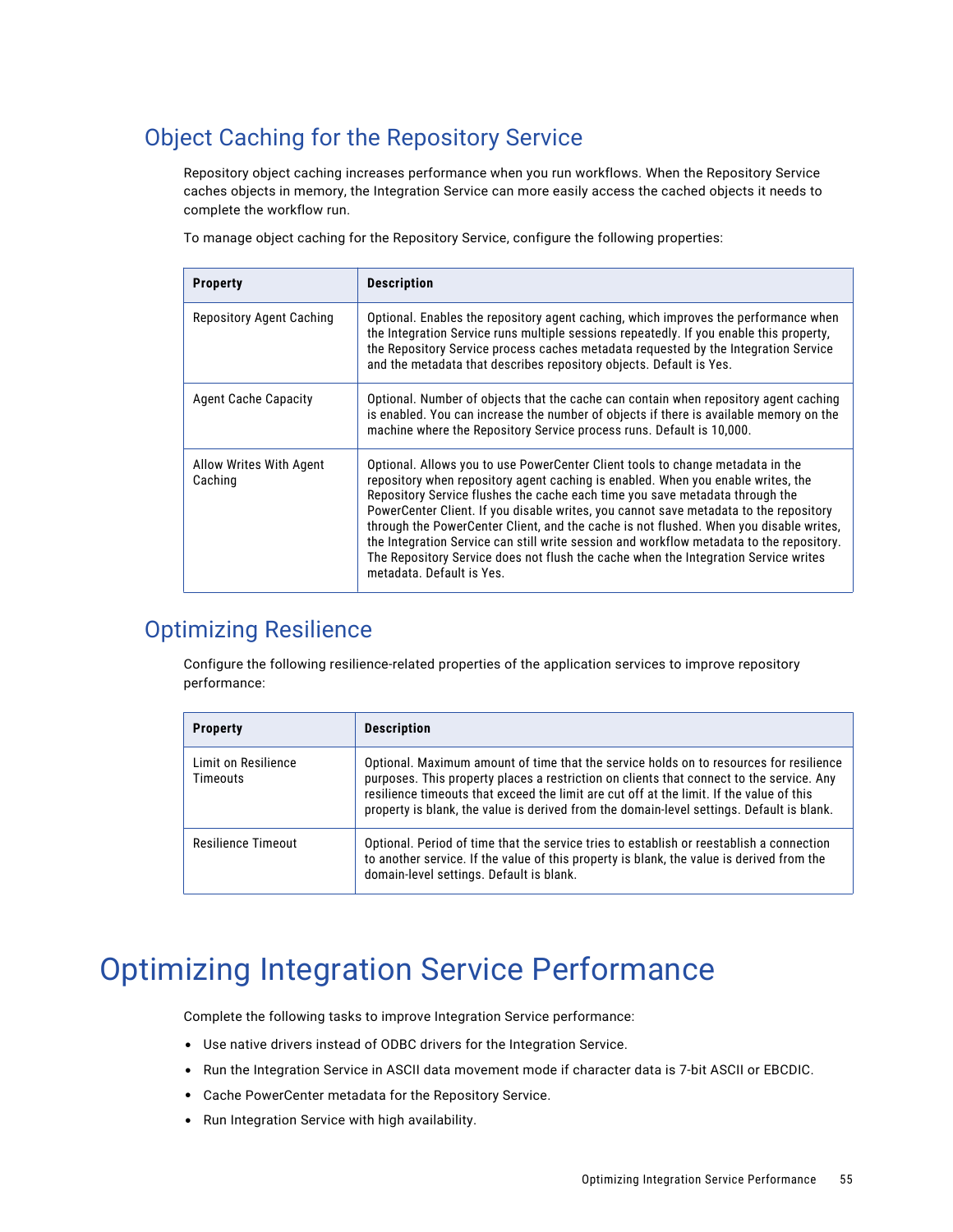<span id="page-55-0"></span>**Note:** When you configure the Integration Service with high availability, the Integration Service recovers workflows and sessions that may fail because of temporary network or machine failures. To recover from a workflow or session, the Integration Service writes the states of each workflow and session to temporary files in a shared directory. This may decrease performance.

#### Using Native and ODBC Drivers

The Integration Service can use ODBC or native drivers to connect to databases. Use native drivers to improve performance.

#### Running the Integration Service in ASCII Data Movement Mode

When all character data processed by the Integration Service is 7-bit ASCII or EBCDIC, configure the Integration Service to run in the ASCII data movement mode. In ASCII mode, the Integration Service uses one byte to store each character. When you run the Integration Service in Unicode mode, it uses two bytes for each character, which can slow session performance.

#### Caching PowerCenter Metadata for the Repository Service

You can use repository agent caching to improve DTM process performance. When you enable repository agent caching, the Repository Service caches metadata requested by the Integration Service. When you cache metadata, the Integration Service reads the cache for subsequent runs of the task rather than fetching the metadata from the repository. Only metadata requested by the Integration Service is cached.

For example, you run a workflow with 1,000 sessions. The first time you run a workflow with caching enabled, the Integration Service fetches the session metadata from the repository. During subsequent runs of the workflow, the Repository Service fetches the session metadata from the cache. This increases DTM process performance.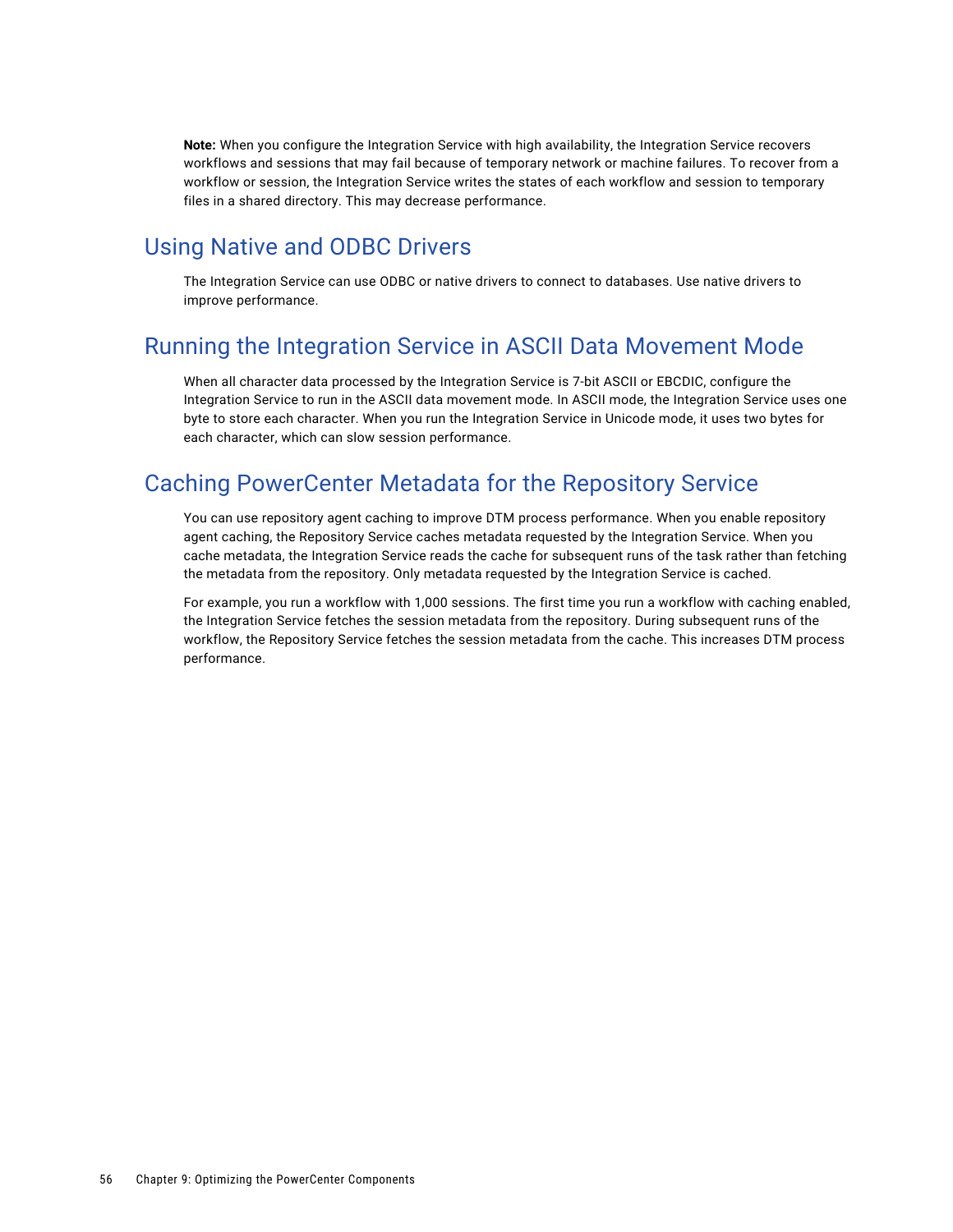## <span id="page-56-0"></span> $CHAPTER$  10

# Optimizing the System

This chapter includes the following topics:

- **•** Optimizing the System Overview, 57
- **•** [Improving](#page-57-0) Network Speed, 58
- **•** Using [Multiple](#page-57-0) CPUs, 58
- **•** [Reducing](#page-57-0) Paging, 58
- **•** Using [Processor](#page-57-0) Binding, 58

## Optimizing the System Overview

Often performance slows because the session relies on inefficient connections or an overloaded Integration Service process system. System delays can also be caused by routers, switches, network protocols, and usage by many users.

Slow disk access on source and target databases, source and target file systems, and nodes in the domain can slow session performance. Have the system administrator evaluate the hard disks on the machines.

After you determine from the system monitoring tools that you have a system bottleneck, make the following global changes to improve the performance of all sessions:

- **• Improve network speed.** Slow network connections can slow session performance. Have the system administrator determine if the network runs at an optimal speed. Decrease the number of network hops between the Integration Service process and databases.
- **• Use multiple CPUs.** You can use multiple CPUs to run multiple sessions in parallel and run multiple pipeline partitions in parallel.
- **• Reduce paging.** When an operating system runs out of physical memory, it starts paging to disk to free physical memory. Configure the physical memory for the Integration Service process machine to minimize paging to disk.
- **• Use processor binding.** In a multi-processor UNIX environment, the Integration Service may use a large amount of system resources. Use processor binding to control processor usage by the Integration Service process. Also, if the source and target database are on the same machine, use processor binding to limit the resources used by the database.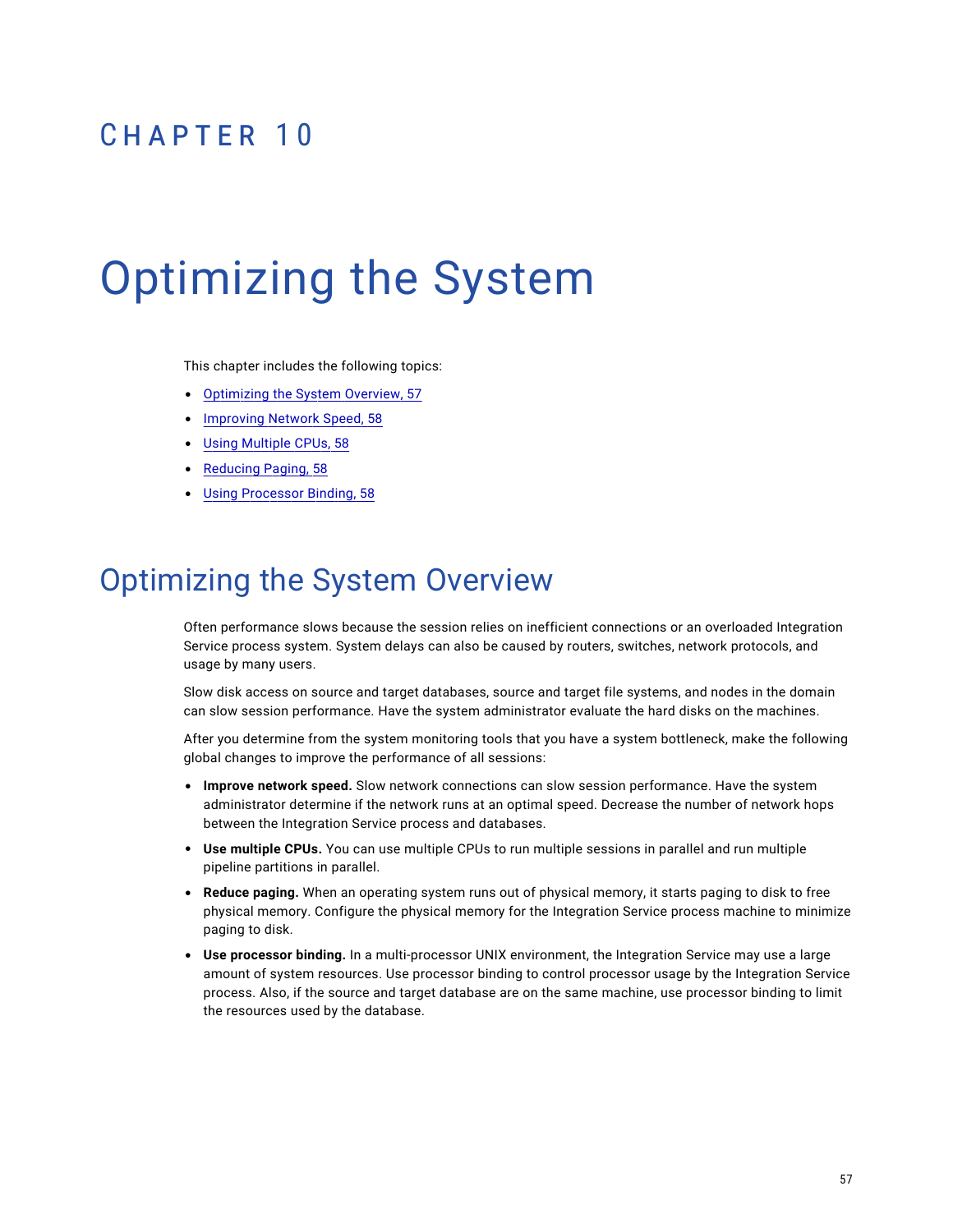## <span id="page-57-0"></span>Improving Network Speed

The performance of the Integration Service is related to network connections. A local disk can move data 5 to 20 times faster than a network. Consider the following options to minimize network activity and to improve Integration Service performance.

If you use flat file as a source or target in a session and the Integration Service runs on a single node, store the files on the same machine as the Integration Service to improve performance. When you store flat files on a machine other than the Integration Service, session performance becomes dependent on the performance of the network connections. Moving the files onto the Integration Service process system and adding disk space might improve performance.

If you use relational source or target databases, try to minimize the number of network hops between the source and target databases and the Integration Service process. Moving the target database onto a server system might improve Integration Service performance.

When you run sessions that contain multiple partitions, have the network administrator analyze the network and make sure it has enough bandwidth to handle the data moving across the network from all partitions.

## Using Multiple CPUs

Configure the system to use more CPUs to improve performance. Multiple CPUs allow the system to run multiple sessions in parallel as well as multiple pipeline partitions in parallel.

However, additional CPUs might cause disk bottlenecks. To prevent disk bottlenecks, minimize the number of processes accessing the disk. Processes that access the disk include database functions and operating system functions. Parallel sessions or pipeline partitions also require disk access.

## Reducing Paging

Paging occurs when the Integration Service process operating system runs out of memory for a particular operation and uses the local disk for memory. You can free up more memory or increase physical memory to reduce paging and the slow performance that results from paging. Monitor paging activity using system tools.

You might want to increase system memory in the following circumstances:

- **•** You run a session that uses large cached lookups.
- **•** You run a session with many partitions.

If you cannot free up memory, you might want to add memory to the system.

## Using Processor Binding

In a multi-processor UNIX environment, the Integration Service may use a large amount of system resources if you run a large number of sessions. As a result, other applications on the machine may not have enough system resources available. You can use processor binding to control processor usage by the Integration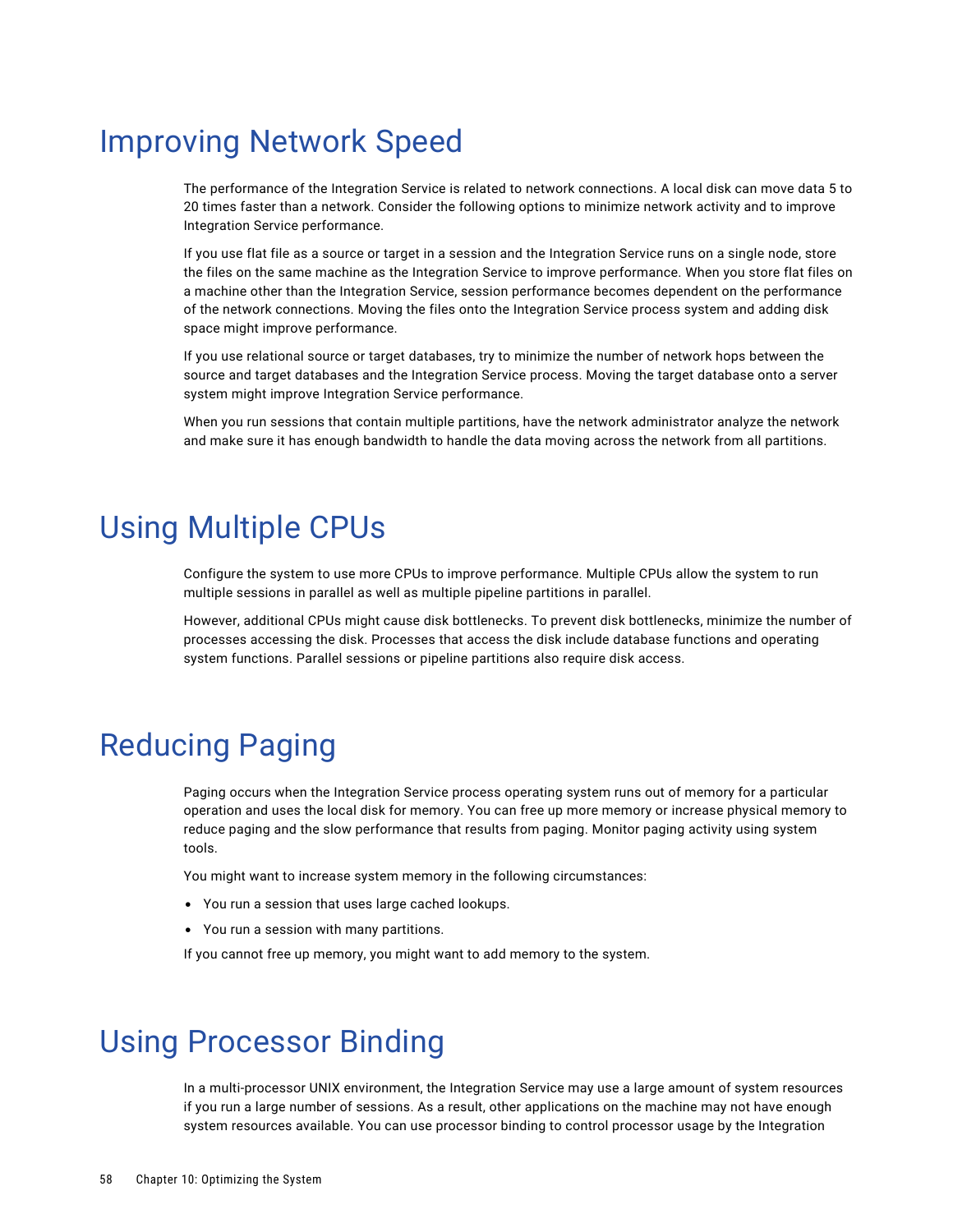Service process node. Also, if the source and target database are on the same machine, use processor binding to limit the resources used by the database.

In a Sun Solaris environment, the system administrator can create and manage a processor set using the psrset command. The system administrator can then use the pbind command to bind the Integration Service to a processor set so the processor set only runs the Integration Service. The Sun Solaris environment also provides the psrinfo command to display details about each configured processor and the psradm command to change the operational status of processors. For more information, see the system administrator and Sun Solaris documentation.

In an AIX environment, system administrators can use the Workload Manager in AIX 5L to manage system resources during peak demands. The Workload Manager can allocate resources and manage CPU, memory, and disk I/O bandwidth. For more information, see the system administrator and AIX documentation.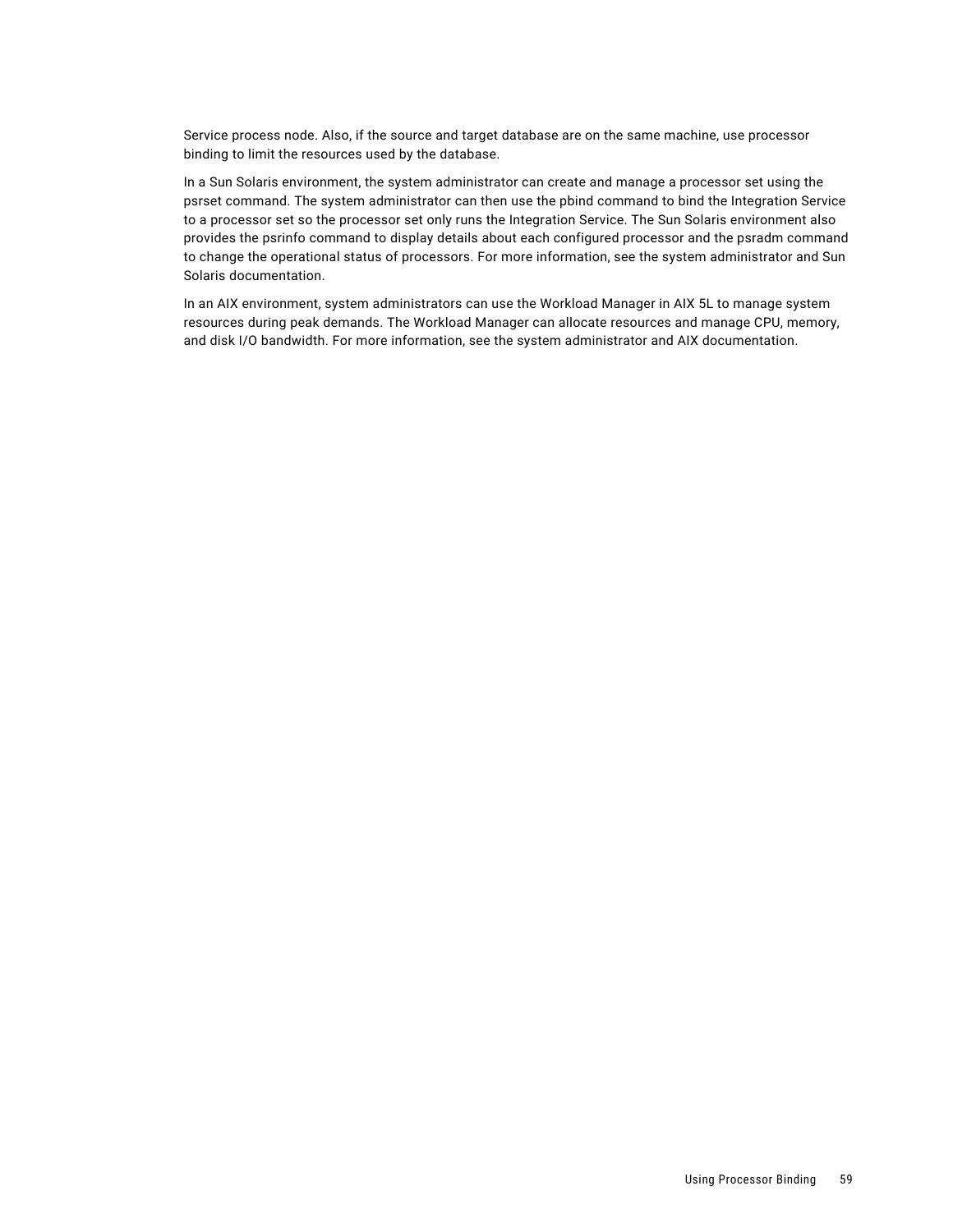## <span id="page-59-0"></span> $CHAPTER$  11

# Using Pipeline Partitions

This chapter includes the following topics:

- **•** Using Pipeline Partitions Overview, 60
- **•** Optimizing the Source Database for [Partitioning,](#page-61-0) 62
- **•** Optimizing the Target Database for [Partitioning,](#page-62-0) 63

## Using Pipeline Partitions Overview

After you tune the application, databases, and system for maximum single-partition performance, you may find that the system is under-utilized. At this point, you can configure the session to have two or more partitions.

You can use pipeline partitioning to improve session performance. Increasing the number of partitions or partition points increases the number of threads. Therefore, increasing the number of partitions or partition points also increases the load on the nodes in the Integration Service. If the Integration Service node or nodes contain ample CPU bandwidth, processing rows of data in a session concurrently can increase session performance.

**Note:** If you use a single-node Integration Service and you create a large number of partitions or partition points in a session that processes large amounts of data, you can overload the system.

If you have the partitioning option, perform the following tasks to manually set up partitions:

- **•** Increase the number of partitions.
- **•** Select the best performing partition types at particular points in a pipeline.
- **•** Use multiple CPUs.

#### Increasing the Number of Partitions

You can increase the number of partitions in a pipeline to improve session performance. Increasing the number of partitions allows the Integration Service to create multiple connections to sources and process partitions of source data concurrently.

When a session uses a file source, you can configure it to read the source with one thread or multiple threads. Configure the session to read file sources with multiple threads to increase session performance. The Integration Service creates multiple concurrent connections to the file source.

When you create a session, the Workflow Manager validates each pipeline in the mapping for partitioning. You can specify multiple partitions in a pipeline if the Integration Service can maintain data consistency when it processes the partitioned data.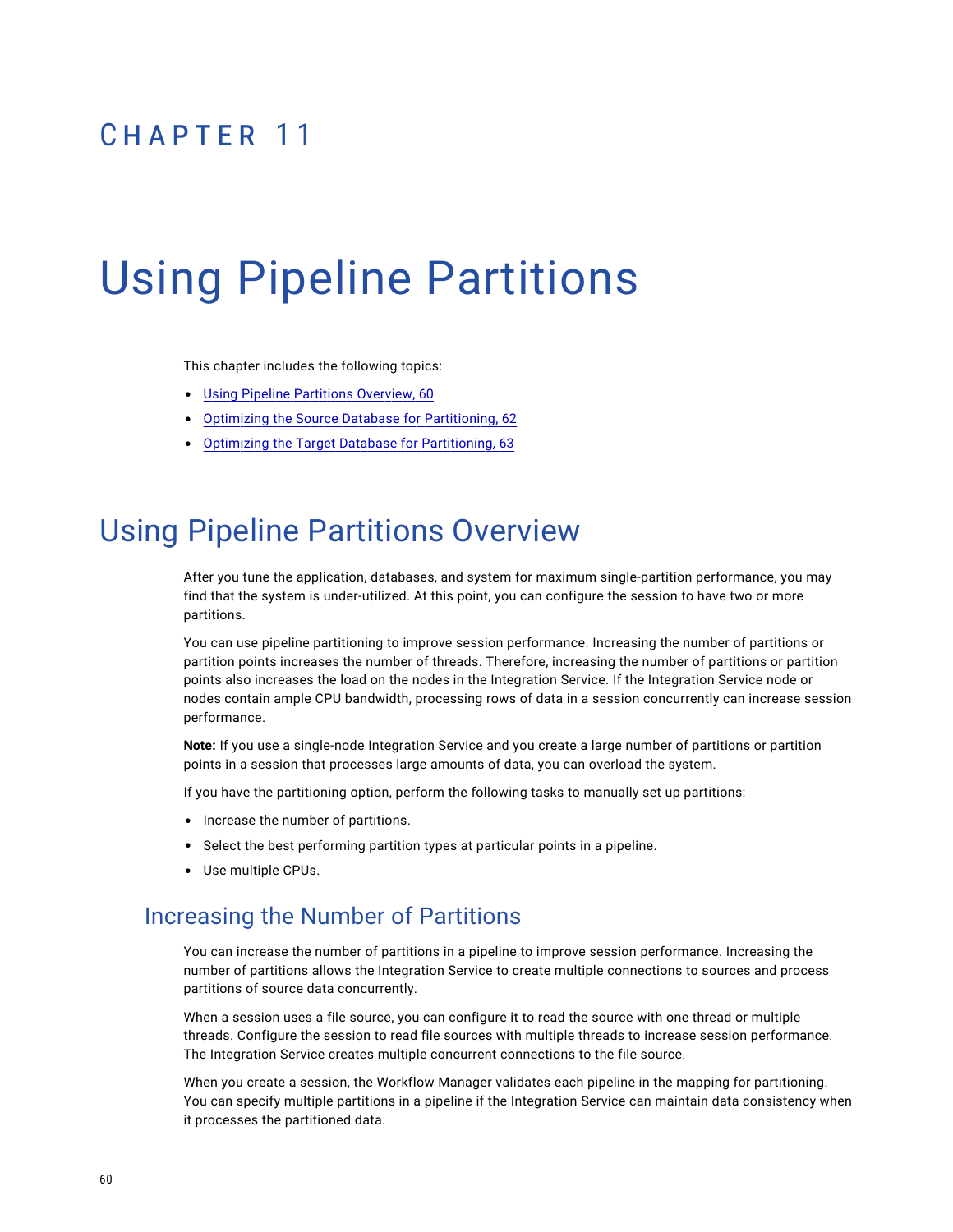<span id="page-60-0"></span>Use the following tips when you add partitions to a session:

- **• Add one partition at a time.** To best monitor performance, add one partition at a time, and note the session settings before you add each partition.
- **• Set DTM Buffer Memory.** When you increase the number of partitions, increase the DTM buffer size. If the session contains *n* partitions, increase the DTM buffer size to at least n times the value for the session with one partition.
- **• Set cached values for Sequence Generator.** If a session has *n* partitions, you should not need to use the "Number of Cached Values" property for the Sequence Generator transformation. If you set this value to a value greater than 0, make sure it is at least *n* times the original value for the session with one partition.
- **• Partition the source data evenly.** Configure each partition to extract the same number of rows.
- **• Monitor the system while running the session.** If CPU cycles are available, you can add a partition to improve performance. For example, you may have CPU cycles available if the system has 20 percent idle time.
- **• Monitor the system after adding a partition.** If the CPU utilization does not go up, the wait for I/O time goes up, or the total data transformation rate goes down, then there is probably a hardware or software bottleneck. If the wait for I/O time goes up by a significant amount, then check the system for hardware bottlenecks. Otherwise, check the database configuration.

#### RELATED TOPICS:

**•** "Buffer [Memory"](#page-41-0) on page 42

#### Selecting the Best Performing Partition Types

You can specify different partition types at different points in the pipeline to increase session performance. To optimize session performance, use the database partitioning partition type for source and target databases. You can use database partitioning for Oracle and IBM DB2 sources and IBM DB2 targets. When you use source database partitioning, the Integration Service queries the database system for table partition information and fetches data into the session partitions. When you use target database partitioning, the Integration Service loads data into corresponding database partition nodes.

You can use multiple pipeline partitions and database partitions. To improve performance, ensure the number of pipeline partitions equals the number of database partitions. To improve performance for subpartitioned Oracle sources, ensure the number of pipeline partitions equals the number of database subpartitions.

To increase performance, specify partition types at the following partition points in the pipeline:

- **• Source Qualifier transformation.** To read data from multiple flat files concurrently, specify one partition for each flat file in the Source Qualifier transformation. Accept the default partition type, pass-through.
- **• Filter transformation.** Since the source files vary in size, each partition processes a different amount of data. Set a partition point at the Filter transformation, and choose round-robin partitioning to balance the load going into the Filter transformation.
- **• Sorter transformation.** To eliminate overlapping groups in the Sorter and Aggregator transformations, use hash auto-keys partitioning at the Sorter transformation. This causes the Integration Service to group all items with the same description into the same partition before the Sorter and Aggregator transformations process the rows. You can delete the default partition point at the Aggregator transformation.
- **• Target.** Since the target tables are partitioned by key range, specify key range partitioning at the target to optimize writing data to the target.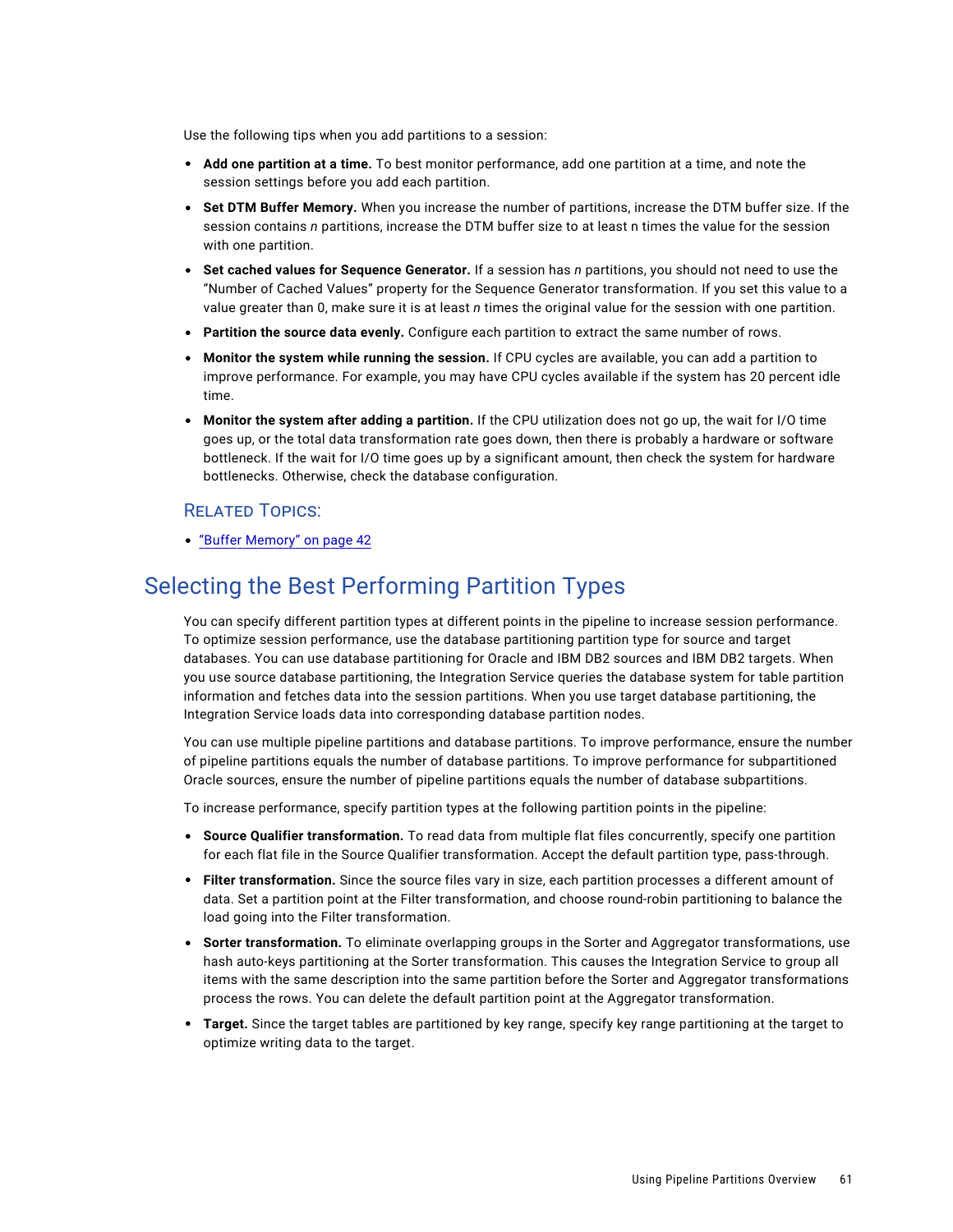#### <span id="page-61-0"></span>Using Multiple CPUs

The Integration Service performs read, transformation, and write processing for a pipeline in parallel. It can process multiple partitions of a pipeline within a session, and it can process multiple sessions in parallel.

If you have a symmetric multi-processing (SMP) platform, you can use multiple CPUs to concurrently process session data or partitions of data. This provides increased performance, as true parallelism is achieved. On a single processor platform, these tasks share the CPU, so there is no parallelism.

The Integration Service can use multiple CPUs to process a session that contains multiple partitions. The number of CPUs used depends on factors such as the number of partitions, the number of threads, the number of available CPUs, and amount or resources required to process the mapping.

## Optimizing the Source Database for Partitioning

You can add partitions to increase the speed of the query. Usually, each partition on the reader side represents a subset of the data to be processed.

Complete the following tasks to optimize the source database for partitioning,

- **• Tune the database.** If the database is not tuned properly, creating partitions may not make sessions quicker.
- **• Enable parallel queries.** Some databases may have options that must be set to enable parallel queries. Check the database documentation for these options. If these options are off, the Integration Service runs multiple partition SELECT statements serially.
- **• Separate data into different tables spaces.** Each database provides an option to separate the data into different tablespaces. If the database allows it, use the PowerCenter SQL override feature to provide a query that extracts data from a single partition.
- **• Group the sorted data.** You can partition and group source data to increase performance for a sorted Joiner transformation.
- **• Maximize single-sorted queries.**

#### Tuning the Database

If the database is not tuned properly, the results may not make the session any quicker. You can test the database to ensure it is tuned properly.

To verify that the database is tuned properly:

- 1. Create a pipeline with one partition.
- 2. Measure the reader throughput in the Workflow Monitor.
- 3. Add the partitions.
- 4. Verify that the throughput scales linearly.

For example, if the session has two partitions, the reader throughput should be twice as fast. If the throughput does not scale linearly, you probably need to tune the database.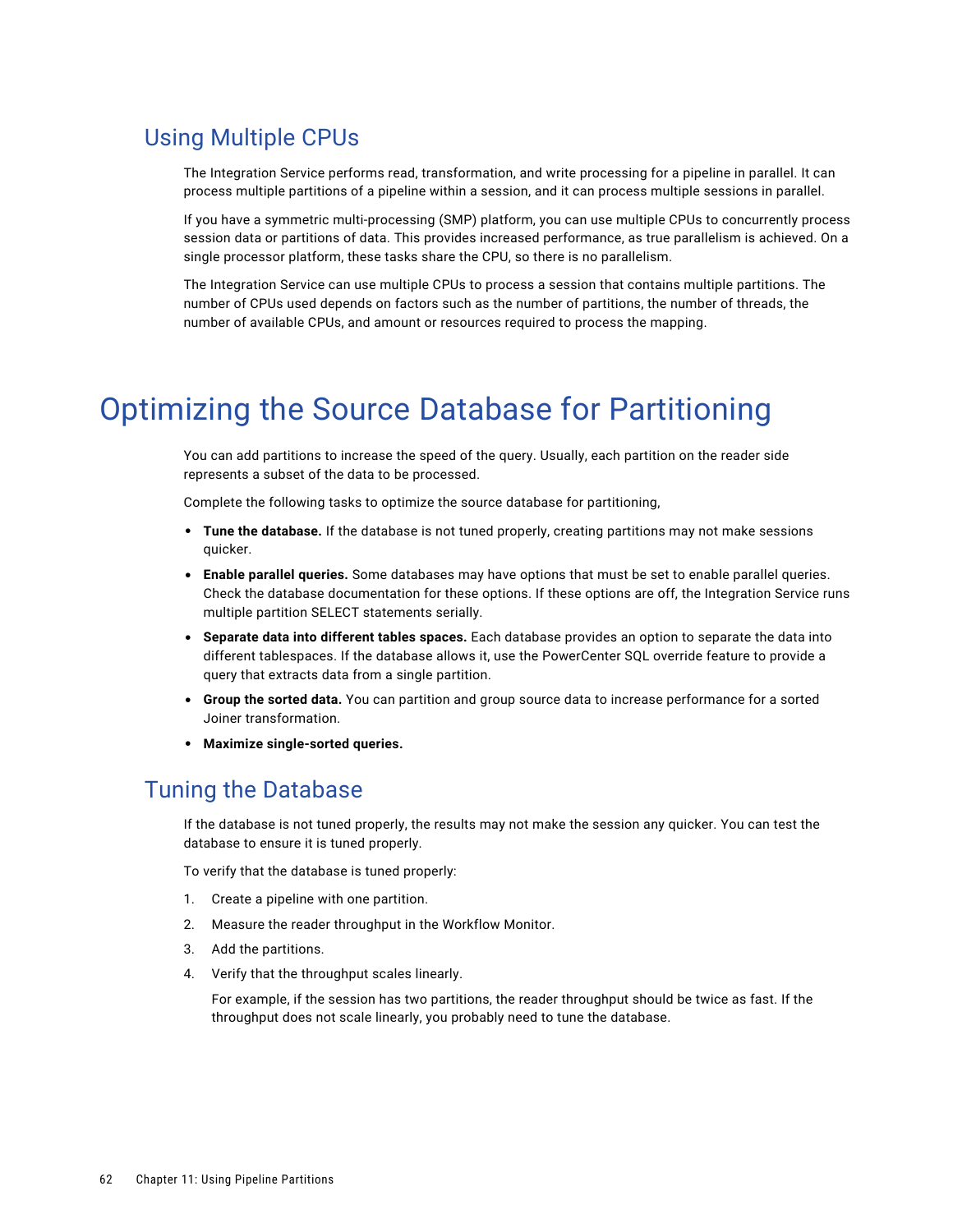#### <span id="page-62-0"></span>Grouping Sorted Data

You can also partition and group the source data to increase performance for the sorted Joiner transformation. Place the partition point before the Sorter transformation to maintain grouping and sort the data within each group.

To group data, ensure that rows with the same key value are routed to the same partition. The best way to ensure that data is grouped and distributed evenly among partitions is to add a hash auto-keys or key-range partition point before the sort origin.

### Optimizing Single-Sorted Queries

To optimize a single-sorted query on the database, consider the following tuning options that enable parallelization:

- **• Check for configuration parameters that perform automatic tuning.** For example, Oracle has a parameter called parallel\_automatic\_tuning.
- **• Make sure intra-parallelism is enabled.** Intra-parallelism is the ability to run multiple threads on a single query. For example, on Oracle, look at parallel\_adaptive\_multi\_user. On DB2, look at intra\_parallel.
- **• Verify the maximum number of parallel processes that are available for parallel executions.** For example, on Oracle, look at parallel\_max\_servers. On DB2, look at max\_agents.
- **• Verify the sizes for various resources used in parallelization.** For example, Oracle has parameters such as large\_pool\_size, shared\_pool\_size, hash\_area\_size, parallel\_execution\_message\_size, and optimizer\_percent\_parallel. DB2 has configuration parameters such as dft\_fetch\_size, fcm\_num\_buffers, and sort\_heap.
- **• Verify the degrees of parallelism.** You may be able to set this option using a database configuration parameter or an option on the table or query. For example, Oracle has parameters parallel\_threads\_per\_cpu and optimizer\_percent\_parallel. DB2 has configuration parameters such as dft\_prefetch\_size, dft\_degree, and max\_query\_degree.
- **• Turn off options that may affect database scalability.** For example, disable archive logging and timed statistics on Oracle.

For a comprehensive list of database tuning options, see the database documentation.

## Optimizing the Target Database for Partitioning

If a session contains multiple partitions, the throughput for each partition should be the same as the throughput for a single partition session. If you do not see this correlation, then the database is probably inserting rows into the database serially.

To ensure that the database inserts rows in parallel, check the following configuration options in the target database:

- **• Set options in the database to enable parallel inserts.** For example, set the db\_writer\_processes and DB2 has max\_agents options in an Oracle database to enable parallel inserts. Some databases may enable these options by default.
- **• Consider partitioning the target table.** If possible, try to have each partition write to a single database partition using a Router transformation to do this. Also, have the database partitions on separate disks to prevent I/O contention among the pipeline partitions.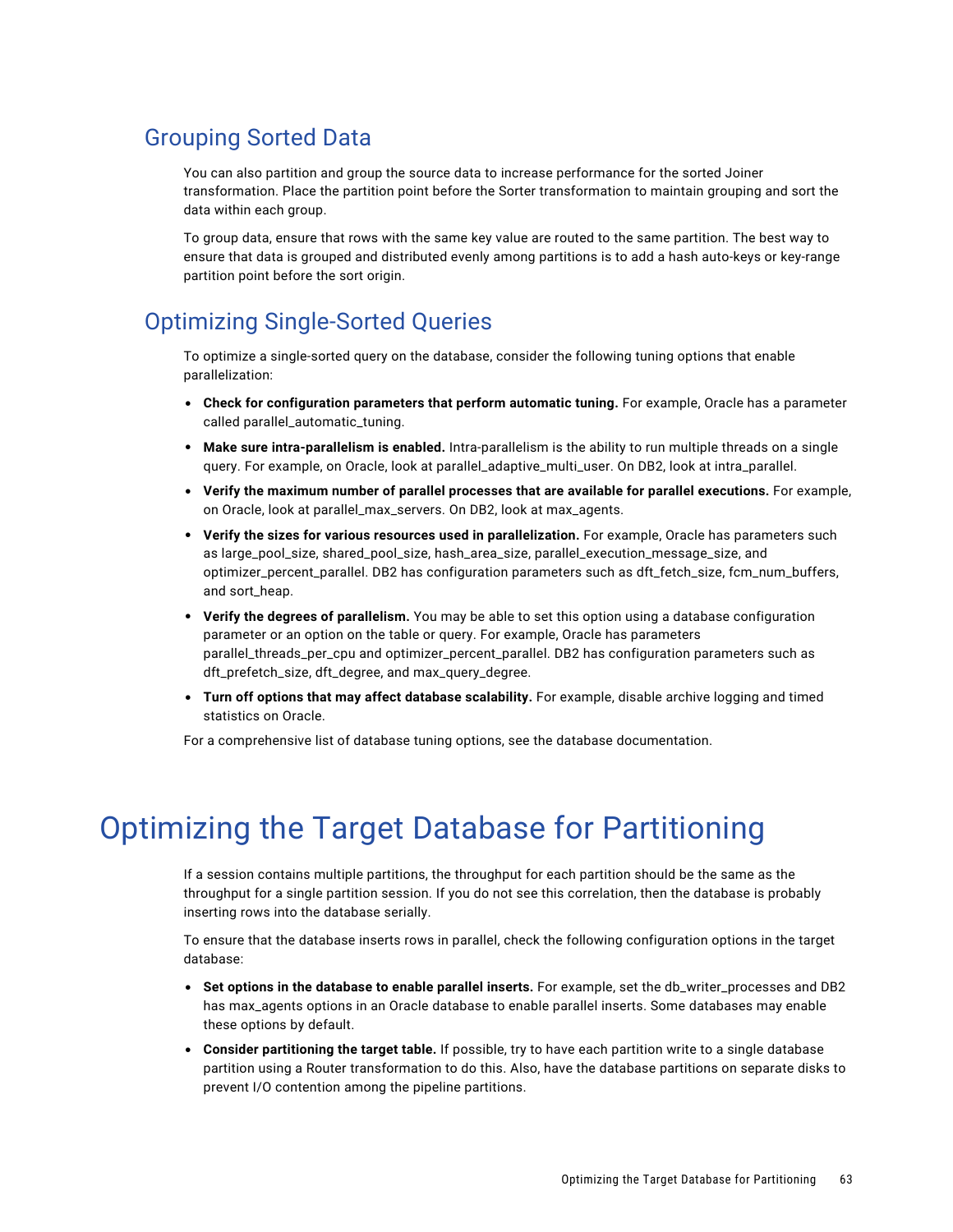**• Set options in the database to enhance database scalability.** For example, disable archive logging and timed statistics in an Oracle database to enhance scalability.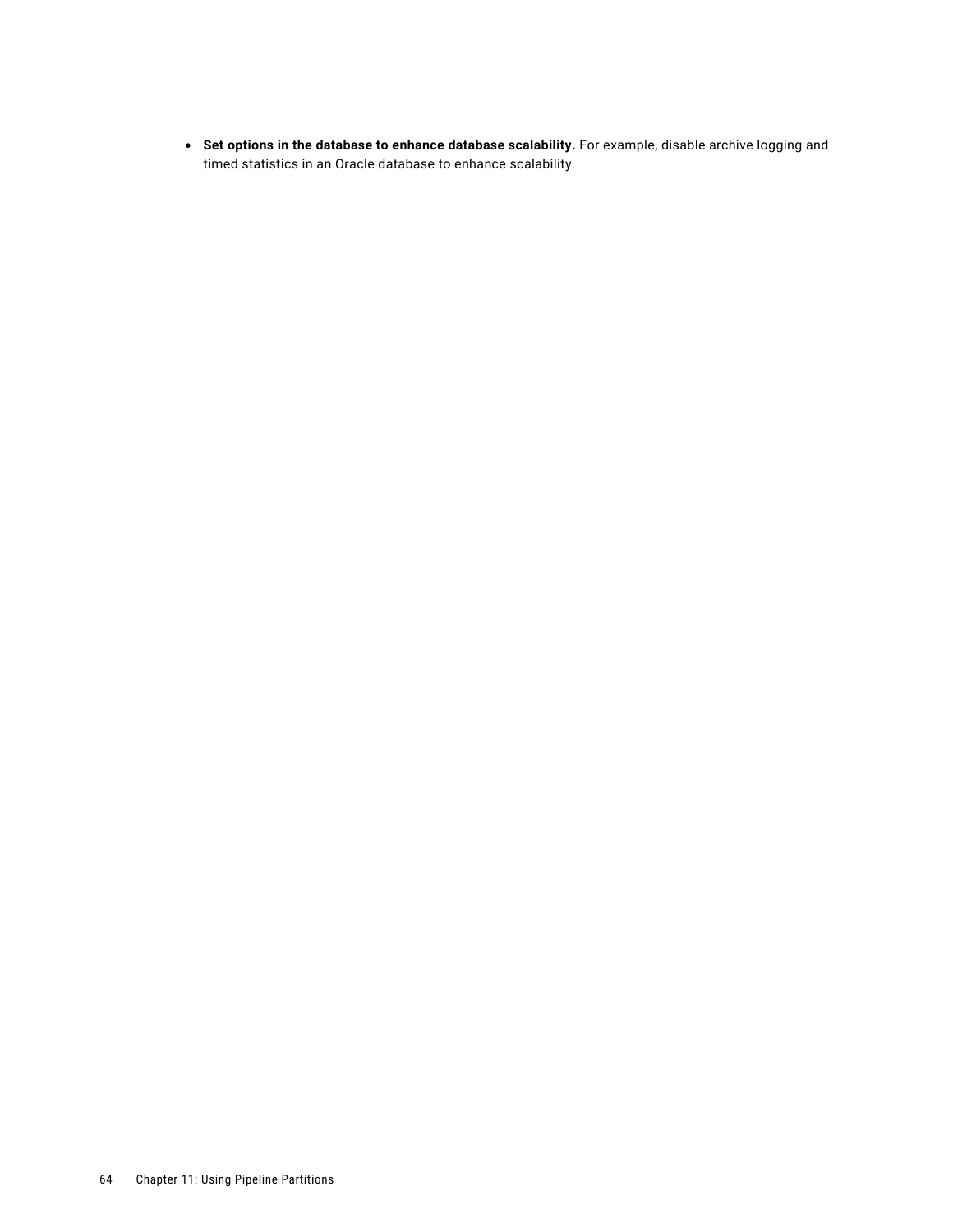## <span id="page-64-0"></span>APPENDIX A

# Performance Counters

This appendix includes the following topics:

- **•** Performance Counters Overview, 65
- **•** Errorrows Counter, 65
- **•** [Readfromcache](#page-65-0) and Writetocache Counters, 66
- **•** [Readfromdisk](#page-65-0) and Writetodisk Counters, 66
- **•** [Rowsinlookupcache](#page-66-0) Counter, 67

## Performance Counters Overview

All transformations have counters. The Integration Service tracks the number of input rows, output rows, and error rows for each transformation. Some transformations have performance counters. You can use the following performance counters to increase session performance:

- **•** Errorrows
- **•** Readfromcache and Writetocache
- **•** Readfromdisk and Writetodisk
- **•** Rowsinlookupcache

## Errorrows Counter

Transformation errors impact session performance. If a transformation has large numbers of error rows in any of the *Transformation*\_errorrows counters, you can eliminate the errors to improve performance.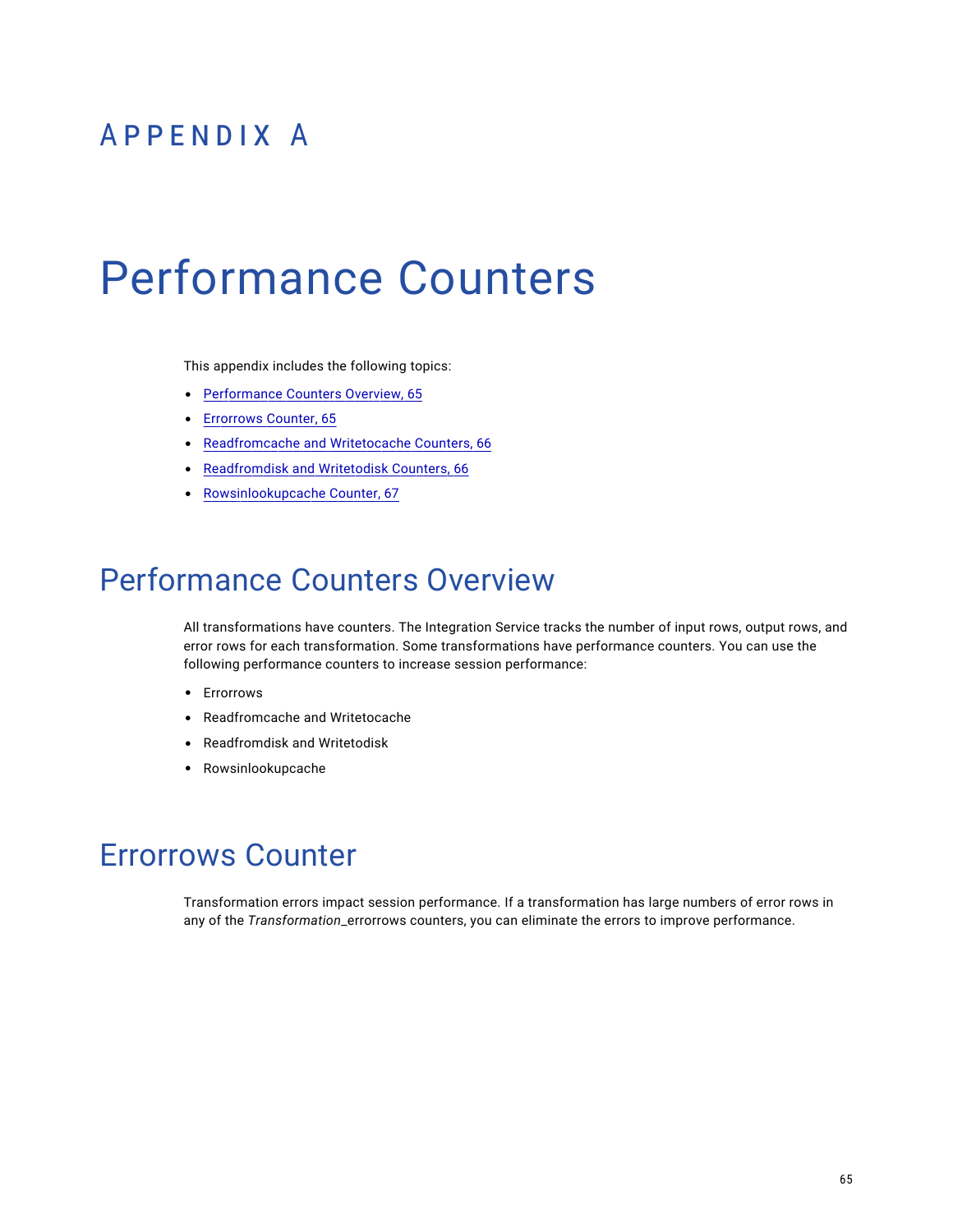#### <span id="page-65-0"></span>RELATED TOPICS:

**•** "Eliminating [Transformation](#page-39-0) Errors" on page 40

## Readfromcache and Writetocache Counters

If a session contains Aggregator, Rank, or Joiner transformations, examine the *Transformation\_*readfromcache and *Transformation*\_writetocache counters along with the *Transformation\_*readfromdisk and *Transformation*\_writetodisk counters to analyze how the Integration Service reads from or writes to disk. To view the session performance details while the session runs, rightclick the session in the Workflow Monitor and choose Properties. Click the Properties tab in the details dialog box.

To analyze the disk access, first calculate the hit or miss ratio. The hit ratio indicates the number of read or write operations the Integration Service performs on the cache.

The miss ratio indicates the number of read or write operations the Integration Service performs on the disk.

Use the following formula to calculate the cache miss ratio:

```
[(# of reads from disk) + (# of writes to disk)]/[(# of reads from memory cache) + (# of
writes to memory cache)]
```
Use the following formula to calculate the cache hit ratio:

[1 - Cache Miss ratio]

To minimize reads and writes to disk, increase the cache size. The optimal cache hit ratio is 1.

## Readfromdisk and Writetodisk Counters

If a session contains Aggregator, Rank, or Joiner transformations, examine each *Transformation\_*readfromdisk and *Transformation*\_writetodisk counter. To view the session performance details while the session runs, right-click the session in the Workflow Monitor and choose Properties. Click the Properties tab in the details dialog box.

If these counters display any number other than zero, you can increase the cache sizes to improve session performance. The Integration Service uses the index cache to store group information and the data cache to store transformed data, which is typically larger. Therefore, although both the index cache and data cache sizes affect performance, you may need to increase the data cache size more than the index cache size. However, if the volume of data processed is greater than the memory available you can increase the index cache size to improve performance.

For example, the Integration Service uses 100 MB to store the index cache and 500 MB to store the data cache. With 200 randomly distributed accesses on each of the index and data caches, you can configure the cache in the following ways:

**•** To optimize performance, allocate 100 MB to the index cache and 200 MB to the data cache. The Integration Service accesses 100 percent of the data from the index cache and 40 percent of the data from the data cache. The Integration Service always accesses the index cache, and does not access the data cache 120 times. Therefore, the percentage of data that gets accessed is 70 percent.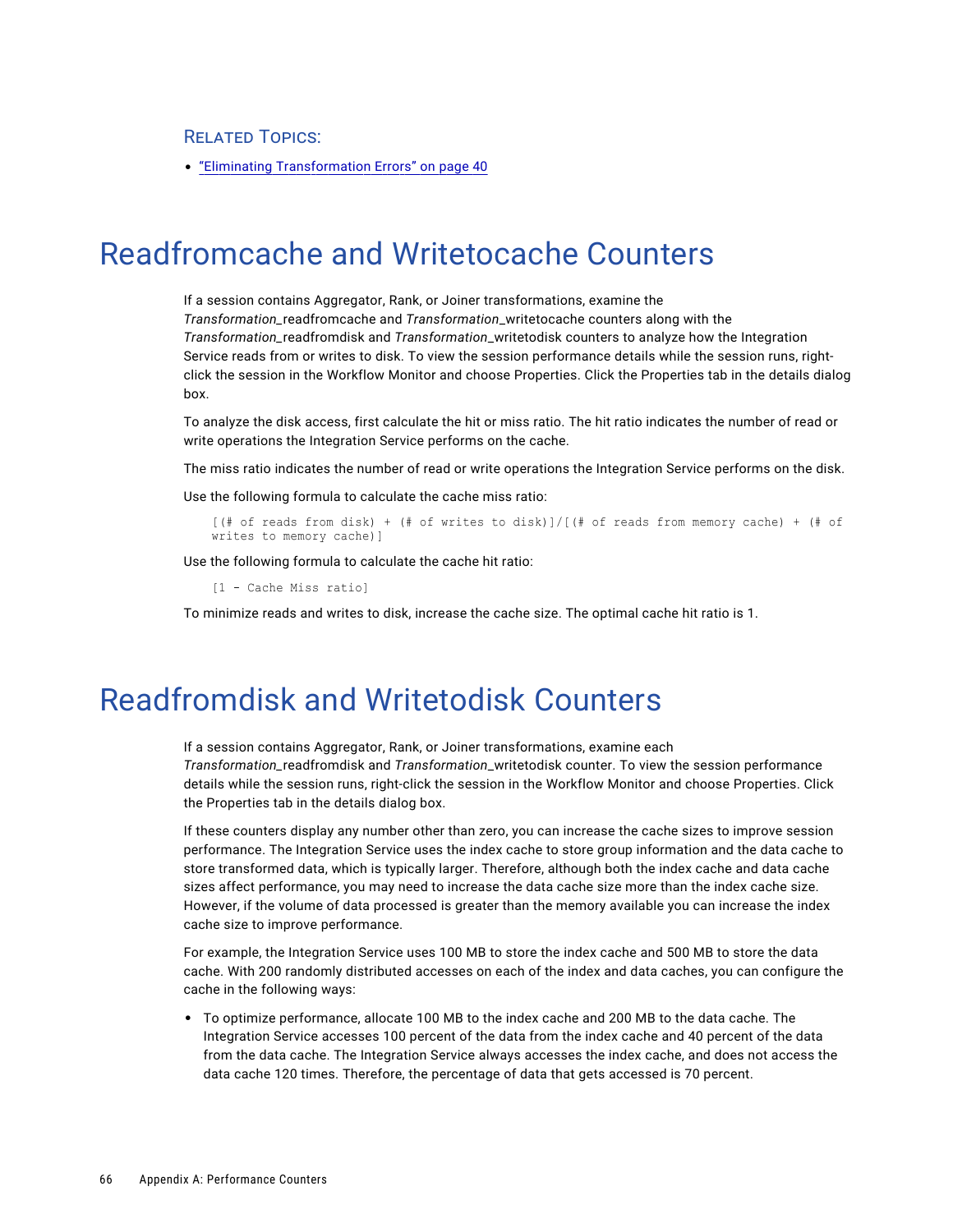<span id="page-66-0"></span>**•** Allocate 50 MB to the index cache and 250 MB to the data cache. The Integration Service accesses 50 percent of the data from the index cache and 50 percent of the data from the data cache. The Integration Service does not access both index and data caches a 100 times each. Therefore, the percentage of data that gets accessed is 50 percent.

If the session performs incremental aggregation, the Integration Service reads historical aggregate data from the local disk during the session and writes to disk when saving historical data. As a result, the Aggregator\_readtodisk and Aggregator\_writetodisk counters display numbers besides zero.

However, since the Integration Service writes the historical data to a file at the end of the session, you can still evaluate the counters during the session. If the counters show numbers other than zero during the session run, you can tune the cache sizes to increase performance. However, there is a cost associated with allocating or deallocating memory, so refrain from increasing the cache sizes to accommodate more data volume if you know what volume of data the Integration Service will process.

## Rowsinlookupcache Counter

Multiple lookups can decrease session performance. To improve session performance, tune the lookup expressions for the larger lookup tables.

#### RELATED TOPICS:

**•** ["Optimizing](#page-36-0) Multiple Lookups" on page 37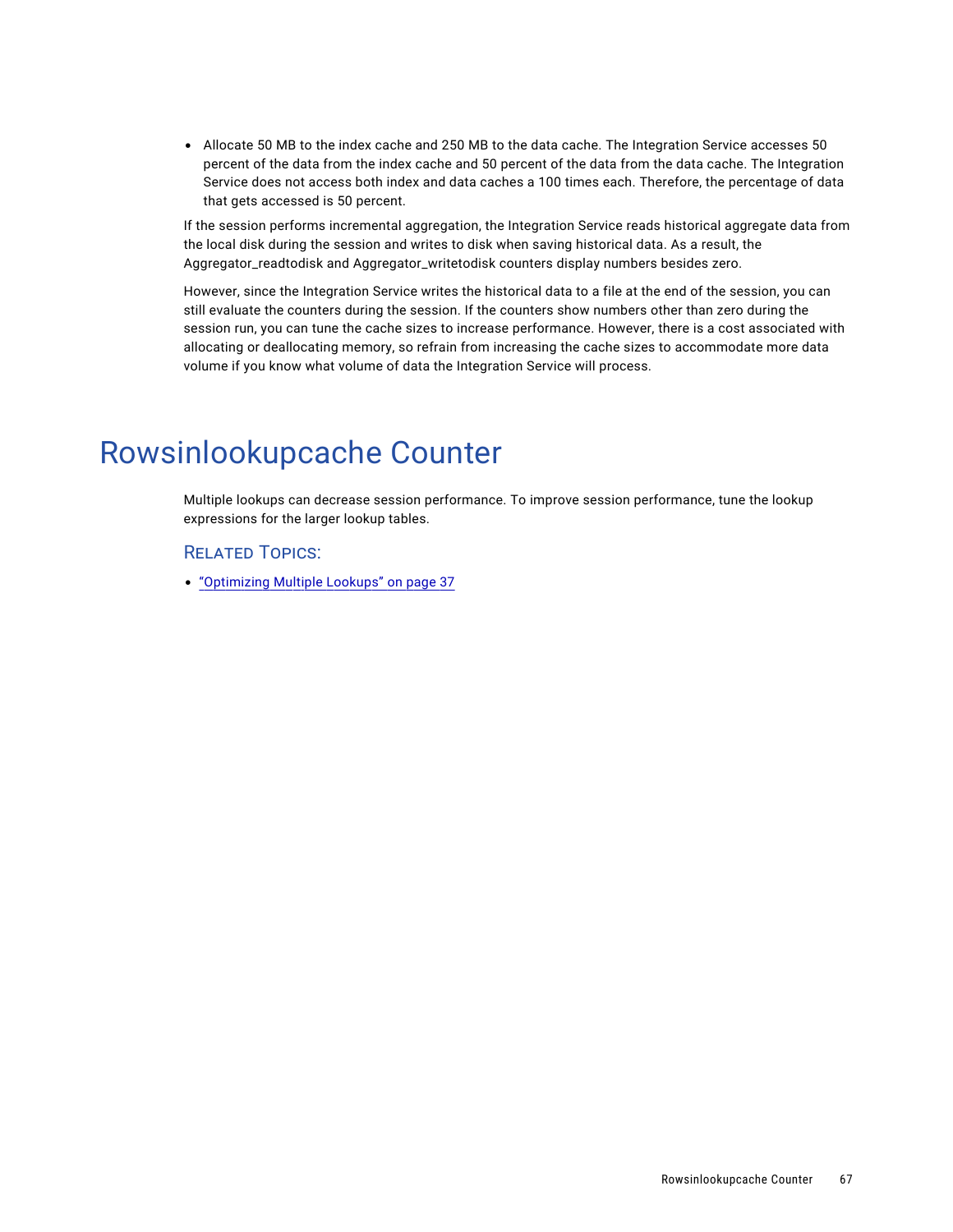# INDEX

#### A

aggregate functions minimizing calls [29](#page-28-0) Aggregator transformation incremental aggregation [33](#page-32-0) optimizing with filters [33](#page-32-0) optimizing with group by ports  $32$ optimizing with limited port connections [33](#page-32-0) optimizing with Sorted Input [33](#page-32-0) performance details [66](#page-65-0) tuning [32](#page-31-0) ASCII mode performance [56](#page-55-0)

#### B

binding processor [58](#page-57-0) bottlenecks eliminating [12](#page-11-0) identifying [12](#page-11-0) mappings [16](#page-15-0) on UNIX [18](#page-17-0) on Windows [18](#page-17-0) sessions [17](#page-16-0) sources [15](#page-14-0) system [17](#page-16-0) targets [14](#page-13-0) thread statistics [13](#page-12-0) buffer block size optimal [43](#page-42-0) buffer length optimal setting [26](#page-25-0) buffer memory allocating [42](#page-41-0) buffering data [31](#page-30-0) bulk loading tuning relational targets [21](#page-20-0) busy time thread statistic [13](#page-12-0)

## C

cache optimal location [44](#page-43-0) optimal size [44](#page-43-0) reduce cached rows [36](#page-35-0) repository metadata [56](#page-55-0) sequence values [37](#page-36-0) tuning [43](#page-42-0) cache directory sharing [44](#page-43-0)

cache files optimal storage [48](#page-47-0) Char datatypes removing trailing blanks [29](#page-28-0) checkpoint intervals increasing [21](#page-20-0) clustered file systems high availability [48](#page-47-0) See also shared file systems[clustered file systems aaa] [48](#page-47-0) commit interval session performance [45](#page-44-0) converting datatypes [28](#page-27-0) CPU multiple for concurrent workflows [58](#page-57-0) multiple for pipeline partitioning [62](#page-61-0) Custom transformation minimizing function calls [33](#page-32-0) processing blocks of data [33](#page-32-0) tuning [33](#page-32-0)

## D

data cache connected ports [44](#page-43-0) optimal location [44](#page-43-0) optimal size [44](#page-43-0) data flow monitoring [65](#page-64-0) optimizing [65](#page-64-0) data movement mode optimal [56](#page-55-0) database drivers optimal for Integration Service [56](#page-55-0) database query source bottlenecks, identifying [15](#page-14-0) databases checkpoint intervals [21](#page-20-0) joins [34](#page-33-0) minimizing deadlocks [22](#page-21-0) network packet size [22](#page-21-0), [24](#page-23-0) optimizing sources for partitioning [62](#page-61-0) optimizing targets for partitioning [63](#page-62-0) tuning Oracle targets [22](#page-21-0) tuning single-sorted queries [63](#page-62-0) tuning sources [23](#page-22-0) datatypes Char [29](#page-28-0) optimizing conversions [28](#page-27-0) Varchar [29](#page-28-0) D<sub>B2</sub> PowerCenter repository performance [54](#page-53-0) deadlocks minimizing [22](#page-21-0)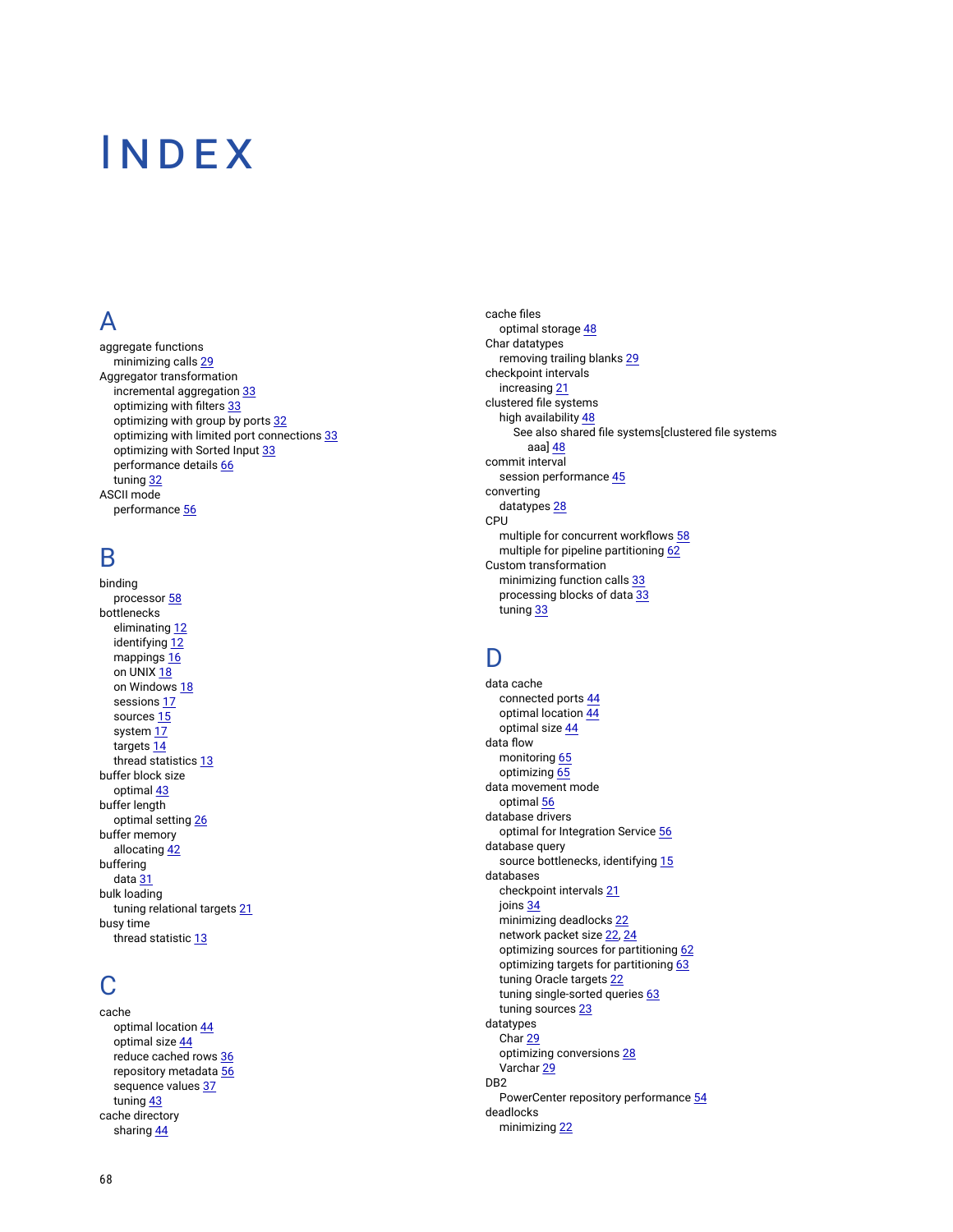DECODE function compared to Lookup function [30](#page-29-0) using for optimization [30](#page-29-0) delimited flat files sources [27](#page-26-0) directories shared caches [44](#page-43-0) disk access, minimizing [58](#page-57-0) dropping indexes and key constraints [20](#page-19-0) DTM buffer optimal pool size [43](#page-42-0)

## E

error tracing See tracing levels[error tracing aaa] [46](#page-45-0) errors minimizing tracing level [46](#page-45-0) evaluating expressions [31](#page-30-0) expressions evaluating [31](#page-30-0) replacing with local variables [29](#page-28-0) tuning [29](#page-28-0) external loader performance [21](#page-20-0) External Procedure transformation blocking data [31](#page-30-0)

## F

factoring common logic from mapping [29](#page-28-0) FastExport for Teradata sources [24](#page-23-0) file sharing cluster file systems [48](#page-47-0) network file systems [48](#page-47-0) file storage local [47](#page-46-0) shared file system [47](#page-46-0) types  $47$ file systems cluster [48](#page-47-0) network [48](#page-47-0) shared, configuring [49](#page-48-0) Filter transformation source bottlenecks, identifying [15](#page-14-0) filtering data [28](#page-27-0) source data [39](#page-38-0) filters sources [24](#page-23-0) flat file logging post-session emails [46](#page-45-0) flat files buffer length [26](#page-25-0) compared to XML files [27](#page-26-0) delimited source files [27](#page-26-0) optimal storage location [58](#page-57-0) optimizing sources [26](#page-25-0) flush latency performance, increasing [45](#page-44-0)

function calls minimizing for Custom transformation [33](#page-32-0) functions compared to operators [30](#page-29-0) DECODE versus LOOKUP [30](#page-29-0)

## G

grid node bottleneck [49](#page-48-0) optimal storage locations [47](#page-46-0) performance [41](#page-40-0), [47](#page-46-0) Sequence Generator performance, increasing [52](#page-51-0) group by ports optimizing Aggregator transformation [32](#page-31-0)

## H

high availability clustered file systems [48](#page-47-0)

## I

IBM DB2 repository database schema, optimizing [54](#page-53-0) idle time thread statistic [13](#page-12-0) IIF expressions tuning [30](#page-29-0) incremental aggregation optimizing Aggregator transformation [33](#page-32-0) index cache optimal location [44](#page-43-0) optimal size [44](#page-43-0) indexes dropping [20](#page-19-0) for Lookup table [37](#page-36-0) Integration Service commit interval [45](#page-44-0) grid [41](#page-40-0) optimal database drivers [56](#page-55-0) tuning [55](#page-54-0) IPC protocol Oracle sources [24](#page-23-0)

### J

Joiner transformation designating master source [34](#page-33-0) performance details [66](#page-65-0) sorted data [34](#page-33-0) tuning [34](#page-33-0) joins in database [34](#page-33-0)

#### K

key constraints dropping [20](#page-19-0)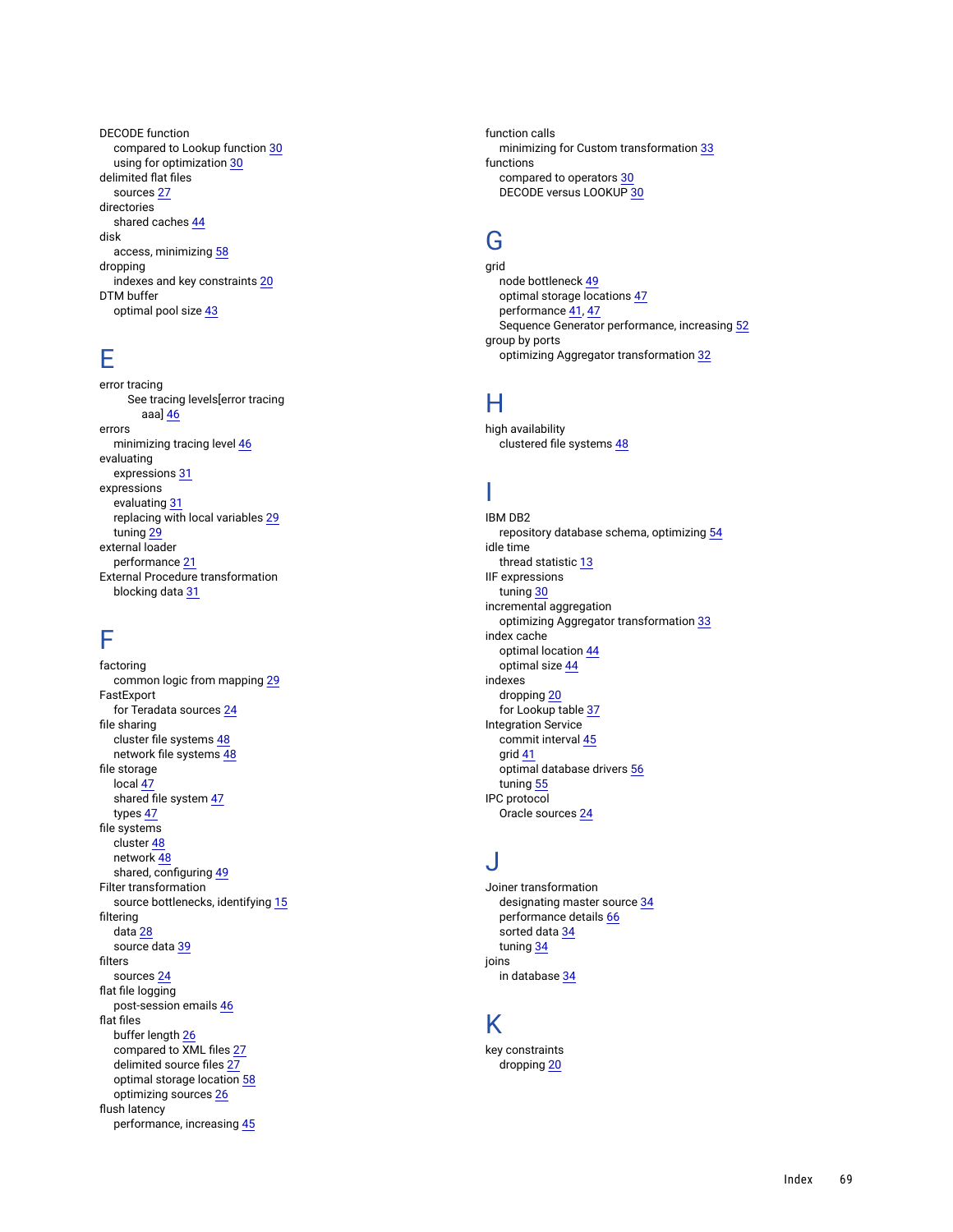## L

local variables replacing expressions [29](#page-28-0) log files optimal storage  $48$ lookup condition matching [35](#page-34-0) optimizing [36](#page-35-0) LOOKUP function compared to DECODE function [30](#page-29-0) minimizing for optimization [30](#page-29-0) Lookup SQL Override option reducing cache size [36](#page-35-0) Lookup transformation optimizing [67](#page-66-0) optimizing lookup condition [36](#page-35-0) optimizing lookup condition matching [35](#page-34-0) optimizing multiple lookup expressions [37](#page-36-0) optimizing with cache reduction [36](#page-35-0) optimizing with caches [35](#page-34-0) optimizing with concurrent caches [35](#page-34-0) optimizing with database drivers [34](#page-33-0) optimizing with high-memory machine [36](#page-35-0) optimizing with indexing [37](#page-36-0) optimizing with ORDER BY statement [36](#page-35-0) tuning [34](#page-33-0)

## NЛ

mappings bottlenecks, eliminating [16](#page-15-0) bottlenecks, identifying [16](#page-15-0) factoring common logic [29](#page-28-0) pass-through mapping, tuning [28](#page-27-0) single-pass reading [27](#page-26-0) tuning [26](#page-25-0) memory 64-bit PowerCenter [45](#page-44-0) buffer [42](#page-41-0) increasing [58](#page-57-0) Microsoft SQL Server databases [25](#page-24-0) Sybase ASE databases [25](#page-24-0) methods filtering data [28](#page-27-0) Microsoft SQL Server in-memory database [25](#page-24-0) repository database schema, optimizing [54](#page-53-0) minimizing aggregate function calls [29](#page-28-0)

#### N

network improving speed [58](#page-57-0) tuning [58](#page-57-0) network file systems See shared file systems[network file systems aaa] [48](#page-47-0) network packets increasing [22,](#page-21-0) [24](#page-23-0) non-persistent cache optimal storage for files [48](#page-47-0) Normalizer transformation tuning [37](#page-36-0)

numeric operations compared to string operations [29](#page-28-0)

### $\cap$

object queries ordering conditions [54](#page-53-0) operations numeric versus string [29](#page-28-0) operators compared to functions [30](#page-29-0) optimal file storage log files [48](#page-47-0) non-persistent cache files [48](#page-47-0) parameter files [48](#page-47-0) source files [48](#page-47-0) target files [48](#page-47-0) temporary files [48](#page-47-0) **Oracle** external loader [21](#page-20-0) IPC protocol [24](#page-23-0) optimizing connections [24](#page-23-0) tuning targets [22](#page-21-0) ORDER BY optimizing for Lookup transformation [36](#page-35-0)

## P

page size minimum for optimizing repository database schema [54](#page-53-0) paging reducing [58](#page-57-0) parameter files optimal storage [48](#page-47-0) performance guidelines [51](#page-50-0) partition types optimal [61](#page-60-0) partitions adding [60](#page-59-0) pass-through mapping tuning [28](#page-27-0) performance flush latency [45](#page-44-0) real-time sessions [45](#page-44-0) repository database schema, optimizing [54](#page-53-0) tuning, overview [11](#page-10-0) performance counters Rowsinlookupcache [67](#page-66-0) Transformation\_errorrows [65](#page-64-0) Transformation\_readfromcache [66](#page-65-0) Transformation\_readfromdisk [66](#page-65-0) Transformation\_writetocache [66](#page-65-0) Transformation\_writetodisk [66](#page-65-0) types [65](#page-64-0) persistent cache for lookups [35](#page-34-0) persistent cache files configuration guidelines [50](#page-49-0) optimal storage [48](#page-47-0) pipeline partitioning adding partitions [60](#page-59-0) multiple CPUs [62](#page-61-0) optimal partition types [61](#page-60-0) optimizing performance [60](#page-59-0) optimizing source databases [62](#page-61-0) optimizing target databases [63](#page-62-0)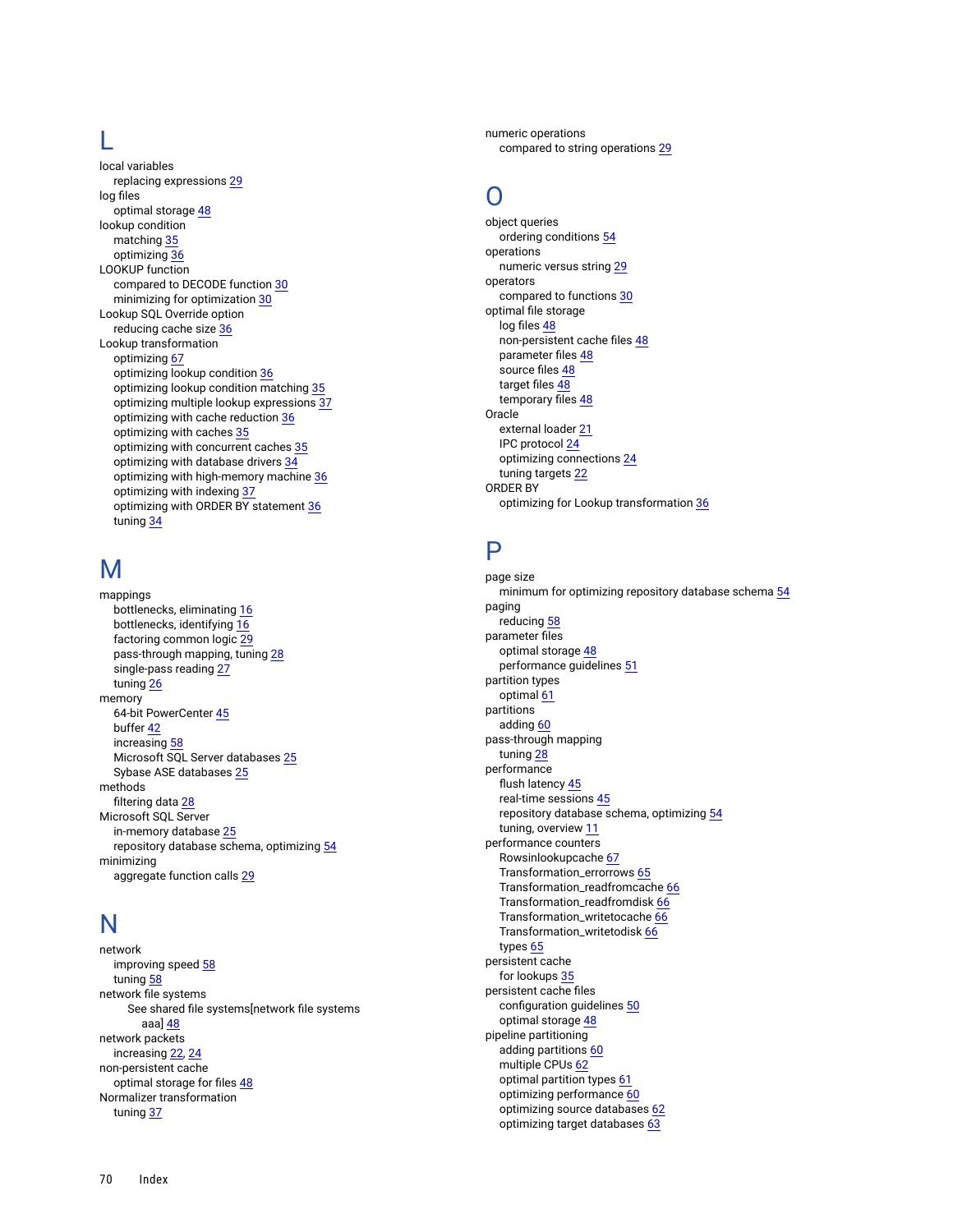pipeline partitioning *(continued)* tuning source database [62](#page-61-0) pipelines data flow monitoring [65](#page-64-0) ports connected, limiting [44](#page-43-0) post-session email performance [46](#page-45-0) PowerCenter repository optimal location [53](#page-52-0) performance on DB2 [54](#page-53-0) tuning [53](#page-52-0) processor binding [58](#page-57-0) pushdown optimization performance [42](#page-41-0)

### Q

queries tuning relational sources [23](#page-22-0)

## R

Rank transformation performance details [66](#page-65-0) read test mapping source bottlenecks, identifying [15](#page-14-0) real-time sessions performance, increasing [45](#page-44-0) removing trailing blank spaces [29](#page-28-0) repositories database schema, optimizing [54](#page-53-0) Repository Service caching repository metadata [56](#page-55-0) Repository Service process optimal location [53](#page-52-0) run time thread statistic [13](#page-12-0)

### S

select distinct filtering source data [39](#page-38-0) Sequence Generator transformation grid performance [52](#page-51-0) reusable [37](#page-36-0) tuning [37](#page-36-0) sequential merge optimal file storage  $\frac{48}{3}$  $\frac{48}{3}$  $\frac{48}{3}$ session log files disabling [46](#page-45-0) session on grid Sequence Generator performance, increasing [52](#page-51-0) sessions bottlenecks, causes [17](#page-16-0) bottlenecks, eliminating [17](#page-16-0) bottlenecks, identifying [17](#page-16-0) concurrent [42](#page-41-0) grid [41](#page-40-0) pushdown optimization [42](#page-41-0) tuning [41](#page-40-0) shared cache for lookups [35](#page-34-0)

shared file systems configuring [49](#page-48-0) CPU, balancing [49](#page-48-0) high bandwidth [48](#page-47-0) low bandwidth [48](#page-47-0) overview [48](#page-47-0) server load, distributing [49](#page-48-0) single-pass reading definition [27](#page-26-0) sorted input optimizing Aggregator transformation [33](#page-32-0) Sorter transformation optimizing partition directories [38](#page-37-0) optimizing with memory allocation [38](#page-37-0) tuning [38](#page-37-0) source files flat versus XML [27](#page-26-0) optimal storage [48](#page-47-0) Source Qualifier transformation tuning [39](#page-38-0) sources bottlenecks, causes [15](#page-14-0) bottlenecks, eliminating [16](#page-15-0) filters [24](#page-23-0) identifying bottlenecks [15](#page-14-0) relational, tuning [23](#page-22-0) tuning queries [23](#page-22-0) spaces trailing, removing [29](#page-28-0) SQL transformation tuning [39](#page-38-0) staging areas removing [46](#page-45-0) string operations compared to numeric operations [29](#page-28-0) minimizing [29](#page-28-0) Sybase ASE in-memory database [25](#page-24-0) Sybase IQ external loader [21](#page-20-0) system bottlenecks on UNIX, identifying [18](#page-17-0) bottlenecks on Windows, identifying [18](#page-17-0) bottlenecks, causes [17](#page-16-0) bottlenecks, eliminating [18](#page-17-0) bottlenecks, identifying with Workflow Monitor [17](#page-16-0) tuning [57](#page-56-0)

## T

tablespace optimal type for DB2 [54](#page-53-0) target files optimal storage [48](#page-47-0) targets allocating buffer memory [42](#page-41-0) bottlenecks, causes [14](#page-13-0) bottlenecks, eliminating [14](#page-13-0) identifying bottlenecks [14](#page-13-0) temporary files optimal storage [48](#page-47-0) Teradata FastExport performance for sources [24](#page-23-0) thread statistics bottlenecks, eliminating [13](#page-12-0) bottlenecks, identifying [13](#page-12-0)